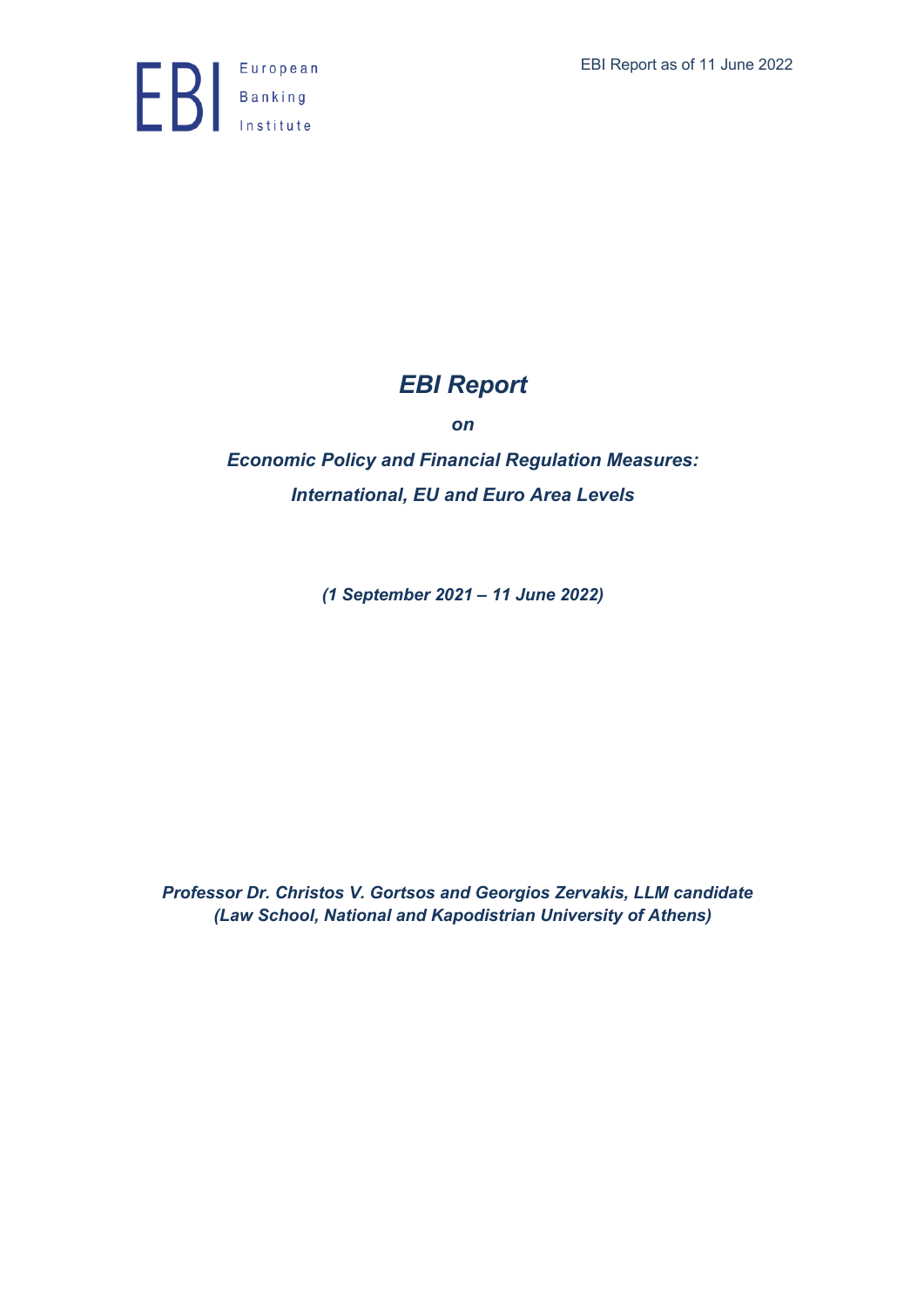

# **TABLE OF CONTENTS**

#### I. Economic Policy Measures

| II. Financial Stability - Banking Regulation                                                  |  |
|-----------------------------------------------------------------------------------------------|--|
|                                                                                               |  |
|                                                                                               |  |
|                                                                                               |  |
| 2. Bank for International Settlements (BIS) - Basel Committee on Banking Supervision (BCBS)27 |  |
|                                                                                               |  |
|                                                                                               |  |
|                                                                                               |  |
|                                                                                               |  |
|                                                                                               |  |
|                                                                                               |  |
|                                                                                               |  |
|                                                                                               |  |
|                                                                                               |  |
|                                                                                               |  |
|                                                                                               |  |
|                                                                                               |  |
|                                                                                               |  |
| III. Capital Markets Regulation                                                               |  |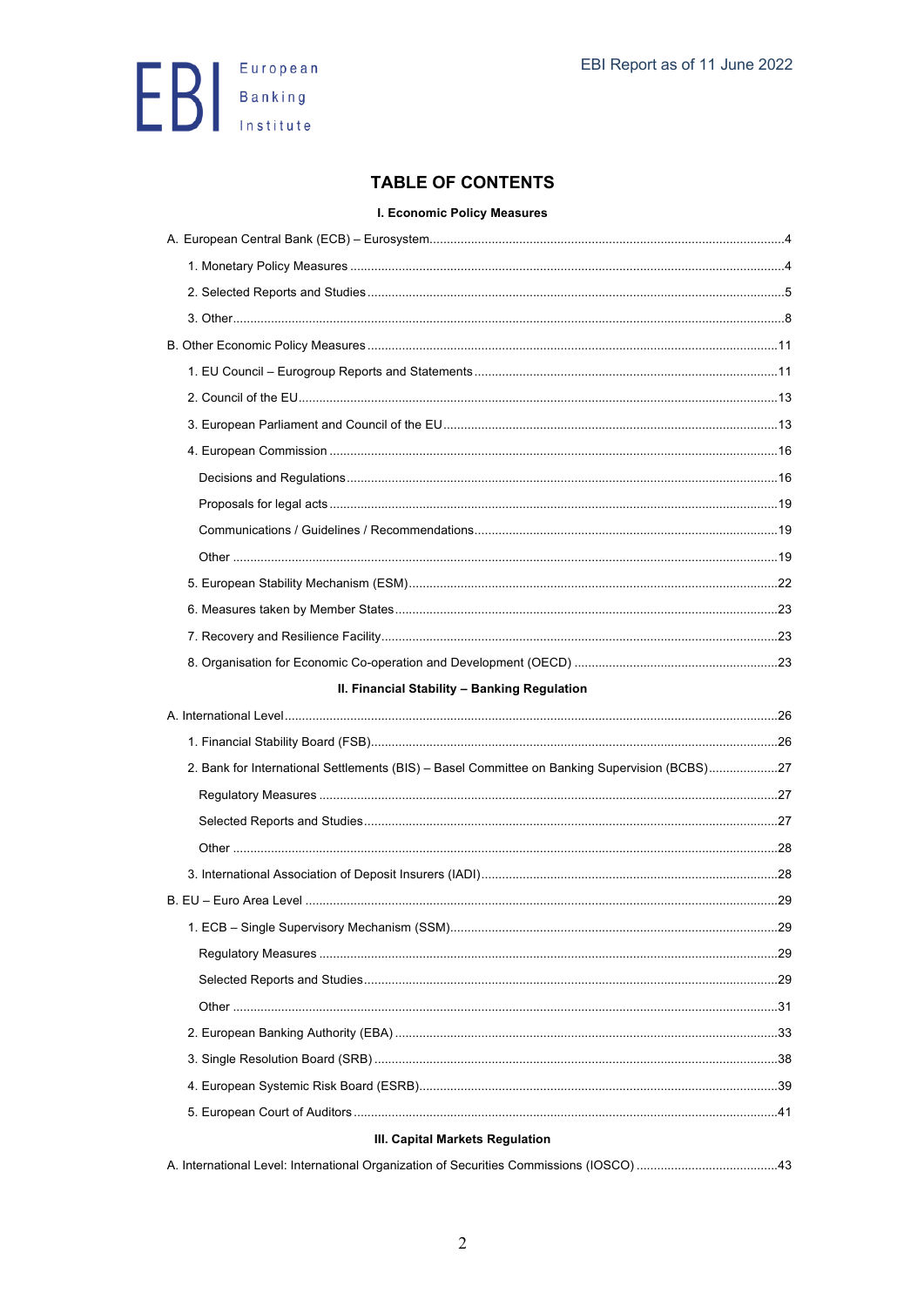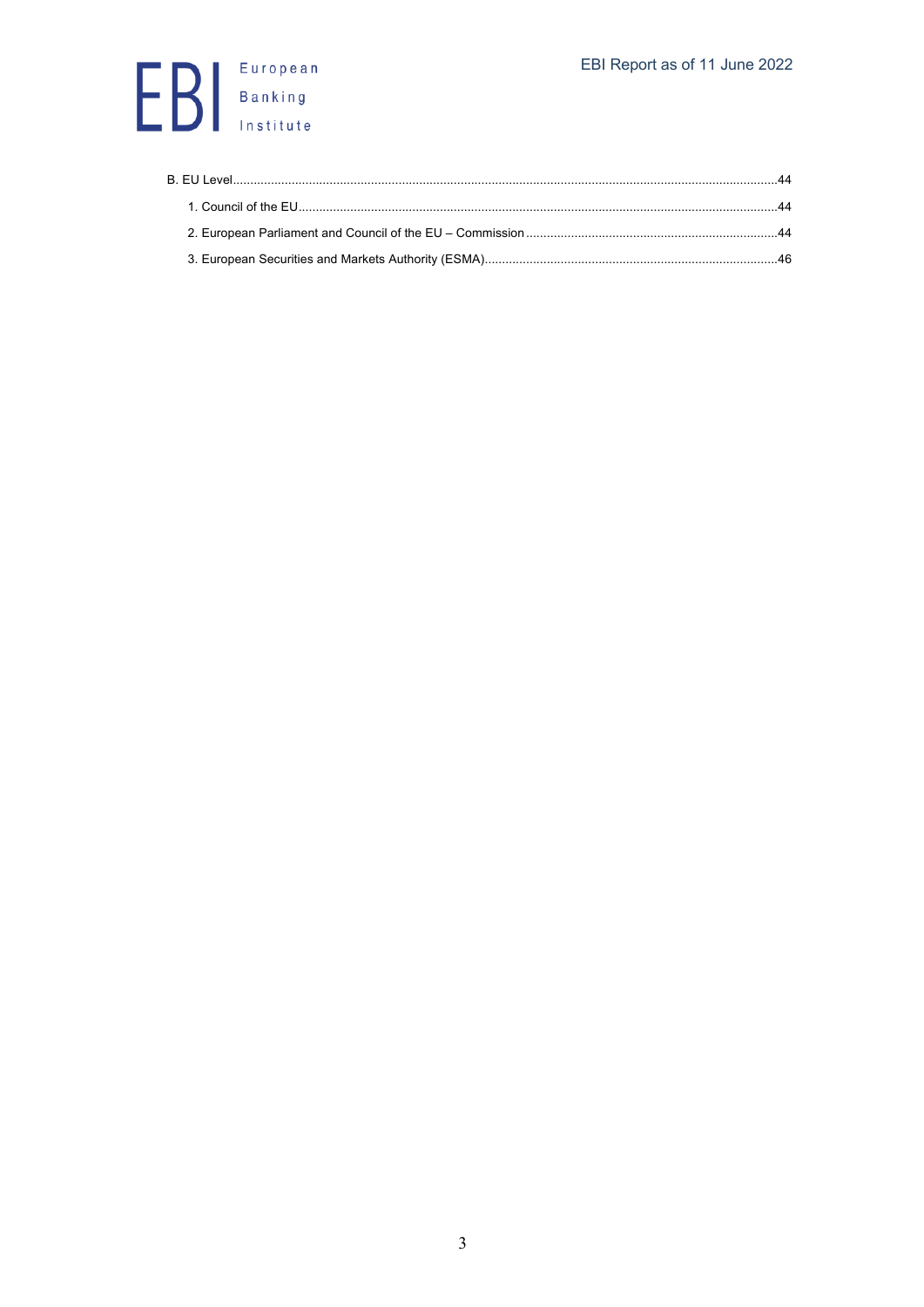| <b>I. Economic Policy Measures</b>                                                                                                                                                                                |
|-------------------------------------------------------------------------------------------------------------------------------------------------------------------------------------------------------------------|
| European Central Bank (ECB) - Eurosystem<br>А.                                                                                                                                                                    |
| 1. Monetary Policy Measures                                                                                                                                                                                       |
| Monetary policy decisions: https://www.ecb.europa.eu/press/pr/date/2022/html/ecb.mp220609~122666c272.en.html<br>(9/6/2022)                                                                                        |
| Monetary developments in the euro area: April 2022:<br>https://www.ecb.europa.eu/press/pr/stats/md/html/ecb.md2204~611a02fd5a.en.html (27/5/2022)                                                                 |
| Decisions taken by the Governing Council of the ECB (in addition to decisions setting interest rates):<br>https://www.ecb.europa.eu/press/govcdec/otherdec/2022/html/ecb.gc220520~e2924a4316.en.html (20/5/2022)  |
| Monetary Policy Account: Meeting of 13-14 April 2022:<br>https://www.ecb.europa.eu/press/accounts/2022/html/ecb.mg220519~c9200dba08.en.html (19/5/2022)                                                           |
| ECB amends monetary policy implementation guidelines:<br>https://www.ecb.europa.eu/press/pr/date/2022/html/ecb.pr220505~bbe88d77ef.en.html (5/5/2022)                                                             |
| Monetary developments in the euro area: March 2022:<br>https://www.ecb.europa.eu/press/pr/stats/md/html/ecb.md2203~994588c0ba.en.html (29/4/2022)                                                                 |
| Decisions taken by the Governing Council of the ECB (in addition to decisions setting interest rates):<br>https://www.ecb.europa.eu/press/govcdec/otherdec/2022/html/ecb.gc220419~18ad441891.en.html (19/4/2022)  |
| Monetary policy decisions: https://www.ecb.europa.eu/press/pr/date/2022/html/ecb.mp220414~d1b76520c6.en.html<br>(14/4/2022)                                                                                       |
| Monetary Policy Account: Meeting of 9-10 March 2022:<br>https://www.ecb.europa.eu/press/accounts/2022/html/ecb.mg220406~8e7069ffa0.en.html (7/4/2022)                                                             |
| Decisions taken by the Governing Council of the ECB (in addition to decisions setting interest rates):<br>https://www.ecb.europa.eu/press/govcdec/otherdec/2022/html/ecb.gc220325~6af6c87631.en.html (25/3/2022)  |
| Monetary developments in the euro area: February 2022:<br>https://www.ecb.europa.eu/press/pr/stats/md/html/ecb.md2202~54a710da45.en.html (25/3/2022)                                                              |
| Monetary policy decisions: https://www.ecb.europa.eu/press/pr/date/2022/html/ecb.mp220310~2d19f8ba60.en.html<br>(10/3/2022)                                                                                       |
| Monetary Policy Account: Meeting of 2-3 February 2022:<br>https://www.ecb.europa.eu/press/accounts/2022/html/ecb.mg220303~7ac13bacbe.en.html (3/3/2022)                                                           |
| Monetary developments in the euro area: January 2022:<br>https://www.ecb.europa.eu/press/pr/stats/md/html/ecb.md2201~7850548aab.en.html (25/2/2022)                                                               |
| Decisions taken by the Governing Council of the ECB (in addition to decisions setting interest rates):<br>https://www.ecb.europa.eu/press/govcdec/otherdec/2022/html/ecb.gc220218~ae2df56b2a.en.html (18/2/2022)  |
| Combined monetary policy decisions and statement:<br>https://www.ecb.europa.eu/press/pressconf/shared/pdf/ecb.ds220203.en.pdf?31f755f3d12ccce51a3db965ac10718a<br>(3/2/2022)                                      |
| Monetary developments in the euro area: December 2021:<br>https://www.ecb.europa.eu/press/pr/stats/md/html/ecb.md2112~b631d6f35d.en.html (28/1/2022)                                                              |
| Monetary policy meeting of 15-16 December 2021:<br>https://www.ecb.europa.eu/press/accounts/2022/html/ecb.mg220120~7ed187b5b1.en.html (20/1/2022)                                                                 |
| Monetary developments in the euro area: November 2021:<br>https://www.ecb.europa.eu/press/pr/stats/md/html/ecb.md2111~be8090f92f.en.html (29/12/2021)                                                             |
| Decisions taken by the Governing Council of the ECB (in addition to decisions setting interest rates):<br>https://www.ecb.europa.eu/press/govcdec/otherdec/2021/html/ecb.gc211217~e4ba94a36d.en.html (17/12/2021) |
| Guideline (EU) 2021/2253 of the European Central Bank of 2 November 2021 laying down the principles of the<br>Eurosystem Ethics Framework (ECB/2021/49) (recast) (OJ L 454, 17.12.2021, pp. 7-16): https://eur-   |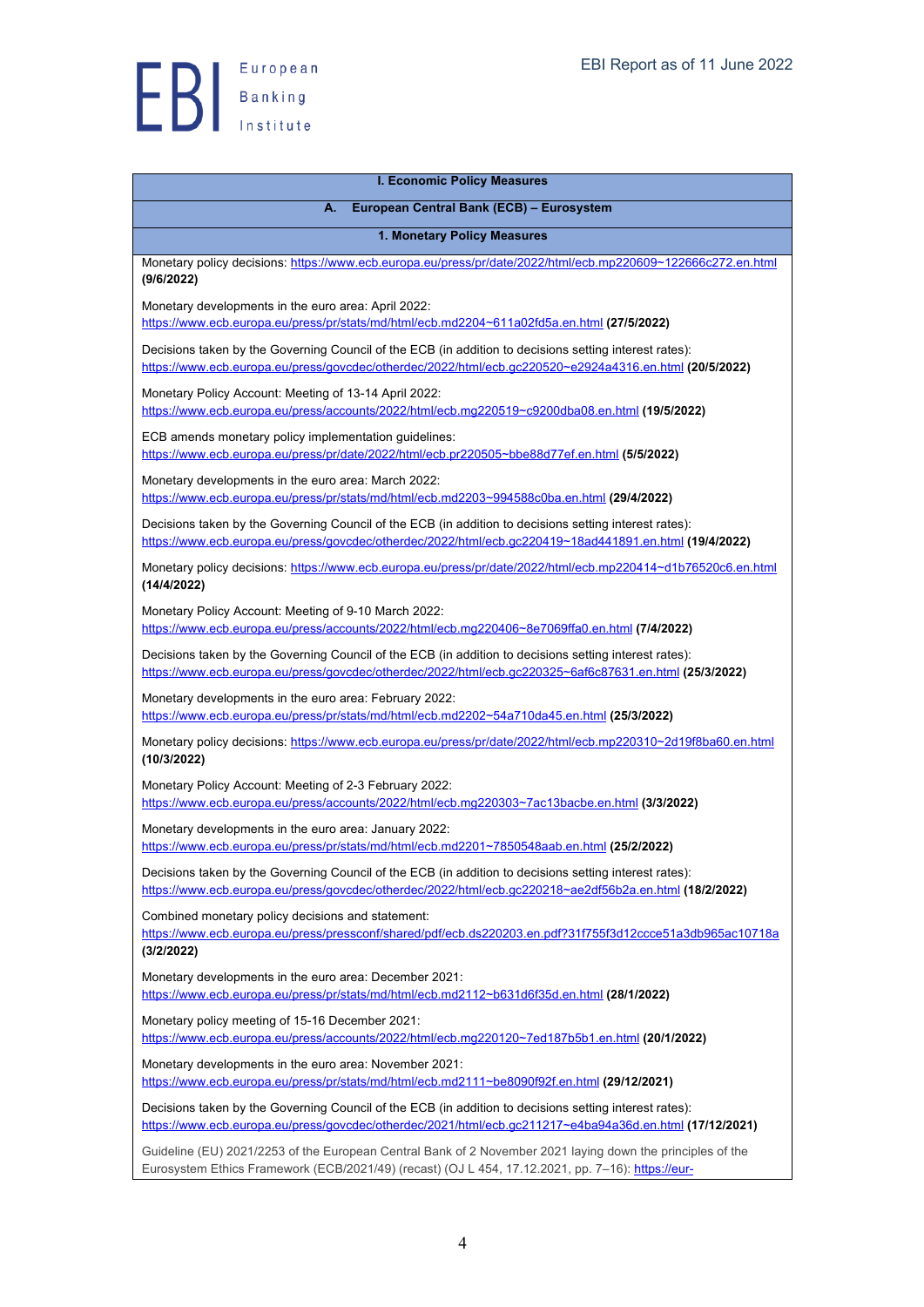

#### lex.europa.eu/legal-

content/EN/TXT/?uri=uriserv%3AOJ.L\_.2021.454.01.0007.01.ENG&toc=OJ%3AL%3A2021%3A454%3ATOC **(17/12/2021)**

Monetary policy decisions: https://www.ecb.europa.eu/press/pr/date/2021/html/ecb.mp211216~1b6d3a1fd8.en.html **(16/12/2021)**

Guideline (EU) 2021/2041 of the European Central Bank of 11 November 2021 amending Guideline (EU) 2016/2249 on the legal framework for accounting and financial reporting in the European System of Central Banks (ECB/2021/51), (OJ L 419, 24.11.2021, pp. 14–33): https://eur-lex.europa.eu/legalcontent/EN/TXT/HTML/?uri=CELEX:32021O2041&from=EN **(24/11/2021)**

Decisions taken by the Governing Council of the ECB (in addition to decisions setting interest rates): https://www.ecb.europa.eu/press/govcdec/otherdec/2021/html/ecb.gc211112~ee224e5f72.en.html **(12/11/2021)**

Monetary policy decisions: https://www.ecb.europa.eu/press/pr/date/2021/html/ecb.mp211028~85474438a4.en.html **(28/10/2021)**

Decisions taken by the Governing Council of the ECB (in addition to decisions setting interest rates): https://www.ecb.europa.eu/press/govcdec/otherdec/2021/html/ecb.gc210924~d4310aa44a.en.html **(24/9/2021)**

Monetary policy decisions: https://www.ecb.europa.eu/press/pr/date/2021/html/ecb.mp210909~2c94b35639.en.html **(9/9/2021)**

#### **2. Selected Reports and Studies**

TARGET Annual Report 2021: https://www.ecb.europa.eu/pub/targetar/html/ecb.targetar2021.en.html **(10/6/2022)**

Eurosystem staff macroeconomic projections for the euro area, June 2022:

https://www.ecb.europa.eu/pub/projections/html/ecb.projections202206\_eurosystemstaff~2299e41f1e.en.html **(9/6/2022)**

Convergence Report, June 2022:

https://www.ecb.europa.eu/pub/convergence/html/ecb.cr202206~e0fe4e1874.en.html **(1/6/2022)**

Survey on the Access to Finance of Enterprises in the euro area - October 2021 to March 2022: https://www.ecb.europa.eu/stats/ecb\_surveys/safe/html/ecb.safe2021H2~bba4474fd3.en.html **(1/6/2022)**

Euro area insurance corporation statistics: first quarter of 2022: https://www.ecb.europa.eu/press/pr/stats/icb/html/ecb.icb2022q1~b8f6b1bcbf.en.html **(1/6/2022)**

Financial Stability Review, May 2022: https://www.ecb.europa.eu/pub/financialstability/fsr/html/ecb.fsr202205~f207f46ea0.en.html **(25/5/2022)**

ECB Survey of Monetary Analysts (SMA), June 2022:

https://www.ecb.europa.eu/stats/ecb\_surveys/sma/shared/pdf/ecb.sma202206\_questionnaire.en.pdf?37cda33290da 80794dabacc9415b9117 **(23/5/2022)**

Euro area and national balance of payments and international investment position statistics: https://www.ecb.europa.eu/pub/bopips/html/ecb.bopips202205~d69af262de.en.html **(16/5/2022)**

Euro money market statistics: Second maintenance period 2022: https://www.ecb.europa.eu/press/pr/stats/euro\_money\_market/html/ecb.emms220510~ccff8e6067.en.html **(10/5/2022)**

Letter from the ECB President to Mr Eugen Jurzyca, MEP, on the euro: https://www.ecb.europa.eu/pub/pdf/other/ecb.mepletter220506\_Jurzyca~1872b8dd61.en.pdf?2131608e5c2860192fb

276c358252540 **(6/5/2022)**

Letter from the ECB President to Mr Marco Zanni, Mr Valentino Grant and Mr Antonio Maria Rinaldi, MEPs, on monetary policy:

https://www.ecb.europa.eu/pub/pdf/other/ecb.mepletter220506\_Zanni\_Grant\_Rinaldi~1669791a21.en.pdf?10719014 b768ee02c04a6aabe988981e **(6/5/2022)**

TARGET2-Securities Annual Report 2021: https://www.ecb.europa.eu/paym/intro/publications/html/ecb.targetsecar202205.en.html **(6/5/2022)**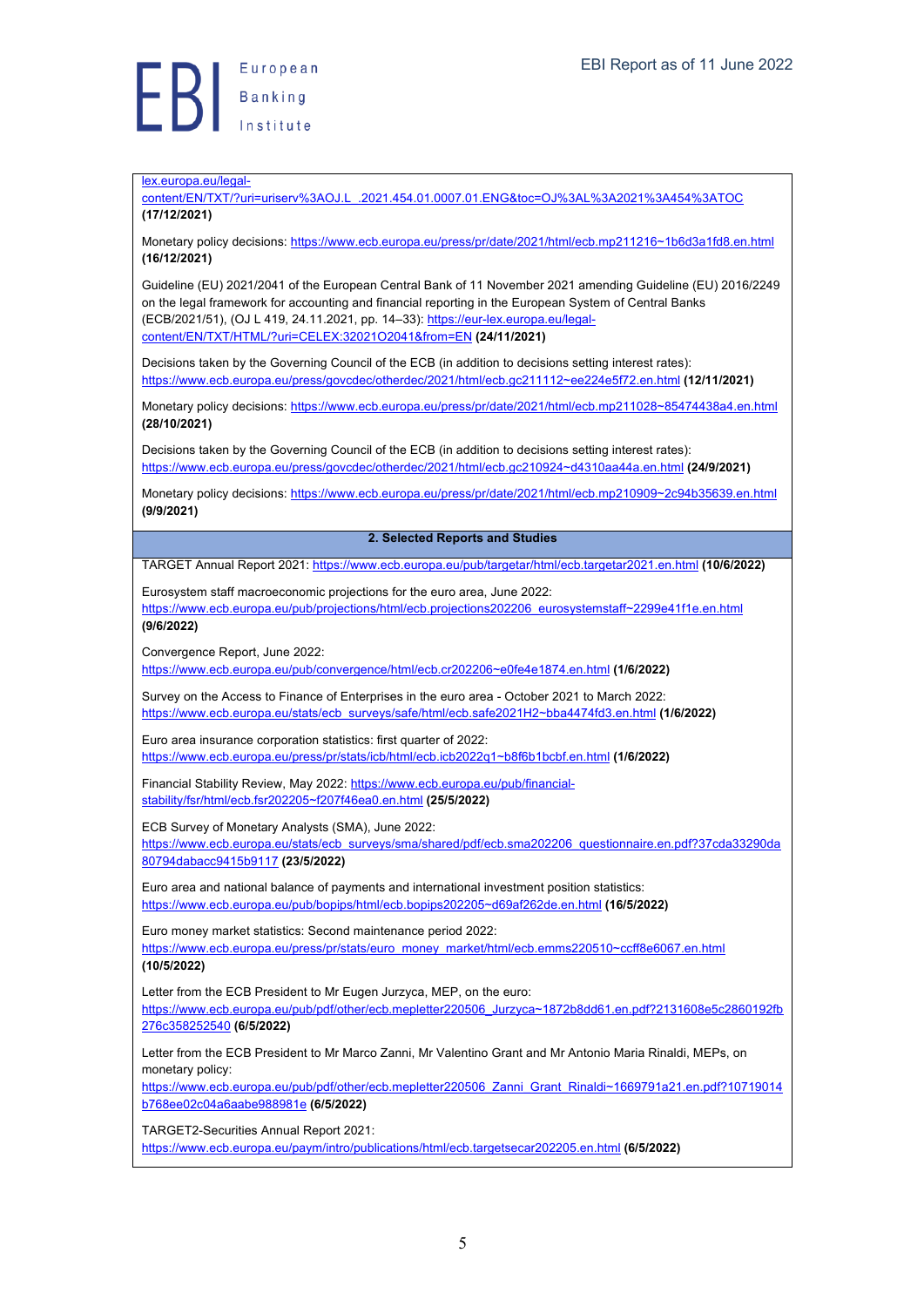Euro area bank interest rate statistics: March 2022:

https://www.ecb.europa.eu/press/pr/stats/mfi/html/ecb.mir2203~7b0b861feb.en.html **(5/5/2022)**

ECB Legal Conference 2021: Continuity and change – how the challenges of today prepare the ground for tomorrow: https://www.ecb.europa.eu/pub/pdf/other/ecb.ecblegalconferenceproceedings202204~c2e5739756.en.pdf?036e6ab 63c15d532fbc2bcbaf2933390 **(29/4/2022)**

Economic Bulletin Issue 3, 2022: https://www.ecb.europa.eu/pub/economic-bulletin/html/eb202203.en.html **(28/4/2022)**

Cover letter to the transmission letter to the Annual Report 2020:

https://www.ecb.europa.eu/pub/pdf/other/ecb.20220428\_cover\_letter\_to\_the\_transmission\_letter~1baa265f1f.en.pdf ?6acb6805c49b44c7236f6a767ae96bd0 **(28/4/2022)**

Feedback on the input provided by the European Parliament as part of its resolution on the ECB Annual Report 2020:

https://www.ecb.europa.eu/pub/pdf/other/ecb.20220428\_feedback\_on\_the\_input\_provided\_by\_the\_european\_parlia ment~e2638b53e0.en.pdf?34c1fe3d4ae0951574d59953d4e203cb **(28/4/2022)**

Annual Report 2021: https://www.ecb.europa.eu/pub/annual/html/ecb.ar2021~14d7439b2d.en.html **(28/4/2022)**

Letter from the ECB President to Mr Bas Eickhout and Mr Ernest Urtasun, MEPs, on climate change: https://www.ecb.europa.eu/pub/pdf/other/ecb.mepletter220420\_Eickhout\_Urtasun~b88365a5d1.en.pdf?877f29d6159 cce49ad288a92c97001d2 **(20/4/2022)**

Letter from the ECB President to Mr Chris MacManus, MEP, on monetary policy: https://www.ecb.europa.eu/pub/pdf/other/ecb.mepletter220420\_MacManus~97b98048d3.en.pdf?697ab0bae2ca21f9 55d92e5009438347 **(20/4/2022)**

The ECB Survey of Monetary Analysts (SMA), April 2022, Aggregate Results: https://www.ecb.europa.eu/stats/ecb\_surveys/sma/shared/pdf/ecb.smar220419\_april.en.pdf?2aa0927b461f666b708 db2ae0346bd11 **(19/4/2022)**

The euro area bank lending survey – First quarter of 2022: https://www.ecb.europa.eu/stats/ecb\_surveys/bank\_lending\_survey/html/ecb.blssurvey2022q1~fd61911ffd.en.html **(12/4/2022)**

Financial Integration and Structure in the Euro Area, April 2022: https://www.ecb.europa.eu/pub/pdf/fie/ecb.fie202204~4c4f5f572f.en.pdf?72ab0a70b5c4a1533cb1dacb14aa4e08 **(6/4/2022)**

ECB response to the call for advice of the European Commission on the macroprudential review: https://www.ecb.europa.eu/pub/pdf/other/ecb.responsetothecallforadvice~547f97d27c.en.pdf?93c147e7a65d41abaf7 c2e1fc5519246 **(31/3/2022)**

Euro area bank interest rate statistics: February 2022:

https://www.ecb.europa.eu/press/pr/stats/mfi/html/ecb.mir2202~a0d5927207.en.html **(31/3/2022)**

Opinion on a proposal for a regulation amending Regulation (EU) No 549/2013 on the European system of national and regional accounts in the European Union (CON/2022/12):

https://www.ecb.europa.eu/pub/pdf/other/en\_con\_2022\_12\_f\_sign~df0637a1ae.en.pdf?da4995dd2638602215af4a6 1bc295212 **(28/3/2022)**

ECB Survey of Monetary Analysts (SMA), April 2022:

https://www.ecb.europa.eu/stats/ecb\_surveys/sma/shared/pdf/ecb.sma202204\_questionnaire.en.pdf?14b1ccdbea73 6c503cd43d3eba986f10 **(28/3/2022)**

Economic Bulletin Issue 2, 2022: https://www.ecb.europa.eu/pub/economic-bulletin/html/eb202202.en.html **(24/3/2022)**

Letter from the ECB President to Mr Marco Zanni, Mr Valentino Grant and Mr Antonio Maria Rinaldi, MEPs, on monetary policy:

https://www.ecb.europa.eu/pub/pdf/other/ecb.mepletter220311\_Zanni\_Grant\_Rinaldi~9d00920203.en.pdf?b3664d37 8f810748bb4d79ec073189c7 **(11/3/2022)**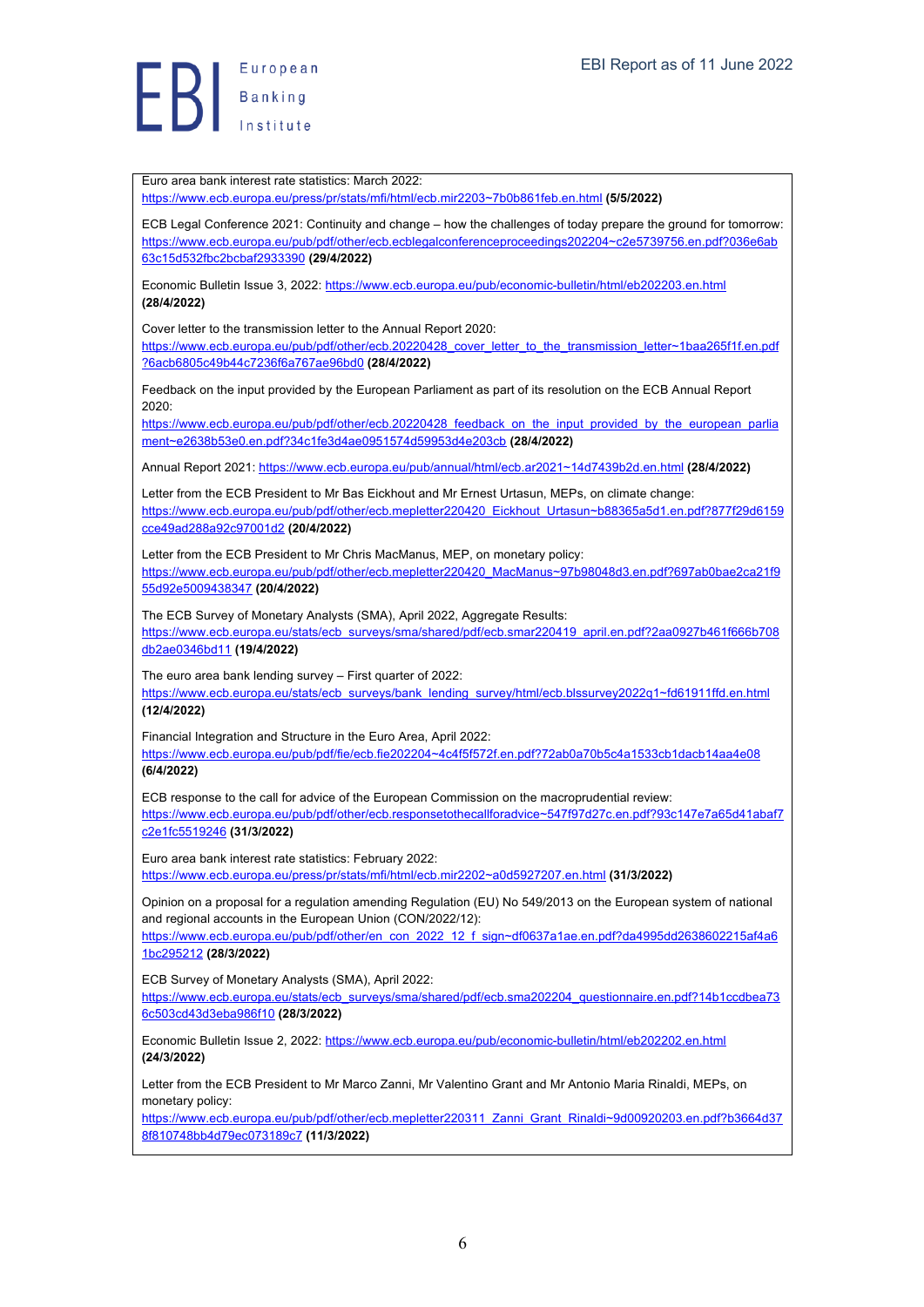European  $\left\{\right\}$  Banking

ECB staff macroeconomic projections for the euro area, March 2022: https://www.ecb.europa.eu/pub/projections/html/ecb.projections202203\_ecbstaff~44f998dfd7.en.html **(10/3/2022)** Euro area bank interest rate statistics: January 2022: https://www.ecb.europa.eu/press/pr/stats/mfi/html/ecb.mir2201~ad7fe9eca4.en.html **(3/3/2022)** Euro area insurance corporation statistics: fourth quarter of 2021: https://www.ecb.europa.eu/press/pr/stats/icb/html/ecb.icb2021q4~7a49a76770.en.html **(2/3/2022)** Euro money market statistics: Eighth maintenance period 2021: https://www.ecb.europa.eu/press/pr/stats/euro\_money\_market/html/ecb.emms220301~fcc70a46d7.en.html **(1/3/2022)** ECB Survey of Monetary Analysts (SMA), March 2022: https://www.ecb.europa.eu/stats/ecb\_surveys/sma/shared/pdf/ecb.sma202203\_questionnaire.en.pdf?9ec2bb6e5356 179cfd330cb0d8b71d1c **(21/2/2022)** Economic Bulletin Issue 1, 2022: https://www.ecb.europa.eu/pub/economic-bulletin/html/eb202201.en.html **(17/2/2022)** Consolidated balance sheet of the Eurosystem as at 31 December 2021: https://www.ecb.europa.eu/pub/annual/balance/html/ecb.eurosystembalancesheet2021~f9edd2ff57.en.html **(17/2/2022)** The ECB Survey of Monetary Analysts (SMA), February 2022, Aggregate Results: https://www.ecb.europa.eu/stats/ecb\_surveys/sma/shared/pdf/ecb.smar220211\_february.en.pdf?2f085d32d2568596 96347bdd85006ceb **(11/2/2022)** Correspondent central banking model (CCBM): Procedures for Eurosystem counterparties: https://www.ecb.europa.eu/pub/pdf/other/ecb.ccbmprocedureseurosystemcounterparties220201~87e04e94be.en.pdf ?9b1e3fcea1ddd08af23d98e3da2c52e4 **(3/2/2022)** Correspondent central banking model (CCBM): Summary of legal instruments used in the euro area: https://www.ecb.europa.eu/pub/pdf/other/ecb.ccbminformationcounterpartiessummarylegalinstrumentsea220201~cc aca6f171.en.pdf?27fb934671f806f12e95c879e2910f2b **(3/2/2022)** The euro area bank lending survey – Fourth quarter of 2021: https://www.ecb.europa.eu/stats/ecb\_surveys/bank\_lending\_survey/html/ecb.blssurvey2021q4~43deabc06e.en.html **(1/2/2022)** ECB Survey of Monetary Analysts (SMA), February 2022: https://www.ecb.europa.eu/stats/ecb\_surveys/sma/shared/pdf/ecb.sma202201\_questionnaire.en.pdf?47cb2da7283f 6dd0fc7027d3d0513727 **(17/1/2022)** Economic Bulletin, Issue 8 /2021: https://www.ecb.europa.eu/pub/economic-bulletin/html/eb202108.en.html **(13/1/2022)** Advisory report on debt issuance and distribution in the European Union: https://www.ecb.europa.eu/pub/pdf/other/ecb.advisoryreportdebtissuancedistributionEU202112~3da04b818a.en.pdf? 870da74a004a2132cbe89914ef853ad4 **(20/12/2021)** Letter from the ECB President to Mr Chris MacManus, MEP, on a digital euro: https://www.ecb.europa.eu/pub/pdf/other/ecb.mepletter211220\_mcmanus\_1~e79ff85002.en.pdf?3780791a82c2fb55 65f61557d29b84f4 **(20/12/2021)** Cost-benefit assessment on the Integrated Reporting Framework - Analysis of high-level considerations and highpriority technical aspects: https://www.ecb.europa.eu/pub/pdf/other/ecb.iref\_costbenefitassessment122021~23a9ea1173.en.pdf?78c37326abdf54abede0d0919d07b294 **(17/12/2021)** The Eurosystem Integrated Reporting Framework: an overview: https://www.ecb.europa.eu/pub/pdf/other/ecb.iref\_overview122021~215b23a3fb.en.pdf?130f49f3832f57924fb33ec26 9910459 **(17/12/2021)** Eurosystem staff macroeconomic projections for the euro area, December 2021: https://www.ecb.europa.eu/pub/projections/html/ecb.projections202112\_eurosystemstaff~32e481d712.en.html **(16/12/2021)**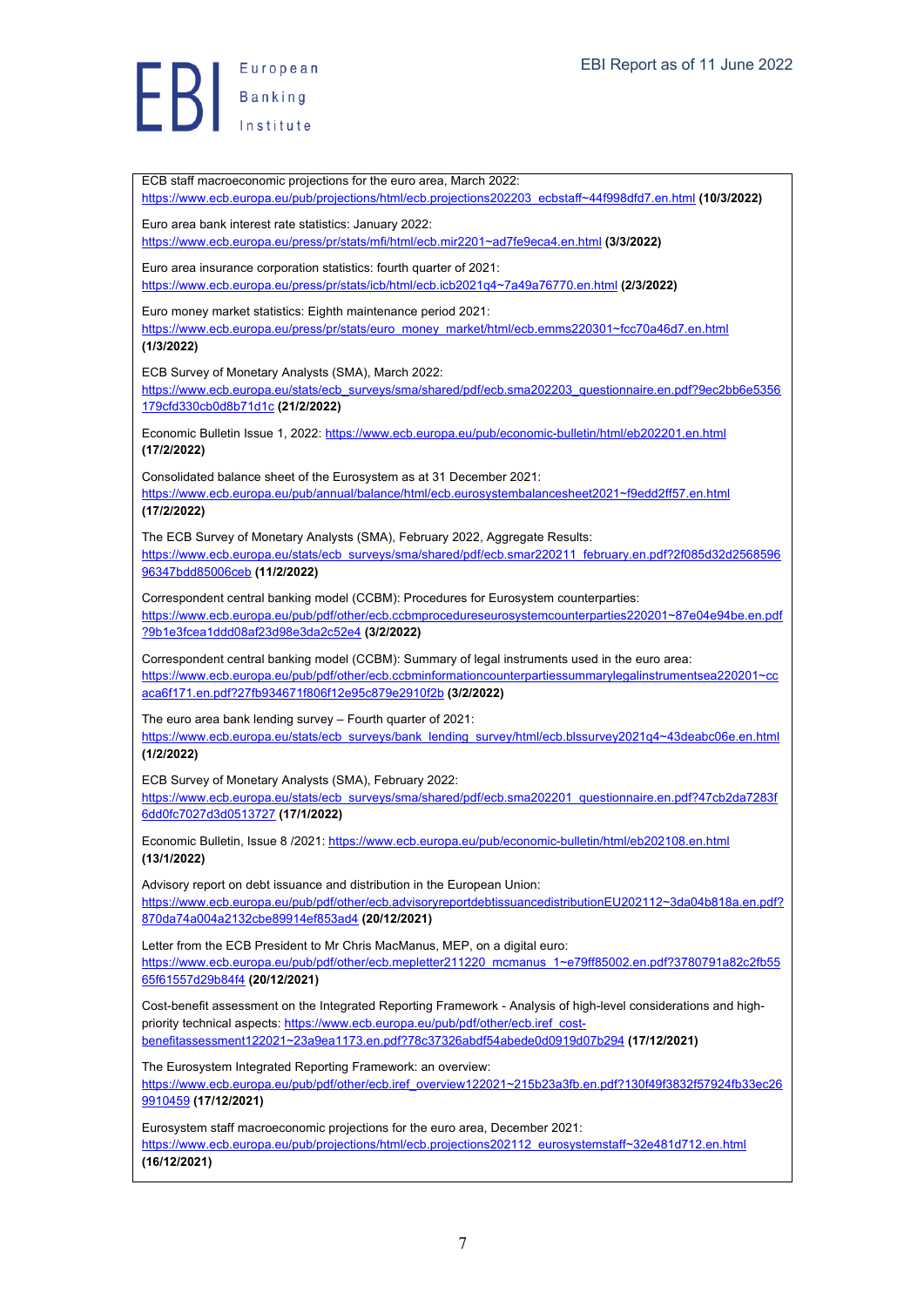European  $\left| \begin{array}{c} \end{array} \right|$  Banking

Euro area bank interest rate statistics: October 2021:

https://www.ecb.europa.eu/press/pr/stats/mfi/html/ecb.mir2110~20f88fed77.en.html **(2/12/2021)**

Financial Stability Review, November 2021: https://www.ecb.europa.eu/pub/financialstability/fsr/html/ecb.fsr202111~8b0aebc817.en.html **(17/11/2021)**

Economic Bulletin: Update on economic, financial and monetary developments: https://www.ecb.europa.eu/pub/economic-bulletin/html/eb202107.en.html **(11/11/2021)**

October 2021 euro area bank lending survey:

https://www.ecb.europa.eu/stats/ecb\_surveys/bank\_lending\_survey/html/ecb.blssurvey2021q3~57cc722cfb.en.html **(26/10/2021)**

Macroprudential stress test of the euro area banking system amid the coronavirus (COVID-19) pandemic: https://www.ecb.europa.eu/pub/pdf/other/ecb.macroprudentialstresstesteuroareabankingsystemcoronaviruspandemi c2021~7ff1fa3237.en.pdf?2991228f12281295d5eee15bafbbd763 **(14/10/2021)**

Economic Bulletin: Economic, financial and monetary developments: https://www.ecb.europa.eu/pub/economicbulletin/html/eb202106.en.html **(23/9/2021)**

Eurosystem contribution to the European Commission's targeted consultation on the functioning of the EU securitisation framework:

https://www.ecb.europa.eu/pub/pdf/other/ecb.eurosystemcontributiontargetedconsultationEUsecuritisationframework 2109~cade37d248.en.pdf?82e195945350e768b419b49b3bff2743 **(22/9/2021)**

Occasional Paper Series: Clear, consistent and engaging: ECB monetary policy communication in a changing world: https://www.ecb.europa.eu/pub/pdf/scpops/ecb.op274~9aca14e6f6.en.pdf?4b3f2b9a792ab2e93c53b328c87c66c5 **(21/9/2021)**

Occasional Paper Series: Monetary-fiscal policy interactions in the euro area: https://www.ecb.europa.eu/pub/pdf/scpops/ecb.op273~fae24ce432.en.pdf?1c987130d2ad8997b2b2c689fe31e6ef **(21/9/2021)**

Occasional Paper Series: The role of financial stability considerations in monetary policy and the interaction with macroprudential policy in the euro area:

https://www.ecb.europa.eu/pub/pdf/scpops/ecb.op272~dd8168a8cc.en.pdf?81da657c18d2738316e13c00801ee0a9 **(21/9/2021)**

Occasional Paper Series: Non-bank financial intermediation in the euro area: implications for monetary policy transmission and key vulnerabilities:

https://www.ecb.europa.eu/pub/pdf/scpops/ecb.op270~36f79cd6ca.en.pdf?2f487e70de3ccfab3099462bb6533c29 **(21/9/2021)**

Occasional Paper Series: The ECB's price stability framework: past experience, and current and future challenges: https://www.ecb.europa.eu/pub/pdf/scpops/ecb.op269~3f2619ac7a.en.pdf?de4462277276b53940a461b0ce18fe6e **(21/9/2021)**

Occasional Paper Series: Inflation measurement and its assessment in the ECB's monetary policy strategy review: https://www.ecb.europa.eu/pub/pdf/scpops/ecb.op265~a3fb0b611d.en.pdf?ebf31d258ee0b02b8e4ee876fd0d866d **(21/9/2021)**

The IMF's role in sovereign debt restructurings:

https://www.ecb.europa.eu/pub/pdf/scpops/ecb.op262~f0e9e1e77e.en.pdf?f4911f380644eb8838fe9b6f95f4b6b5 **(14/9/2021)**

#### **3. Other**

Christine Lagarde, Luis de Guindos: Monetary policy statement (with Q&A): https://www.ecb.europa.eu/press/pressconf/2022/html/ecb.is220609~abe7c95b19.en.html **(9/6/2022)**

Opinion of the European Central Bank of 1 June 2022 on a proposal for a regulation of the European Parliament and of the Council amending Regulation (EU) 600/2014 as regards enhancing market data transparency, removing obstacles to the emergence of a consolidated tape, optimising trading obligations and prohibiting receiving payments for forwarding client orders (CON/2022/19):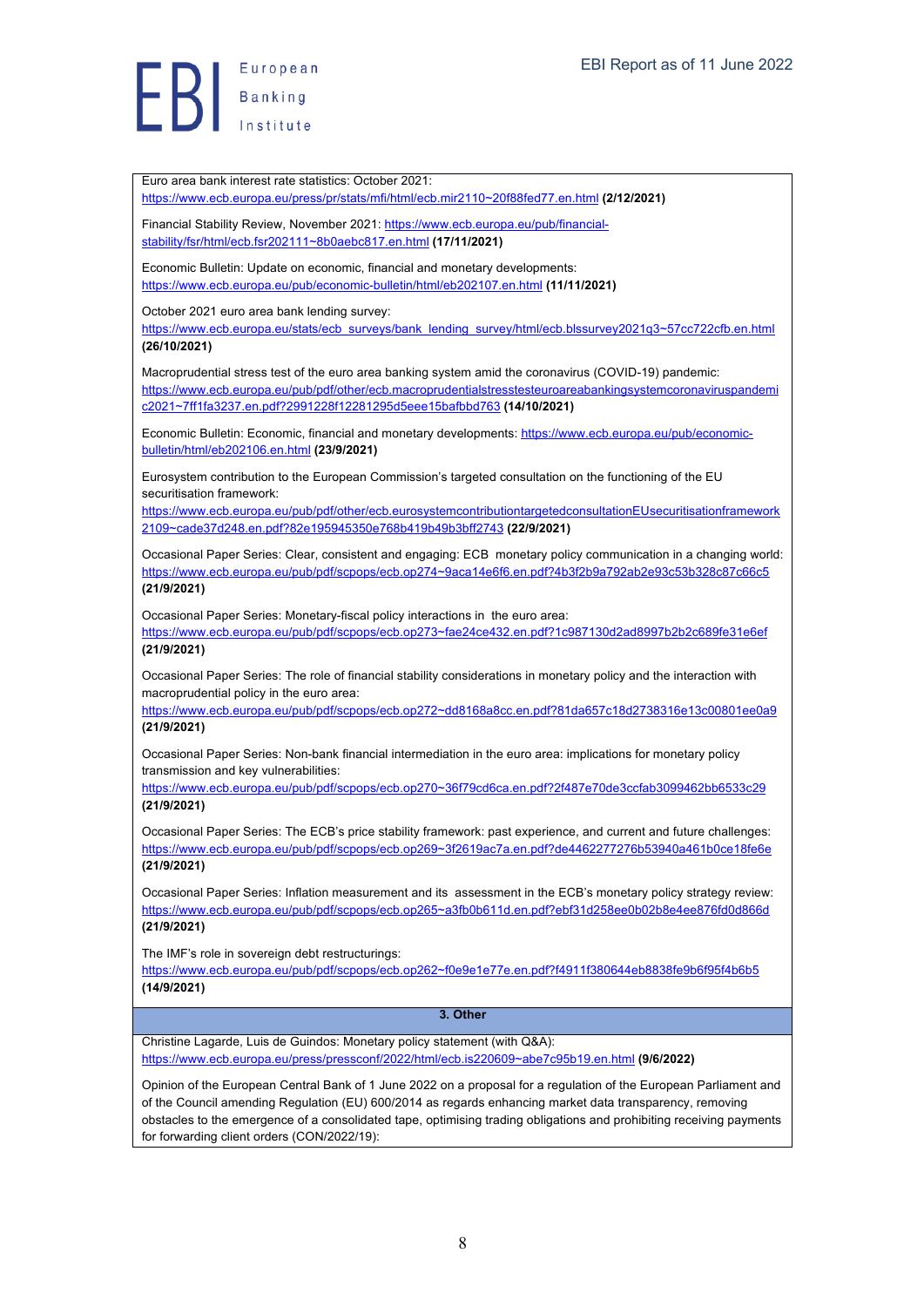European  $\left| \begin{array}{c} 1 \end{array} \right|$  Banking

https://www.ecb.europa.eu/pub/pdf/other/en\_con\_2022\_19\_f\_sign~63747883b4.en.pdf?86da9d5cc8d69144ad27879 cd4060bd7 **(3/6/2022)** EU structural financial indicators: end of 2021: https://www.ecb.europa.eu/press/pr/date/2022/html/ecb.pr220602~eaf6b332b2.en.html **(2/6/2022)** Euro area bank interest rate statistics: April 2022: https://www.ecb.europa.eu/press/pr/stats/mfi/html/ecb.mir2204~3dceeaeaa3.en.html **(2/6/2022)** Results of the March 2022 survey on credit terms and conditions in euro-denominated securities financing and overthe-counter derivatives markets (SESFOD): https://www.ecb.europa.eu/press/pr/date/2022/html/ecb.pr220524~ebef48ccf4.en.html **(24/5/2022)** Euro area financial vehicle corporation statistics: first quarter of 2022: https://www.ecb.europa.eu/press/pr/stats/fvc/html/ecb.fvcs22q1~938f331223.en.html **(23/5/2022)** Euro area investment fund statistics: first quarter of 2022: https://www.ecb.europa.eu/press/pr/stats/if/html/ecb.ofi2022q1~02874985dd.en.html **(23/5/2022)** Euro area monthly balance of payments: March 2022: https://www.ecb.europa.eu/press/pr/stats/bop/2022/html/ecb.bp220519~7b41b35484.en.html **(19/5/2022)** Euro area securities issues statistics: March 2022: https://www.ecb.europa.eu/press/pr/stats/sis/html/ecb.si2203~a90f514777.en.html **(12/5/2022)** Guideline (EU) 2022/688 of the European Central Bank of 22 April 2022 amending Guideline 2013/47/EU on a Trans-European Automated Real-time Gross settlement Express Transfer system (TARGET2) (OJ L 126, 29.4.2022, pp. 25–26): https://eur-lex.europa.eu/legal-content/EN/TXT/HTML/?uri=CELEX:32022O0688&from=EN **(29/4/2022)** Euro area economic and financial developments by institutional sector: fourth quarter of 2021: https://www.ecb.europa.eu/press/pr/stats/ffi/html/ecb.eaefd\_full2021q4~186a41bd8d.en.html **(28/4/2022)** ECB renews repo line with Banca Naţională a României until 15 January 2023: https://www.ecb.europa.eu/press/pr/date/2022/html/ecb.pr220427~d0fa3154e2.en.html **(27/4/2022)** Euro area monthly balance of payments: February 2022: https://www.ecb.europa.eu/press/pr/stats/bop/2022/html/ecb.bp220422~322b6c1963.en.html **(22/4/2022)** Decision ECB/2022/22 on the terms and conditions of TARGET-ECB: https://www.ecb.europa.eu/pub/pdf/other/ECB\_2022\_22\_f\_sign~d20b6b341e.en.pdf?b975ba08315c5f6be7edbb528 d9bcf89 **(19/4/2022)** Guideline ECB/2022/8 on a new generation Trans-European Automated Real-time Gross Express Transfer system: https://www.ecb.europa.eu/pub/pdf/other/ECB\_2022\_8\_f\_sign~d1a4163edd.en.pdf?07dcebd2be12c7e1a2986e52f4 52502d **(19/4/2022)** Results of the ECB Survey of Professional Forecasters for the second quarter of 2022: https://www.ecb.europa.eu/press/pr/date/2022/html/ecb.pr220415~fe6e06f22d.en.html **(15/4/2022)** Euro area securities issues statistics: February 2022: https://www.ecb.europa.eu/press/pr/stats/sis/html/ecb.si2202~ae41d44b98.en.html **(12/4/2022)** Households and non-financial corporations in the euro area: fourth quarter of 2021: https://www.ecb.europa.eu/press/pr/stats/ffi/html/ecb.eaefd\_early2021q4~8124f5f5de.en.html **(5/4/2022)** Euro area quarterly balance of payments and international investment position: fourth quarter of 2021: https://www.ecb.europa.eu/press/pr/stats/bop/2022/html/ecb.bq220405~df541a6a96.en.html **(5/4/2022)** Euro money market statistics: First maintenance period 2022: https://www.ecb.europa.eu/press/pr/stats/euro\_money\_market/html/ecb.emms220405~7902fee411.en.html **(5/4/2022)** ECB publishes report on payment preferences as part of digital euro investigation phase: https://www.ecb.europa.eu/press/pr/date/2022/html/ecb.pr220330~309dbc7098.en.html **(30/3/2022)** ECB agrees euro liquidity lines with non-euro area central banks until 15 January 2023: https://www.ecb.europa.eu/press/pr/date/2022/html/ecb.pr220328~986539101a.en.html **(28/3/2022)**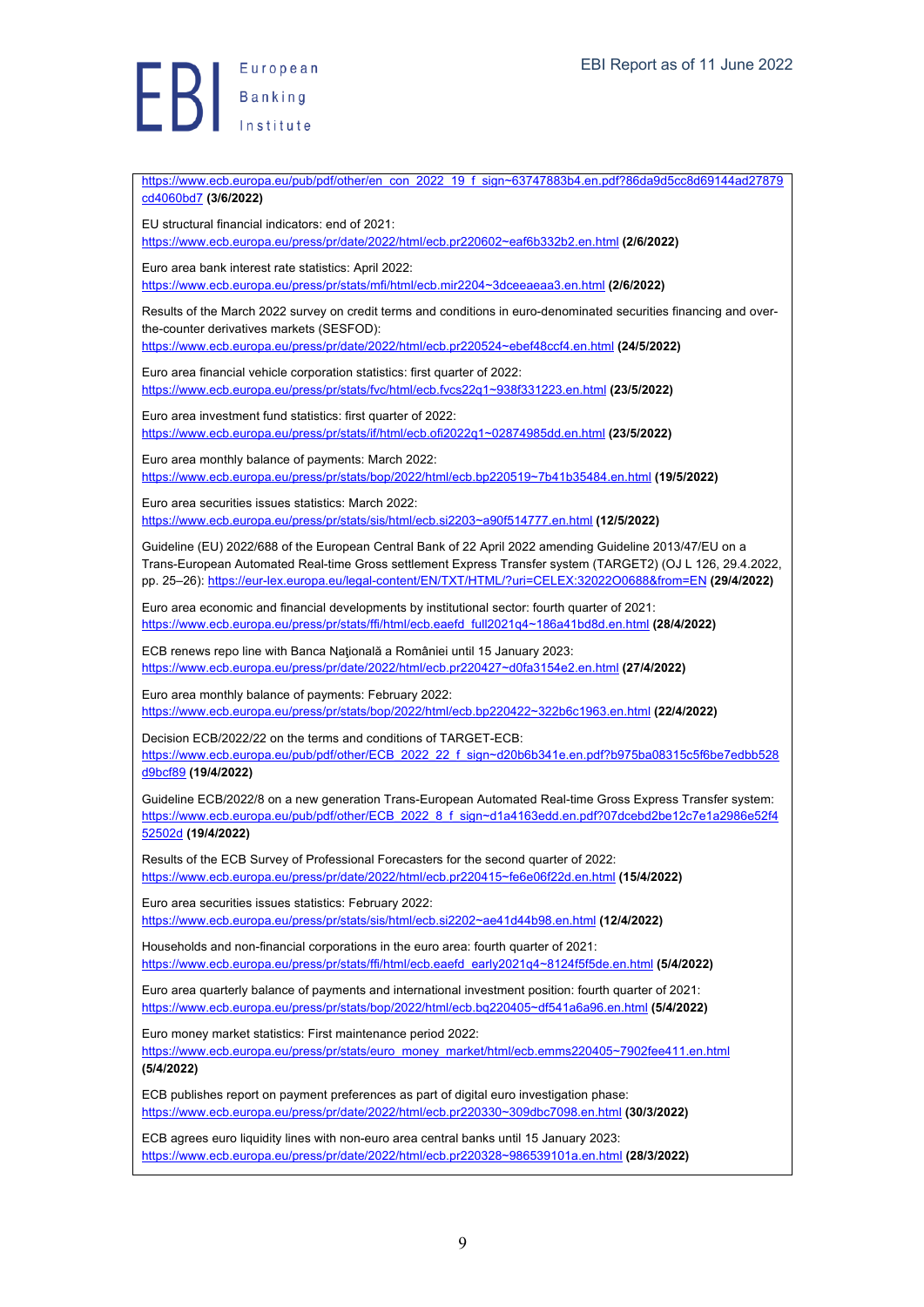

ECB announces timeline to gradually phase out temporary pandemic collateral easing measures: https://www.ecb.europa.eu/press/pr/date/2022/html/ecb.pr220324~8b7f2ff5ea.en.html **(24/3/2022)**

Euro area pension fund statistics: fourth quarter of 2021:

https://www.ecb.europa.eu/press/pr/stats/pension\_fund\_statistics/html/ecb.pfs2021q4~81dd3a433c.en.html **(23/3/2022)**

Euro area monthly balance of payments: January 2022: https://www.ecb.europa.eu/press/pr/stats/bop/2022/html/ecb.bp220322~30460426a8.en.html **(22/3/2022)**

Christine Lagarde: Monetary policy in an uncertain world: https://www.ecb.europa.eu/press/key/date/2022/html/ecb.sp220317~9d2f052c92.en.html **(17/3/2022)**

Opinion of the European Central Bank of 29 December 2021 on a proposal for a regulation laying down harmonised rules on artificial intelligence (OJ C 115, 11.3.2022, pp. 5–11): https://eur-lex.europa.eu/legalcontent/EN/TXT/HTML/?uri=CELEX:52021AB0040&from=EN **(11/3/2022)**

Euro area securities issues statistics: January 2022: https://www.ecb.europa.eu/press/pr/stats/sis/html/ecb.si2201~2be61f0e97.en.html **(10/3/2022)**

Guideline (EU) 2022/311 of the European Central Bank of 17 February 2022 amending Guideline ECB/2012/27 on a Trans-European Automated Real-time Gross settlement Express Transfer system (TARGET2) (ECB/2022/4) (OJ L 46, 25.2.2022, pp. 142–144): https://eur-lex.europa.eu/legalcontent/EN/TXT/HTML/?uri=CELEX:32022O0311&from=EN **(25/2/2022)**

Decision (EU) 2022/310 of the European Central Bank of 17 February 2022 amending Decision (EU) 2019/1743 of the European Central Bank on the remuneration of holdings of excess reserves and of certain deposits (ECB/2022/5) (OJ L 46, 25.2.2022, pp. 140–141): https://eur-lex.europa.eu/legalcontent/EN/TXT/HTML/?uri=CELEX:32022D0310&from=EN **(25/2/2022)**

Results of the December 2021 survey on credit terms and conditions in euro-denominated securities financing and over-the-counter derivatives markets (SESFOD): https://www.ecb.europa.eu/press/pr/date/2022/html/ecb.pr220221~9075e67d0f.en.html **(21/2/2022)**

Annual Accounts 2021: https://www.ecb.europa.eu/pub/annual/annual-

accounts/html/ecb.annualaccounts2021~5130ce3be2.en.html **(17/2/2022)**

Financial statements of the ECB for 2021:

https://www.ecb.europa.eu/press/pr/date/2022/html/ecb.pr220217~28ffc75d4c.en.html **(17/2/2022)**

European System of Central Banks renews Statements of Commitment to FX Global Code: https://www.ecb.europa.eu/press/pr/date/2022/html/ecb.pr220215~efef365080.en.html **(15/2/2022)**

Opinion of the European Central Bank of 30 November 2021 on a proposal for a regulation to extend traceability requirements to transfers of crypto-assets (CON/2021/37) 2022/C 68/02 (OJ C 68, 9.2.2022, pp. 2-4): https://eurlex.europa.eu/legal-content/EN/TXT/HTML/?uri=CELEX:52021AB0037&from=EN **(9/2/2022)**

Letter from ECB President to Mr Engin Eroglu, MEP, on monetary policy: https://www.ecb.europa.eu/pub/pdf/other/ecb.mepletter220207\_Eroglu~639d76c4ec.en.pdf?0430d60d4254997541e 0f62af18466a0 **(7/2/2022)**

Letter from the ECB President to Mr Dimitrios Papadimoulis, MEP, on monetary policy: https://www.ecb.europa.eu/pub/pdf/other/ecb.mepletter220207\_Papadimoulis~a229f0b06f.en.pdf?d60aa23abfc9b8c 5f93fc81411bcbc68 **(7/2/2022)**

Letter from the ECB President to Mr Marco Zanni, Mr Valentino Grant, and Mr Antonio Maria Rinaldi, MEPs, on monetary policy:

https://www.ecb.europa.eu/pub/pdf/other/ecb.mepletter220207\_Zanni\_Grant\_Rinaldi~46b66e4a77.en.pdf?8e81a00b 008f1ef7d3ed0f2901d00e9f **(7/2/2022)**

Euro area securities issues statistics: December 2021: https://www.ecb.europa.eu/press/pr/stats/sis/html/ecb.si2112~74acba3af0.en.html **(10/2/2022)**

Results of the ECB Survey of Professional Forecasters for the first quarter of 2022: https://www.ecb.europa.eu/press/pr/date/2022/html/ecb.pr220204~3fdfbe7eb0.en.html **(4/2/2022)**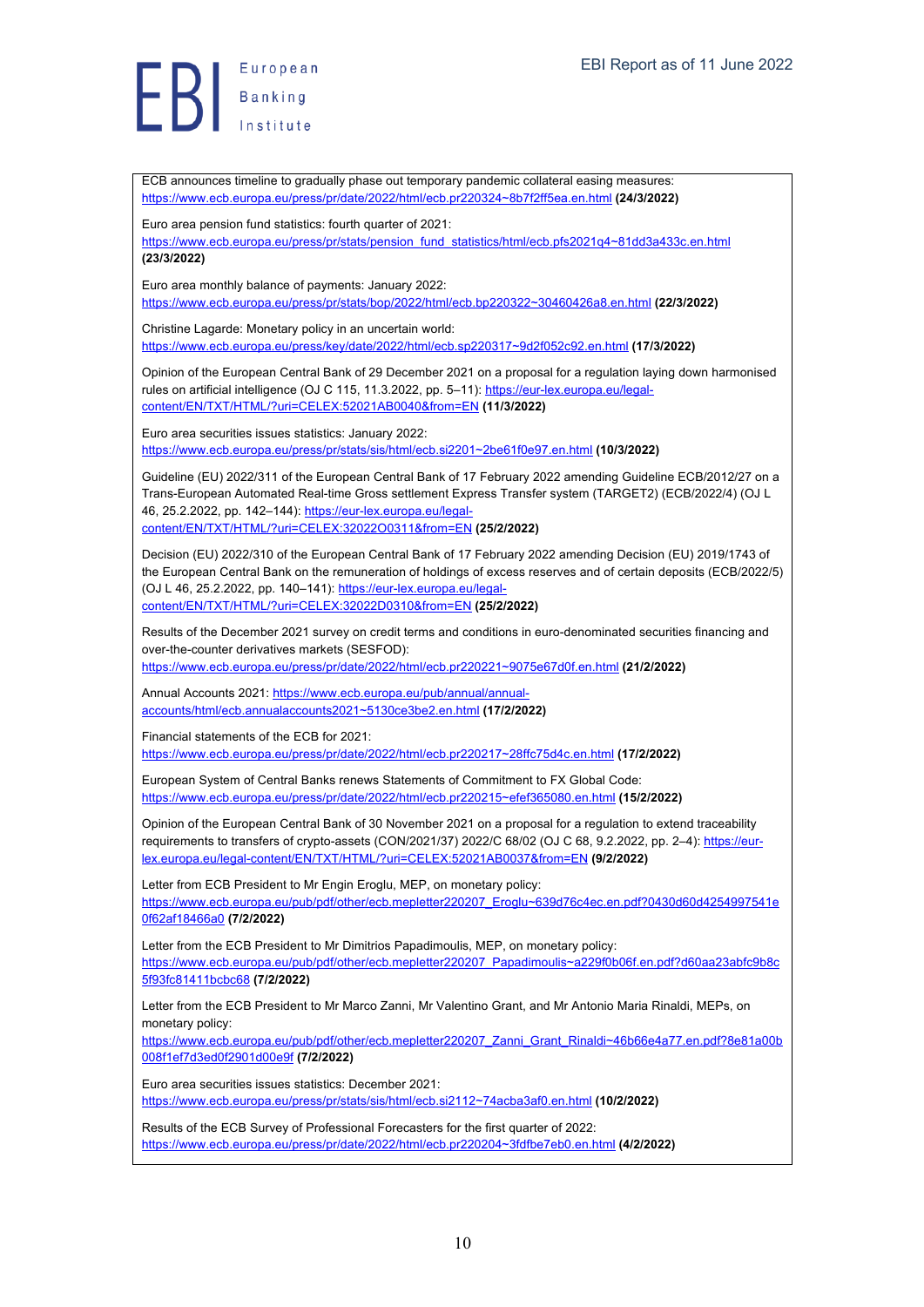European  $EB$   $B$   $B$   $B$  anking

Euro area bank interest rate statistics: December 2021:

https://www.ecb.europa.eu/press/pr/stats/mfi/html/ecb.mir2112~d183a75a06.en.html **(3/2/2022)**

Euro banknote counterfeiting at historically low level in 2021: https://www.ecb.europa.eu/press/pr/date/2022/html/ecb.pr220128~d65c3326c2.en.html **(28/1/2022)** Euro area economic and financial developments by institutional sector: third quarter of 2021: https://www.ecb.europa.eu/press/pr/stats/ffi/html/ecb.eaefd\_full2021q3~5d3ea158f5.en.html **(27/1/2022)** Euro area monthly balance of payments: November 2021: https://www.ecb.europa.eu/press/pr/stats/bop/2022/html/ecb.bp220119~f876a520a2.en.html **(19/1/2022)** Euro area bank interest rate statistics: November 2021: https://www.ecb.europa.eu/press/pr/stats/mfi/html/ecb.mir2111~bded81a19f.en.html **(5/1/2022)** Euro area securities issues statistics: November 2021: https://www.ecb.europa.eu/press/pr/stats/sis/html/ecb.si2111~05c9d3f2e6.en.html **(12/1/2022)** Households and non-financial corporations in the euro area: third quarter of 2021: https://www.ecb.europa.eu/press/pr/stats/ffi/html/ecb.eaefd\_early2021q3~27c7d549a1.en.html **(11/1/2022)** Euro money market statistics: Seventh maintenance period 2021: https://www.ecb.europa.eu/press/pr/stats/euro\_money\_market/html/ecb.emms220111~1f50df1830.en.html **(11/1/2022)** Euro area quarterly balance of payments and international investment position: third quarter of 2021: https://www.ecb.europa.eu/press/pr/stats/bop/2022/html/ecb. bq220111~ee45e2e5b4.en.html **(11/1/2022)** Euro area pension fund statistics: third quarter of 2021: https://www.ecb.europa.eu/press/pr/stats/pension\_fund\_statistics/html/ecb.pfs2021q3~26e296f63b.en.html **(22/12/2021)** ECB publishes action plan to address recommendations after TARGET incidents in 2020: https://www.ecb.europa.eu/press/pr/date/2021/html/ecb.pr211217\_1~512f6a4e74.en.html **(17/12/2021)** ECB moves towards harmonising statistical reporting to ease burden for banks and improve analysis: https://www.ecb.europa.eu/press/pr/date/2021/html/ecb.pr211217~168928ae51.en.html **(17/12/2021)** Euro area securities issues statistics: October 2021: https://www.ecb.europa.eu/press/pr/stats/sis/html/ecb.si2110~ddf6d17dd8.en.html **(10/12/2021)** Euro area insurance corporation statistics: third quarter of 2021: https://www.ecb.europa.eu/press/pr/stats/icb/html/ecb.icb2021q3~8df84f1994.en.html **(30/11/2021)** Monetary developments in the euro area: October 2021: https://www.ecb.europa.eu/press/pr/stats/md/html/ecb.md2110~b1fccebcb9.en.html **(26/11/2021)** Survey on the Access to Finance of Enterprises: availability of finance improved amid increase in turnover: https://www.ecb.europa.eu/press/pr/date/2021/html/ecb.pr211124~e01183fe90.en.html **(24/11/2021)** Euro money market statistics: Sixth maintenance period 2021: https://www.ecb.europa.eu/press/pr/stats/euro\_money\_market/html/ecb.emms211123~5e2b47c548.en.html **(23/11/2021)** Opinion of the European Central Bank on a proposal for a regulation on European green bonds (CON/2021/30): https://www.ecb.europa.eu/pub/pdf/other/en\_con\_2021\_30\_f\_sign~17d7dd770b..pdf?0c10e62bf85542feef0b140fa1 af4ee4 **(8/11/2021)** ECB staff macroeconomic projections for the euro area, September 2021: https://www.ecb.europa.eu/pub/projections/html/ecb.projections202109\_ecbstaff~1f59a501e2.en.html **(9/9/2021) B. Other Economic Policy Measures 1. EU Council – Eurogroup Reports and Statements**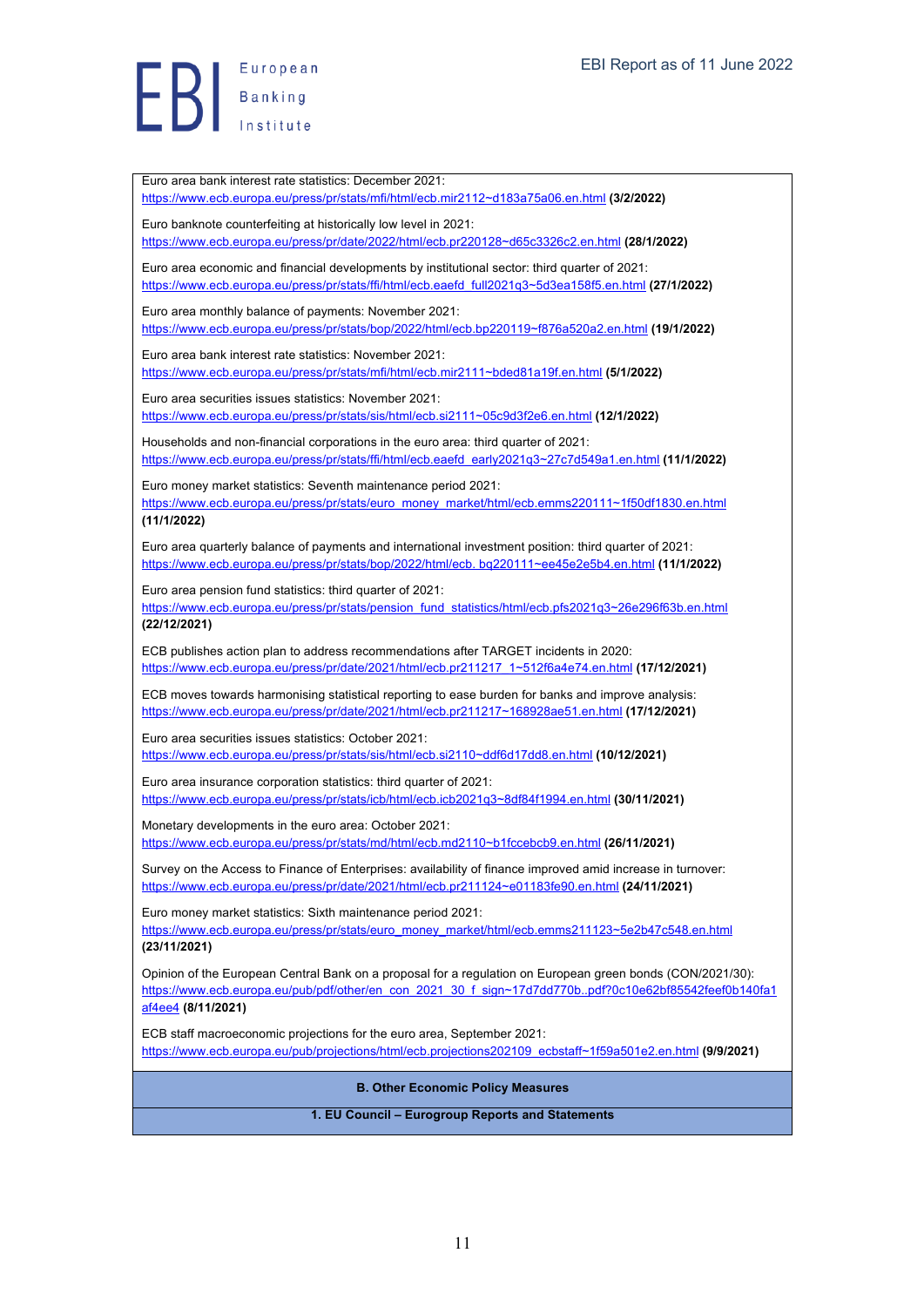Remarks by Paschal Donohoe following the Eurogroup meeting of 23 May 2022: https://www.consilium.europa.eu/en/press/press-releases/2022/05/23/remarks-by-paschal-donohoe-following-theeurogroup-meeting-of-23-may-2022/ **(23/5/2022)**

Joint press release by the Eurogroup President, Paschal Donohoe, and Finance Minister Sigrid Kaag following their meeting in The Hague: https://www.consilium.europa.eu/en/press/press-releases/2022/05/18/joint-press-release-bythe-eurogroup-president-paschal-donohoe-and-finance-minister-sigrid-kaag-following-their-meeting-in-the-hague/ **(18/5/2022)**

Remarks by Paschal Donohoe following the video conference of the Eurogroup of 3 May 2022: https://www.consilium.europa.eu/en/press/press-releases/2022/05/03/remarks-by-paschal-donohoe-following-thevideo-conference-of-the-eurogroup-of-3-may-2022/ **(3/5/2022)**

Statement by Eurogroup President, Paschal Donohoe, on the selection of the ESM Managing Director: https://www.consilium.europa.eu/en/press/press-releases/2022/05/02/statement-by-eurogroup-president-paschaldonohoe-on-the-candidates-for-the-post-of-esm-managing-director/ **(2/5/2022)**

President Donohoe's report to the President of the Euro Summit: https://www.consilium.europa.eu/media/54923/pegletter-to-pec-march2022-signed.pdf **(21/3/2022)**

Remarks by Paschal Donohoe following the Eurogroup meeting of 14 March 2022: https://www.consilium.europa.eu/en/press/press-releases/2022/03/14/remarks-by-paschal-donohoe-following-theeurogroup-meeting-of-14-march-2022/ **(14/3/2022)**

Eurogroup statement on the fiscal guidance for 2023: https://www.consilium.europa.eu/en/press/pressreleases/2022/03/14/eurogroup-statement-on-the-fiscal-guidance-for-2023/ **(14/3/2022)**

G7 Leaders' Statement, 11 March 2022: https://www.consilium.europa.eu/en/press/press-releases/2022/03/11/g7 leaders-statement-11-march-2022/ **(11/3/2022)**

Remarks by Paschal Donohoe following the Eurogroup meeting of 25 February 2022: https://www.consilium.europa.eu/en/press/press-releases/2022/02/25/remarks-by-paschal-donohoe-following-theeurogroup-meeting-of-25-february-2022/ **(25/2/2022)**

Eurogroup statement on the digital euro project: https://www.consilium.europa.eu/en/press/pressreleases/2022/02/25/eurogroup-statement-on-the-digital-euro-project/ **(25/2/2022)**

Opening remarks by Paschal Donohoe at the Eurofi High Level Seminar, 24 February 2022: https://www.consilium.europa.eu/en/press/press-releases/2022/02/25/opening-remarks-by-paschal-donohoe-at-theeurofi-high-level-seminar/ **(25/2/2022)**

Opening remarks by Paschal Donohoe at the Real Instituto Elcano event - Opportunities for the euro area in the context of the recovery: https://www.consilium.europa.eu/en/press/press-releases/2022/02/07/opening-remarks-bypaschal-donohoe-at-the-real-instituto-elcano-event-opportunities-for-the-euro-area-in-the-context-of-the-recovery/ **(7/2/2022)**

Opening remarks by Paschal Donohoe at the European Parliament's ECON Committee, 2 February 2022: https://www.consilium.europa.eu/en/press/press-releases/2022/02/02/opening-remarks-by-paschal-donohoe-at-theeuropean-parliament-s-econ-committee/ **(2/2/2022)**

Remarks by Paschal Donohoe following the Eurogroup meeting of 17 January 2022: https://www.consilium.europa.eu/en/press/press-releases/2022/01/17/remarks-by-paschal-donohoe-following-theeurogroup-meeting-of-17-january-2022/ **(17/1/2022)**

Remarks by President Charles Michel at the European Investment Bank (EIB) Annual Economics Conference 2022: https://www.consilium.europa.eu/en/press/press-releases/2022/01/12/remarks-by-president-charles-michel-at-theeuropean-investment-bank-eib-annual-economics-conference-2022/ **(12/1/2022)**

Reflections on 20 years of the euro: joint article by Eurogroup members: https://www.consilium.europa.eu/en/press/press-releases/2021/12/31/reflections-on-20-years-of-the-euro-jointarticle-by-eurogroup-members/ **(31/12/2021)**

Statement of the Euro Summit, 16 December 2021: https://www.consilium.europa.eu/en/press/pressreleases/2021/12/17/statement-of-the-euro-summit-16-december-2021/ **(17/12/2021)**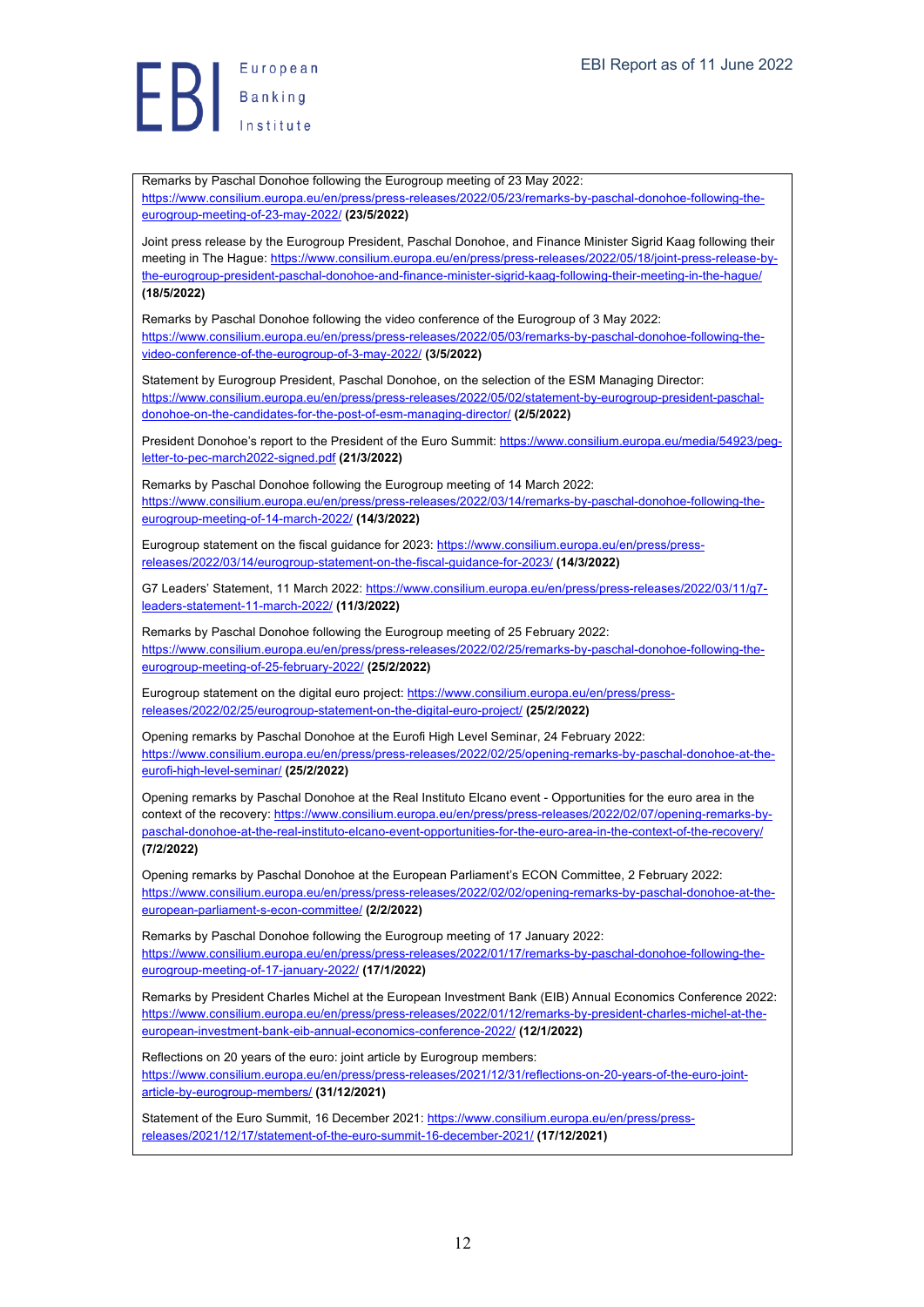Economic and monetary union: President Donohoe's report to the President of the Euro Summit: https://www.consilium.europa.eu/en/press/press-releases/2021/12/13/economic-and-monetary-union-presidentdonohoe-s-report-to-the-president-of-the-euro-summit/ **(13/12/2021)**

Remarks by Paschal Donohoe following the Eurogroup meeting of 6 December 2021: https://www.consilium.europa.eu/en/press/press-releases/2021/12/06/remarks-by-paschal-donohoe-following-theeurogroup-meeting-of-6-december-2021/ **(6/12/2021)**

Eurogroup Statement on the Draft Budgetary Plans for 2022: https://www.consilium.europa.eu/en/press/pressreleases/2021/12/06/eurogroup-statement-on-the-draft-budgetary-plans-for-2022/ **(6/12/2021)**

Remarks by Paschal Donohoe following the Eurogroup meeting of 8 November 2021: https://www.consilium.europa.eu/en/press/press-releases/2021/11/08/remarks-by-paschal-donohoe-following-theeurogroup-meeting-of-8-november-2021/ **(8/11/2021)**

#### **2. Council of the EU**

Cohesion in Europe towards 2050: Council approves conclusions: https://www.consilium.europa.eu/en/press/pressreleases/2022/06/02/cohesion-in-europe-towards-2050-council-approves-conclusions/ **(2/6/2022)**

Digital finance: Provisional agreement reached on DORA: https://www.consilium.europa.eu/en/press/pressreleases/2022/05/11/digital-finance-provisional-agreement-reached-on-dora/ **(11/5/2022)**

Sustainable finance: Council agrees its position on European Green Bonds: https://www.consilium.europa.eu/en/press/press-releases/2022/04/13/sustainable-finance-council-agrees-itsposition-on-european-green-bonds/ **(13/4/2022)**

Council Recommendation of 5 April 2022 on the economic policy of the euro area (OJ C 153, 7.4.2022, pp. 1–6): https://eur-lex.europa.eu/legal-content/EN/TXT/HTML/?uri=CELEX:32022H0407(01)&from=EN **(7/4/2022)**

Council adopts conclusions on strategic autonomy of the European economic and financial sector: https://www.consilium.europa.eu/en/press/press-releases/2022/04/05/council-adopts-conclusions-on-strategicautonomy-of-the-european-economic-and-financial-sector/ **(5/4/2022)**

Remarks by Paschal Donohoe following the Eurogroup meeting of 4 April 2022: https://www.consilium.europa.eu/en/press/press-releases/2022/04/04/remarks-by-paschal-donohoe-following-theeurogroup-meeting-of-4-april-2022/ **(4/4/2022)**

Council Regulation (EU) 2022/345 of 1 March 2022 amending Regulation (EU) No 833/2014 concerning restrictive measures in view of Russia's actions destabilising the situation in Ukraine (OJ L 63, 2.3.2022, pp. 1-4): https://eurlex.europa.eu/legal-content/EN/TXT/HTML/?uri=CELEX:32022R0345&from=EN **(2/3/2022)**

Council Regulation (EU) 2022/334 of 28 February 2022 "amending Council Regulation (EU) No 833/2014 (…)" (OJ L 57, 28.2.2022, pp. 1-3): https://eur-lex.europa.eu/eli/reg/2022/334/oj **(28/2/2022)**

Council Regulation (EU) 2021/2085 of 19 November 2021 establishing the Joint Undertakings under Horizon Europe and repealing Regulations (EC) No 219/2007, (EU) No 557/2014, (EU) No 558/2014, (EU) No 559/2014, (EU) No 560/2014, (EU) No 561/2014 and (EU) No 642/2014 (OJ L 427, 30.11.2021, pp. 17-119): https://eurlex.europa.eu/legal-content/EN/TXT/HTML/?uri=CELEX:32021R2085&from=EN **(30/11/2021)**

Council Decision of 23 November 2021 adopting the Council's position on draft amending budget No 6 of the European Union for the financial year 2021 2021/C 475 I/01 (OJ C 475I , 25.11.2021, pp. 1–2): https://eurlex.europa.eu/legal-content/EN/TXT/HTML/?uri=CELEX:32021D1125(01)&from=EN **(25/11/2021)**

The Council adopted conclusions on resilience and crisis response: https://www.consilium.europa.eu/en/press/pressreleases/2021/11/23/the-council-adopted-conclusions-on-resilience-and-crisis-response/ **(23/11/2021)**

Agreement reached on 2022 EU budget: https://www.consilium.europa.eu/en/press/press-releases/2021/11/16/eubudget-for-2022/ **(16/11/2021)**

Macroeconomic dialogue at political level on 8 November 2021: https://www.consilium.europa.eu/en/press/pressreleases/2021/11/08/macroeconomic-dialogue-at-political-level-on-8-november-2021/ **(8/11/2021)**

European Council conclusions, 21-22 October 2021: https://www.consilium.europa.eu/media/52622/20211022-eucoconclusions-en.pdf **(22/10/2021)**

**3. European Parliament and Council of the EU**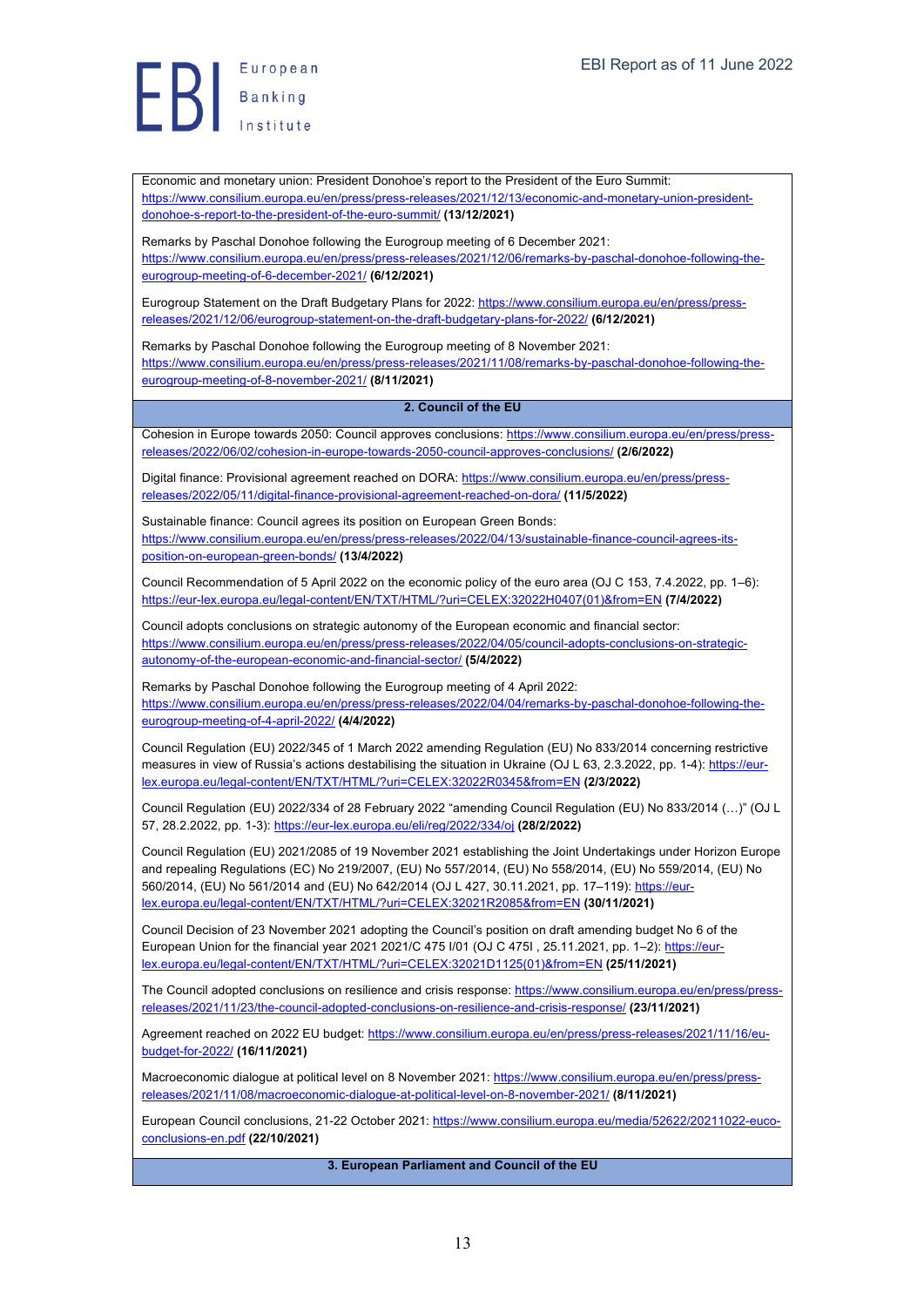Opinion of the European Economic and Social Committee on Recommendation for a Council recommendation on the economic policy of the euro area (COM(2021) 742 final) (OJ C 194, 12.5.2022, pp. 97–101): https://eurlex.europa.eu/legal-content/EN/TXT/HTML/?uri=CELEX:52021AE5532&from=EN **(12/5/2022)**

Opinion of the European Economic and Social Committee on 'Innovative financial instruments as part of the development of social impact companies' (exploratory opinion) (OJ C 194, 12.5.2022, pp. 39–43): https://eurlex.europa.eu/legal-content/EN/TXT/HTML/?uri=CELEX:52021AE5118&from=EN **(12/5/2022)**

Opinion of the European Economic and Social Committee on Rule of law and the recovery fund (own-initiative opinion) (OJ C 194, 12.5.2022, pp. 27–33): https://eur-lex.europa.eu/legalcontent/EN/TXT/HTML/?uri=CELEX:52021IE3791&from=EN **(12/5/2022)**

European Parliament legislative resolution of 19 October 2021 on the proposal for a directive of the European Parliament and of the Council on credit servicers, credit purchasers and the recovery of collateral (COM(2018)0135 — C8-0115/2018 — 2018/0063A(COD)) (OJ C 184, 5.5.2022, p. 178): https://eur-lex.europa.eu/legalcontent/EN/TXT/HTML/?uri=CELEX:52021AP0424&from=EN **(5/5/2022)**

European Parliament legislative resolution of 21 October 2021 on the proposal for a Council regulation establishing the Joint Undertakings under Horizon Europe (COM(2021)0087 — C9-0166/2021 — 2021/0048(NLE)) (OJ C 184, 5.5.2022, pp. 194–362): https://eur-lex.europa.eu/legal-content/EN/TXT/HTML/?uri=CELEX:52021AP0434&from=EN **(5/5/2022)**

Opinion of the European Economic and Social Committee on 'Proposal for a Regulation of the European Parliament and of the Council on European green bonds' (OJ C 152, 6.4.2022, pp. 105-110): https://eur-lex.europa.eu/legalcontent/EN/TXT/HTML/?uri=CELEX:52021AE3634&from=EN **(6/4/2022)**

Opinion of the European Economic and Social Committee on 'Communication from the Commission to the European Parliament, the Council, the European Economic and Social Committee and the Committee of the Regions -Strategy for Financing the Transition to a Sustainable Economy' (OJ C 152, 6.4.2022, pp. 97-104): https://eurlex.europa.eu/legal-content/EN/TXT/HTML/?uri=CELEX:52021AE3471&from=EN **(6/4/2022)**

Opinion of the European Economic and Social Committee on 'Beyond GDP measures for a successful recovery and a sustainable and resilient EU economy' (OJ C 152, 6.4.2022, pp. 7–12): https://eur-lex.europa.eu/legalcontent/EN/TXT/HTML/?uri=CELEX:52021IE2636&from=EN **(6/4/2022)**

European Parliament resolution of 7 July 2021 on control of the financial activities of the European Investment Bank — annual report 2019 (OJ C 99, 1.3.2022, pp. 34-44): https://eur-lex.europa.eu/legalcontent/EN/TXT/HTML/?uri=CELEX:52021IP0332&from=EN **(1/3/2022)**

European Parliament resolution of 7 July 2021 on the financial activities of the European Investment Bank — annual report 2020 (OJ C 99, 1.3.2022, pp. 21-33): https://eur-lex.europa.eu/legalcontent/EN/TXT/HTML/?uri=CELEX:52021IP0331&from=EN **(1/3/2022)**

European Parliament resolution of 10 June 2021 on the views of Parliament on the ongoing assessment by the Commission and the Council of the national recovery and resilience plans (OJ C 67, 8.2.2022, pp. 90–98): https://eur-lex.europa.eu/legal-content/EN/TXT/HTML/?uri=CELEX:52021IP0288&from=EN **(8/2/2022)**

European Parliament legislative resolution of 17 May 2021 on the Council position at first reading with a view to the adoption of a regulation of the European Parliament and of the Council establishing an exchange, assistance and training programme for the protection of the euro against counterfeiting for the period 2021-2027 (the 'Pericles IV' programme), and repealing Regulation (EU) No 331/2014 (06164/1/2021 — C9-0137/2021 — 2018/0194(COD)) (OJ C 15, 12.1.2022, p. 228): https://eur-lex.europa.eu/legal-

content/EN/TXT/HTML/?uri=CELEX:52021AP0216&from=EN **(12/1/2022)**

European Parliament resolution of 18 May 2021 on the review of the European Union Solidarity Fund (2020/2087(INI)) (OJ C 15, 12.1.2022, pp. 2–8): https://eur-lex.europa.eu/legalcontent/EN/TXT/HTML/?uri=CELEX:52021IP0220&from=EN **(12/1/2022)**

European Parliament legislative resolution of 27 April 2021 on the draft Council decision on establishing the specific programme implementing Horizon Europe — the Framework Programme for Research and Innovation (08550/2019 — C9-0167/2020 — 2018/0225(CNS)) (OJ C 506, 15.12.2021, p. 141): https://eurlex.europa.eu/legal-content/EN/TXT/HTML/?uri=CELEX:52021AP0125&from=EN **(15/12/2021)**

European Parliament legislative resolution of 27 April 2021 on the Council position at first reading with a view to the adoption of a regulation of the European Parliament and of the Council establishing Horizon Europe — the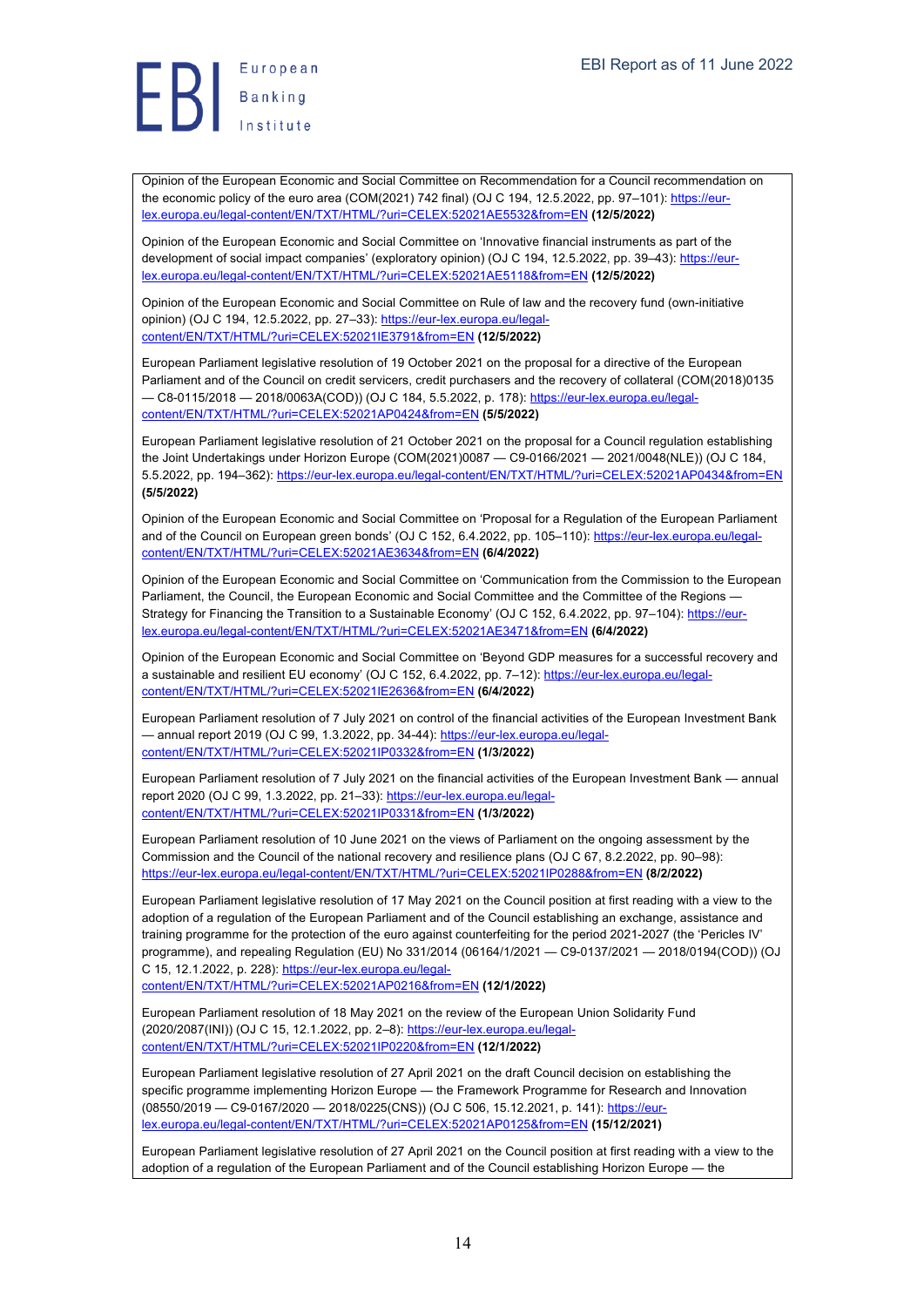

Framework Programme for Research and Innovation, laying down its rules for participation and dissemination, and repealing Regulations (EU) No 1290/2013 and (EU) No 1291/2013 (OJ C 506, 15.12.2021, pp. 136–140): https://eur-lex.europa.eu/legal-content/EN/TXT/HTML/?uri=CELEX:52021AP0124&from=EN **(15/12/2021)**

European Parliament resolution of 25 March 2021 on general guidelines for the preparation of the 2022 budget, Section III — Commission (2020/2265(BUI)) (OJ C 494, 8.12.2021, pp. 207-216): https://eur-lex.europa.eu/legalcontent/EN/TXT/HTML/?uri=CELEX:52021BP0106&from=EN **(8/12/2021)**

European Parliament legislative resolution of 25 March 2021 on the proposal for a regulation of the European Parliament and of the Council amending Regulation (EU) No 575/2013 as regards adjustments to the securitisation framework to support the economic recovery in response to the COVID-19 pandemic (OJ C 494, 8.12.2021, pp. 196–196): https://eur-lex.europa.eu/legal-content/EN/TXT/HTML/?uri=CELEX:52021AP0100&from=EN **(8/12/2021)**

European Parliament legislative resolution of 25 March 2021 on the proposal for a regulation of the European Parliament and of the Council amending Regulation (EU) 2017/2402 laying down a general framework for securitisation and creating a specific framework for simple, transparent and standardised securitisation to help the recovery from the COVID-19 pandemic (OJ C 494, 8.12.2021, pp. 195–195): https://eur-lex.europa.eu/legalcontent/EN/TXT/HTML/?uri=CELEX:52021AP0099&from=EN **(8/12/2021)**

Directive (EU) 2021/2167 of the European Parliament and of the Council of 24 November 2021 on credit servicers and credit purchasers and amending Directives 2008/48/EC and 2014/17/EU (OJ L 438, 8.12.2021, pp. 1–37): https://eur-lex.europa.eu/legal-content/EN/TXT/HTML/?uri=CELEX:32021L2167&from=EN **(8/12/2021)**

European Parliament resolution of 25 March 2021 on strengthening the international role of the euro (OJ C 494, 8.12.2021, pp. 118–128): https://eur-lex.europa.eu/legal-

content/EN/TXT/HTML/?uri=CELEX:52021IP0110&from=EN **(8/12/2021)**

European Parliament legislative resolution of 9 March 2021 on the proposal for a regulation of the European Parliament and of the Council establishing the InvestEU Programme (COM(2020)0403 - C9-0158/2020 -2020/0108(COD)) P9\_TC1-COD(2020)0108 Position of the European Parliament adopted at first reading on 9 March 2021 with a view to the adoption of Regulation (EU) 2021/… of the European Parliament and of the Council establishing the InvestEU Programme and amending Regulation (EU) 2015/1017 (OJ C 474, 24.11.2021, pp. 177– 178): https://eur-lex.europa.eu/legal-content/EN/TXT/HTML/?uri=CELEX:52021AP0068&from=EN **(24/11/2021)**

European Parliament resolution of 11 March 2021 on the European Semester for economic policy coordination: Employment and Social Aspects in the Annual Sustainable Growth Strategy 2021 (2020/2244(INI)) (OJ C 474, 24.11.2021, pp. 99-114): https://eur-lex.europa.eu/legal-

content/EN/TXT/HTML/?uri=CELEX:52021IP0084&from=EN **(24/11/2021)**

European Parliament legislative resolution of 10 February 2021 on the proposal for a regulation of the European Parliament and of the Council establishing a Recovery and Resilience Facility (COM(2020)0408 — C9-0150/2020 — 2020/0104(COD)) P9\_TC1-COD(2020)0104 Position of the European Parliament adopted at first reading on 10 February 2021 with a view to the adoption of Regulation (EU) 2021/… of the European Parliament and of the Council establishing the Recovery and Resilience Facility (OJ C 465, 17.11.2021, pp. 182-184): https://eurlex.europa.eu/legal-

content/EN/TXT/?uri=uriserv%3AOJ.C\_.2021.465.01.0182.01.ENG&toc=OJ%3AC%3A2021%3A465%3ATOC **(17/11/2021)**

European Parliament legislative resolution of 11 February 2021 on the proposal for a regulation of the European Parliament and of the Council amending Regulation (EU) 2017/1129 as regards the EU Recovery prospectus and targeted adjustments for financial intermediaries to help the recovery from the COVID-19 pandemic (COM(2020)0281 — C9-0206/2020 — 2020/0155(COD)) P9\_TC1-COD(2020)0155 Position of the European Parliament adopted at first reading on 11 February 2021 with a view to the adoption of Regulation (EU) 2021/… of the European Parliament and of the Council amending Regulation (EU) 2017/1129 as regards the EU Recovery prospectus and targeted adjustments for financial intermediaries and Directive 2004/109/EC as regards the use of the single electronic reporting format for annual financial reports, to support the recovery from the COVID-19 crisis (OJ C 465, 17.11.2021, pp. 186–187): https://eur-lex.europa.eu/legal-

content/EN/TXT/?uri=uriserv%3AOJ.C\_.2021.465.01.0186.01.ENG&toc=OJ%3AC%3A2021%3A465%3ATOC **(17/11/2021)**

European Parliament legislative resolution of 11 February 2021 on the proposal for a directive of the European Parliament and of the Council amending Directive 2014/65/EU as regards information requirements, product governance and position limits to help the recovery from the COVID-19 pandemic (COM(2020)0280 — C9-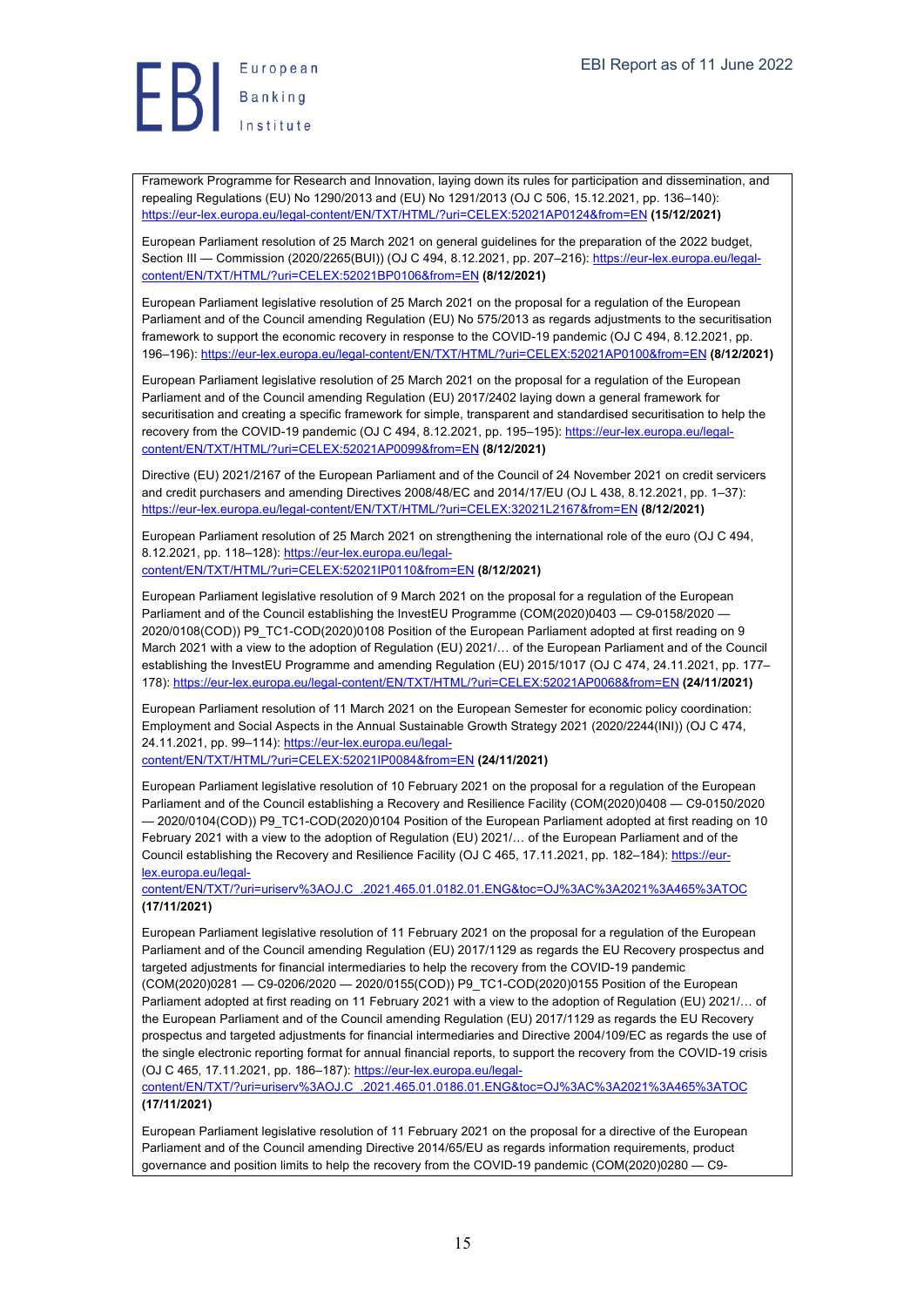0210/2020 - 2020/0152(COD)) P9\_TC1-COD(2020)0152 Position of the European Parliament adopted at first reading on 11 February 2021 with a view to the adoption of Directive (EU) 2021/… of the European Parliament and of the Council amending Directive 2014/65/EU as regards information requirements, product governance and position limits, and Directives 2013/36/EU and (EU) 2019/878 as regards their application to investment firms, to help the recovery from the COVID-19 crisis (OJ C 465, 17.11.2021, pp. 185–185); https://eur-lex.europa.eu/legalcontent/EN/TXT/?uri=uriserv%3AOJ.C\_.2021.465.01.0185.01.ENG&toc=OJ%3AC%3A2021%3A465%3ATOC **(17/11/2021)**

European Parliament resolution of 20 January 2021 on strengthening the single market: the future of free movement of services (OJ C 456, 10.11.2021, pp. 14–23): https://eur-lex.europa.eu/legalcontent/EN/TXT/?uri=uriserv%3AOJ.C\_.2021.456.01.0014.01.ENG&toc=OJ%3AC%3A2021%3A456%3ATOC **(10/11/2021)**

European Parliament resolution of 24 November 2020 on the Schengen system and measures taken during the COVID-19 crisis (OJ C 425, 20.10.2021, pp. 7–9): https://eur-lex.europa.eu/legalcontent/EN/TXT/PDF/?uri=CELEX:52020IP0315&from=EN **(20/10/2021)**

European Parliament resolution of 25 November 2020 on the foreign policy consequences of the COVID-19 outbreak (OJ C 425, 20.10.2021, pp. 63-72): https://eur-lex.europa.eu/legalcontent/EN/TXT/?uri=uriserv%3AOJ.C\_.2021.425.01.0063.01.ENG&toc=OJ%3AC%3A2021%3A425%3ATOC

## **(20/10/2021)**

Amendments adopted by the European Parliament on 25 November 2020 on the proposal for a directive of the European Parliament and of the Council amending Directive 2014/65/EU as regards information requirements, product governance and position limits to help the recovery from the COVID-19 pandemic (OJ C 425, 20.10.2021, pp. 171–183): https://eur-lex.europa.eu/legal-content/EN/TXT/PDF/?uri=CELEX:52020AP0317&from=EN **(20/10/2021)**

European Parliament legislative resolution of 26 November 2020 on the proposal for a Council directive amending Council Directive 2006/112/EC as regards temporary measures in relation to value added tax for COVID-19 vaccines and in vitro diagnostic medical devices in response to the COVID-19 pandemic (OJ C 425, 20.10.2021, p. 187): https://eur-lex.europa.eu/legal-content/EN/TXT/PDF/?uri=CELEX:52020AP0335&from=EN **(20/10/2021)**

European Parliament resolution of 13 November 2020 on the impact of COVID-19 measures on democracy, the rule of law and fundamental rights (OJ C 415, 13.10.2021, pp. 36-49): https://eur-lex.europa.eu/legalcontent/EN/TXT/PDF/?uri=CELEX:52020IP0307&from=EN **(13/10/2021)**

European Parliament resolution of 17 September 2020 on COVID-19: EU coordination of health assessments and risk classification, and the consequences for Schengen and the single market (OJ C 385, 22.9.2021, pp. 159–166): https://eur-lex.europa.eu/legal-content/EN/TXT/HTML/?uri=CELEX:52020IP0240&from=EN **(22/9/2021)**

European Parliament resolution of 17 September 2020 on the Council position on Draft amending budget No 8/2020 of the European Union for the financial year 2020 — Increase of payment appropriations for the Emergency Support Instrument to finance the COVID-19 vaccines strategy and for the impact of the Corona Response Investment Initiative Plus (OJ C 385, 22.9.2021, p. 335): https://eur-lex.europa.eu/legalcontent/EN/TXT/HTML/?uri=CELEX:52020BP0237&from=EN **(22/9/2021)**

European Parliament resolution of 10 July 2020 on the EU's public health strategy post-COVID-19 (OJ C 371, 15.9.2021, pp. 102–109): https://eur-lex.europa.eu/legalcontent/EN/TXT/PDF/?uri=CELEX:52020IP0205&from=EN **(15/9/2021)**

European Parliament legislative resolution of 8 July 2020 on the proposal for a Council regulation amending Regulation (EU) 2017/2454 as regards the dates of application due to the outbreak of the COVID-19 crisis (OJ C 371, 15.9.2021, pp. 119-122): https://eur-lex.europa.eu/legal-

content/EN/TXT/PDF/?uri=CELEX:52020AP0181&from=EN **(15/9/2021)**

#### **4. European Commission**

#### **Decisions and Regulations**

Commission Delegated Regulation (EU) 2022/786 of 10 February 2022 amending Commission Delegated Regulation (EU) 2015/61 to supplement Regulation (EU) No 575/2013 of the European Parliament and the Council with regard to liquidity coverage requirement for credit institutions (OJ L 141, 20.5.2022, pp. 1-5): https://eurlex.europa.eu/legal-content/EN/TXT/HTML/?uri=CELEX:32022R0786&from=EN **(20/5/2022)**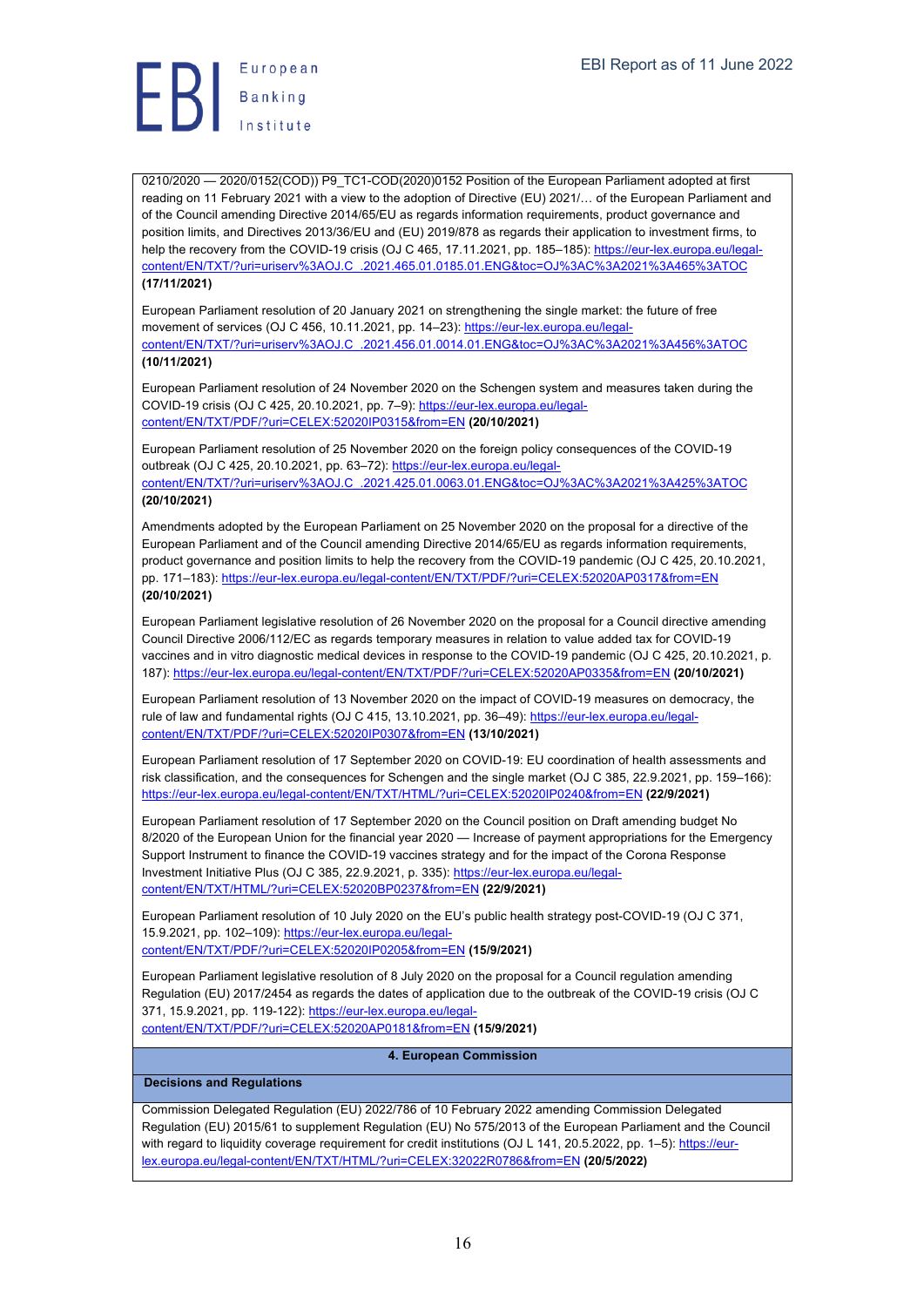Commission Implementing Regulation (EU) 2022/732 of 12 May 2022 laying down technical information for the calculation of technical provisions and basic own funds for reporting with reference dates from 31 March 2022 until 29 June 2022 in accordance with Directive 2009/138/EC of the European Parliament and of the Council on the taking-up and pursuit of the business of Insurance and Reinsurance (OJ L 136, 13.5.2022, pp. 8-101): https://eurlex.europa.eu/legal-content/EN/TXT/HTML/?uri=CELEX:32022R0732&from=EN **(13/5/2022)**

Commission Delegated Regulation (EU) 2022/676 of 3 December 2021 supplementing Regulation (EU) No 575/2013 of the European Parliament and of the Council with regard to regulatory technical standards specifying the conditions in accordance with which consolidation is to be carried out in the cases referred to in Article 18(3) to (6) and Article 18(8) of that Regulation (OJ L 123, 26.4.2022, pp. 1–9): https://eur-lex.europa.eu/legalcontent/EN/TXT/HTML/?uri=CELEX:32022R0676&from=EN **(26/4/2022)**

Commission Implementing Regulation (EU) 2022/631 of 13 April 2022 amending the implementing technical standards laid down in Implementing Regulation (EU) 2021/637 as regards the disclosure of exposures to interest rate risk on positions not held in the trading book (OJ L 117, 19.4.2022, pp. 3–10): https://eur-lex.europa.eu/legalcontent/EN/TXT/HTML/?uri=CELEX:32022R0631&from=EN **(19/4/2022)**

Commission Delegated Regulation (EU) 2022/439 of 20 October 2021 supplementing Regulation (EU) No 575/2013 of the European Parliament and of the Council with regard to regulatory technical standards for the specification of the assessment methodology competent authorities are to follow when assessing the compliance of credit institutions and investment firms with the requirements to use the Internal Ratings Based Approach (OJ L 90, 18.3.2022, pp. 1–66): https://eur-lex.europa.eu/legal-content/EN/TXT/HTML/?uri=CELEX:32022R0439&from=EN **(18/3/2022)**

Commission Implementing Regulation (EU) 2022/389 of 8 March 2022 laying down implementing technical standards for the application of Directive (EU) 2019/2034 of the European Parliament and of the Council with regard to the format, structure, content lists and annual publication date of the information to be disclosed by competent authorities (OJ L 79, 9.3.2022, pp. 4-25): https://eur-lex.europa.eu/legalcontent/EN/TXT/HTML/?uri=CELEX:32022R0389&from=EN **(9/3/2022)**

Commission Implementing Regulation (EU) 2022/365 of 3 March 2022 amending Implementing Regulation (EU) 2018/1624 laying down implementing technical standards with regard to procedures and standard forms and templates for the provision of information for the purposes of resolution plans for credit institutions and investment firms pursuant to Directive 2014/59/EU of the European Parliament and of the Council (OJ L 69, 4.3.2022, pp. 60– 104): https://eur-lex.europa.eu/legal-content/EN/TXT/HTML/?uri=CELEX:32022R0365&from=EN **(4/3/2022)**

Commission Delegated Regulation (EU) 2022/192 of 20 October 2021 amending the regulatory technical standards laid down in Commission Delegated Regulation (EU) No 1151/2014 as regards the information to be notified when exercising the right of establishment and the freedom to provide services (OJ L 31, 14.2.2022, pp. 1–3): https://eurlex.europa.eu/legal-content/EN/TXT/HTML/?uri=CELEX:32022R0192&from=EN **(14/2/2022)**

Commission Implementing Regulation (EU) 2022/193 of 17 November 2021 amending the implementing technical standards laid down in Implementing Regulation (EU) No 926/2014 laying down standard forms, templates and procedures as regards the information to be notified when exercising the right of establishment and the freedom to provide services (OJ L 31, 14.2.2022, pp. 4–20): https://eur-lex.europa.eu/legalcontent/EN/TXT/HTML/?uri=CELEX:32022R0193&from=EN **(14/2/2022)**

Commission Implementing Regulation (EU) 2022/186 of 10 February 2022 laying down technical information for the calculation of technical provisions and basic own funds for reporting with reference dates from 31 December 2021 until 30 March 2022 in accordance with Directive 2009/138/EC of the European Parliament and of the Council on the taking-up and pursuit of the business of Insurance and Reinsurance (OJ L 30, 11.2.2022, pp. 7–101): https://eurlex.europa.eu/legal-content/EN/TXT/HTML/?uri=CELEX:32022R0186&from=EN **(11/2/2022)**

Commission Delegated Regulation (EU) 2022/127 of 7 December 2021 supplementing Regulation (EU) 2021/2116 of the European Parliament and of the Council with rules on paying agencies and other bodies, financial management, clearance of accounts, securities and use of euro (OJ L 20, 31.1.2022, pp. 95–130): https://eurlex.europa.eu/legal-content/EN/TXT/HTML/?uri=CELEX:32022R0127&from=EN **(31/1/2022)**

Commission Implementing Regulation (EU) 2022/128 of 21 December 2021 laying down rules for the application of Regulation (EU) 2021/2116 of the European Parliament and of the Council on paying agencies and other bodies, financial management, clearance of accounts, checks, securities and transparency (OJ L 20, 31.1.2022, pp. 131– 196): https://eur-lex.europa.eu/legal-content/EN/TXT/HTML/?uri=CELEX:32022R0128&from=EN **(31/1/2022)**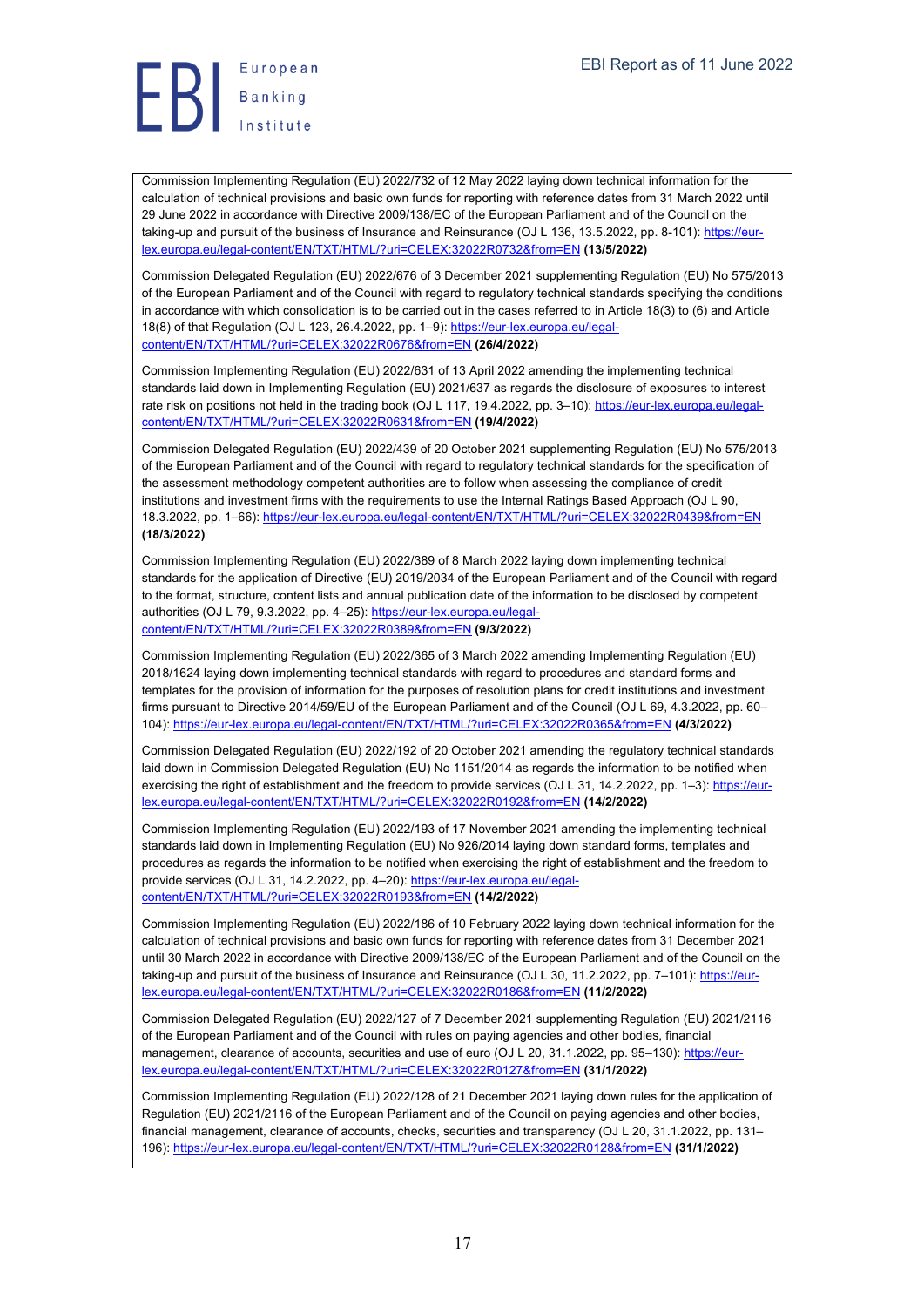European  $\left\{\right\}$  Banking

Commission Delegated Regulation (EU) 2021/2106 of 28 September 2021 on supplementing Regulation (EU) 2021/241 of the European Parliament and of the Council establishing the Recovery and Resilience Facility by setting out the common indicators and the detailed elements of the recovery and resilience scoreboard (OJ L 429, 1.12.2021, pp. 83–91): https://eur-lex.europa.eu/legal-content/EN/TXT/HTML/?uri=CELEX:32021R2106&from=EN **(1/12/2021)**

Commission Delegated Regulation (EU) 2021/2105 of 28 September 2021 supplementing Regulation (EU) 2021/241 of the European Parliament and of the Council establishing the Recovery and Resilience Facility by defining a methodology for reporting social expenditure (OJ L 429, 1.12.2021, pp. 79–82): https://eur-lex.europa.eu/legalcontent/EN/TXT/HTML/?uri=CELEX:32021R2105&from=EN **(1/12/2021)**

Commission Implementing Regulation (EU) 2021/2006 of 16 November 2021 laying down implementing technical standards amending Implementing Regulation (EU) 2016/1800 as regards the allocation of credit assessments of external credit assessment institutions to an objective scale of credit quality steps in accordance with Directive 2009/138/EC of the European Parliament and of the Council (OJ L 407, 17.11.2021, pp. 18–26): https://eurlex.europa.eu/legal-content/EN/TXT/HTML/?uri=CELEX:32021R2006&from=EN **(17/11/2021)**

Commission Implementing Regulation (EU) 2021/2005 of 16 November 2021 laying down implementing technical standards amending Implementing Regulation (EU) 2016/1799 as regards the mapping tables specifying the correspondence between the credit risk assessments of external credit assessment institutions and the credit quality steps set out in Regulation (EU) No 575/2013 of the European Parliament and of the Council (OJ L 407, 17.11.2021, pp. 10–17): https://eur-lex.europa.eu/legal-content/EN/TXT/HTML/?uri=CELEX:32021R2005&from=EN **(17/11/2021)**

Commission Implementing Regulation (EU) 2021/1964 of 11 November 2021 laying down technical information for the calculation of technical provisions and basic own funds for reporting with reference dates from 30 September 2021 until 30 December 2021 in accordance with Directive 2009/138/EC of the European Parliament and of the Council on the taking-up and pursuit of the business of Insurance and Reinsurance (OJ L 400, 12.11.2021, pp. 52– 147): https://eur-lex.europa.eu/legal-

content/EN/TXT/?uri=uriserv%3AOJ.L\_.2021.400.01.0052.01.ENG&toc=OJ%3AL%3A2021%3A400%3ATOC **(12/11/2021)**

Adoption of the legislative act Further measures to protect the EU budget and Next Generation EU resources (NGEU) against fraud and irregularities by requiring an obligatory use of a single data-mining tool provided by the Commission 2021/C 406 I/01 (OJ C 406I, 8.10.2021, p. 1): https://eur-lex.europa.eu/legalcontent/EN/TXT/PDF/?uri=CELEX:32021C1008(01)&from=EN **(8/10/2021)**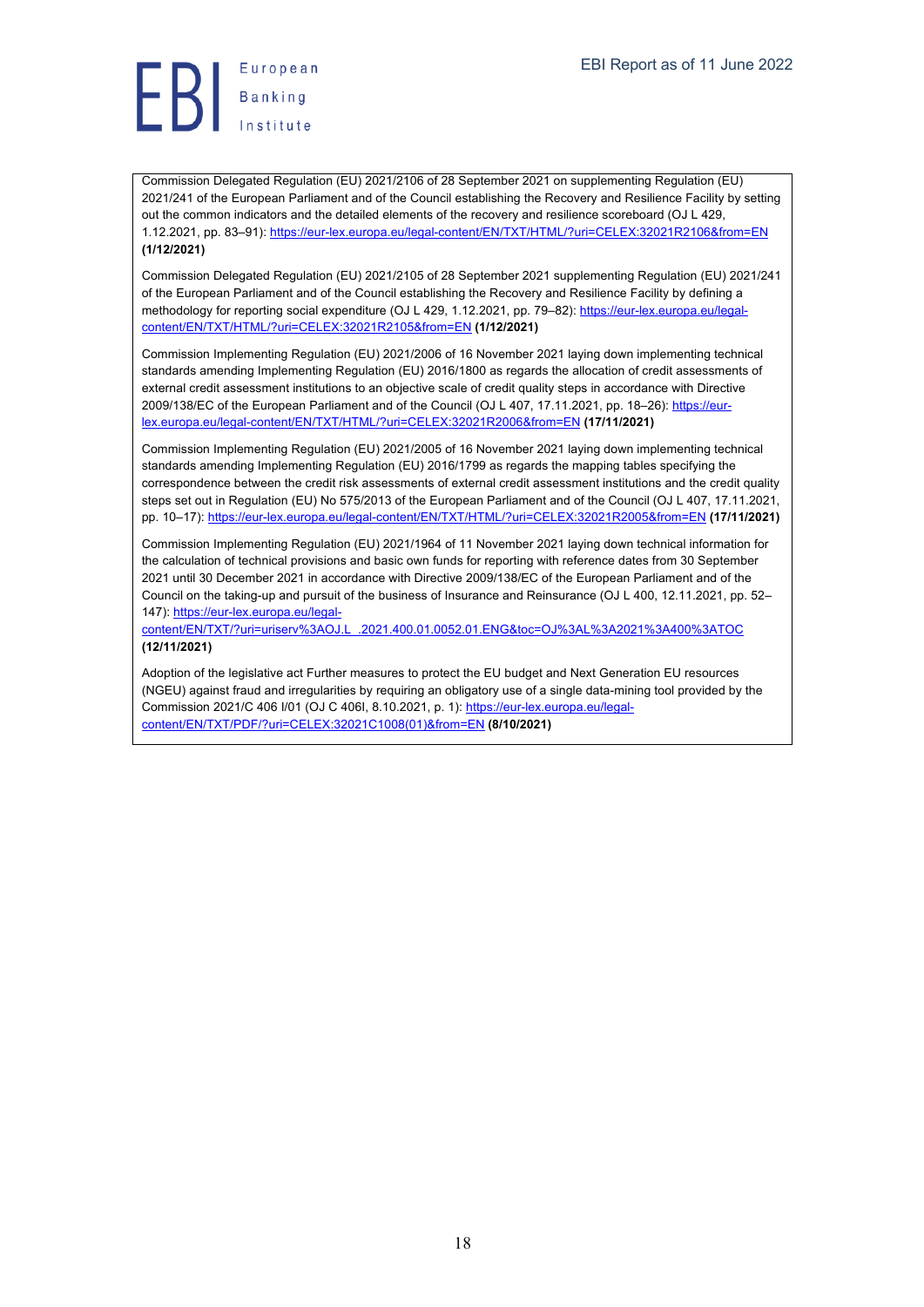# **Proposals for legal acts**

# **Communications / Guidelines / Recommendations**

| Communications / Guidennes / Recommendations                                                                                                                                                                                                                                                                                                                                                                             |
|--------------------------------------------------------------------------------------------------------------------------------------------------------------------------------------------------------------------------------------------------------------------------------------------------------------------------------------------------------------------------------------------------------------------------|
| Communication from the Commission - Guidelines on State aid to promote risk finance investments (OJ C 508,<br>16.12.2021, pp. 1-36): https://eur-lex.europa.eu/legal-<br>content/EN/TXT/HTML/?uri=CELEX:52021XC1216(04)&from=EN (16/12/2021)                                                                                                                                                                             |
| Communication from the Commission on the application of Article 107 and 108 of the Treaty on the Functioning of<br>the European Union to short-term export credit insurance, 2021/C 497/02 (OJ C 497, 10.12.2021, pp. 5-13):<br>https://eur-lex.europa.eu/legal-content/EN/TXT/HTML/?uri=CELEX:52021XC1210(01)&from=EN (10/12/2021)                                                                                      |
| Communication from the Commission to the European Parliament, the Council, the European Economic and Social<br>Committee, the Committee of the Regions: A competition policy fit for new challenges (COM(2021) 713 final):<br>https://eur-lex.europa.eu/legal-content/EN/TXT/HTML/?uri=CELEX:52021DC0713&from=EN (18/11/2021)                                                                                            |
| Communication from the Commission to the European Parliament, the Council, the European Central Bank, the<br>European Economic and Social Committee, the Committee of the Regions: The EU economy after COVID-19:<br>implications for economic governance (COM(2021) 662 final, pp. 1-19):<br>https://ec.europa.eu/info/sites/default/files/economy-finance/economic_governance_review-communication.pdf<br>(19/10/2021) |
| Commission Recommendation (EU) 2021/1433 of 1 September 2021 on conformity assessment and market<br>surveillance procedures within the context of the COVID-19 threat (OJ L 310, 2.9.2021, pp. 1-6): https://eur-<br>lex.europa.eu/legal-content/EN/TXT/HTML/?uri=CELEX:32021H1433&from=EN (2/9/2021)                                                                                                                    |
| <b>Other</b>                                                                                                                                                                                                                                                                                                                                                                                                             |
| NextGenerationEU: European Commission endorses Poland's €35.4 billion recovery and resilience plan:<br>https://ec.europa.eu/commission/presscorner/detail/en/ip 22 3375 (1/6/2022)                                                                                                                                                                                                                                       |
| Convergence Report reviews Member States' preparedness to join the euro area and paves the way for Croatia's<br>euro adoption on 1 January 2023: https://ec.europa.eu/commission/presscorner/detail/en/ip 22 3312 (1/6/2022)                                                                                                                                                                                             |
| Remarks by Executive Vice-President Dombrovskis at the ECOFIN press conference:<br>https://ec.europa.eu/commission/presscorner/detail/en/speech 22 3293 (24/5/2022)                                                                                                                                                                                                                                                      |
| Commission (Eurostat) publishes 2022 report on Sustainable Development Goals in the European Union:<br>https://ec.europa.eu/commission/presscorner/detail/en/ip 22 3212 (23/5/2022)                                                                                                                                                                                                                                      |
| European Semester Spring Package: Sustaining a green and sustainable recovery in the face of increased<br>uncertainty: https://ec.europa.eu/commission/presscorner/detail/en/ip 22 3182 (23/5/2022)                                                                                                                                                                                                                      |
| Remarks by Commissioner Gentiloni at the Eurogroup press conference:<br>https://ec.europa.eu/commission/presscorner/detail/en/speech 22 3269 (23/5/2022)                                                                                                                                                                                                                                                                 |
| Questions and Answers: Targeted adjustments to the Financial Regulation:<br>https://ec.europa.eu/commission/presscorner/detail/en/ganda_22_3030 (16/5/2022)                                                                                                                                                                                                                                                              |

Remarks by Commissioner Gentiloni at the Spring 2022 Economic Forecast press conference: https://ec.europa.eu/commission/presscorner/detail/en/speech\_22\_3107 **(16/5/2022)**

Spring 2022 Economic Forecast: Russian invasion tests EU economic resilience: https://ec.europa.eu/commission/presscorner/detail/en/ip\_22\_3070 **(16/5/2022)**

NextGenerationEU: European Commission raises a further €9 billion in support of Europe's recovery and resilience: https://ec.europa.eu/commission/presscorner/detail/en/ip\_22\_2982 **(11/5/2022)**

NextGenerationEU: European Commission endorses positive preliminary assessment of Croatia's request for €700 million disbursement under the Recovery and Resilience Facility: https://ec.europa.eu/commission/presscorner/detail/en/ip\_22\_2810 **(10/5/2022)**

Commission boosts Horizon Europe budget to support green, health and digital innovations and displaced researchers of Ukraine: https://ec.europa.eu/commission/presscorner/detail/en/ip\_22\_2843 **(10/5/2022)**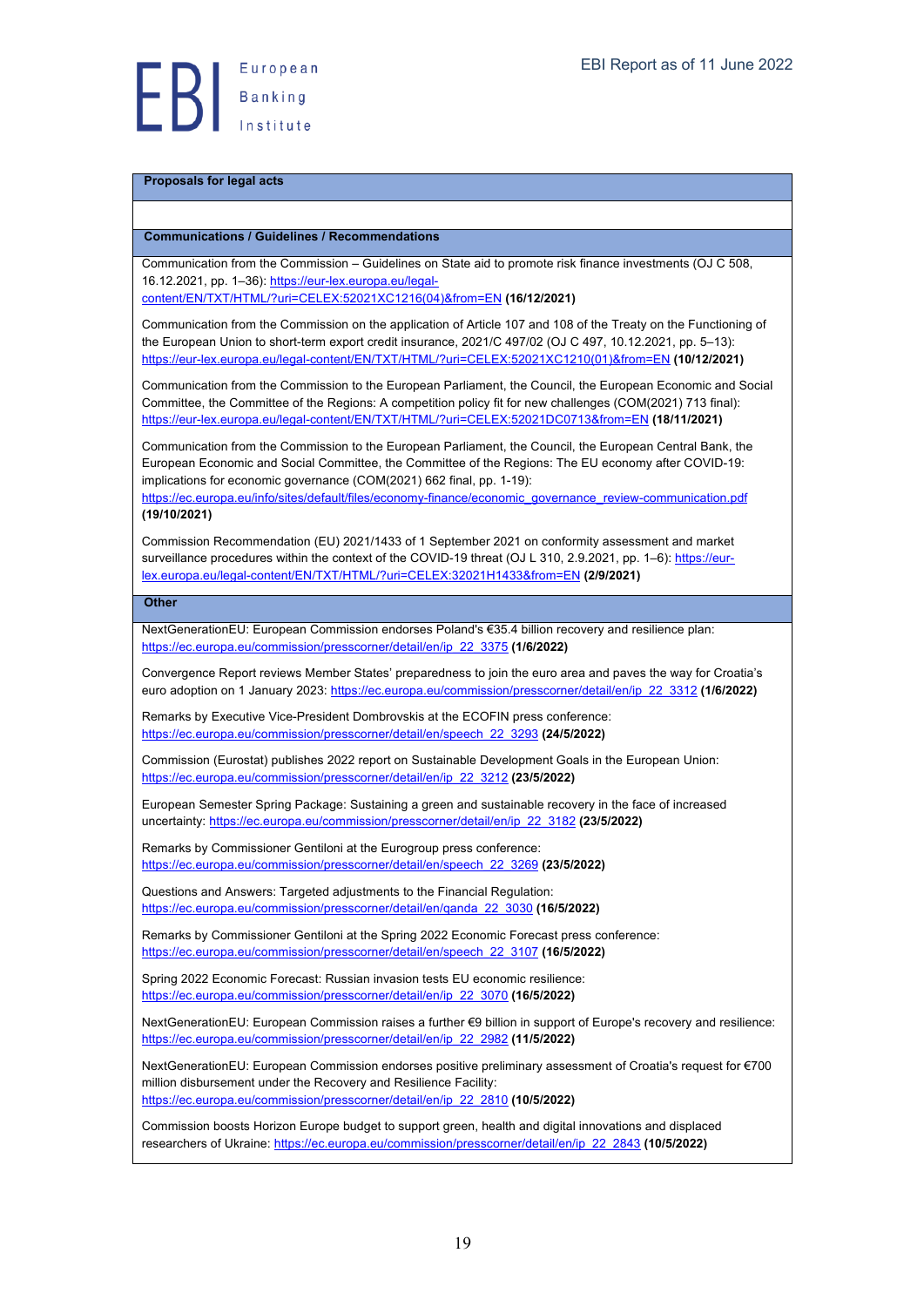Press remarks by Commissioner Gentiloni at the Eurogroup press conference: https://ec.europa.eu/commission/presscorner/detail/en/speech\_22\_2791 **(3/5/2022)**

NextGenerationEU: European Commission endorses Bulgaria's €6.3 billion recovery and resilience plan: https://ec.europa.eu/commission/presscorner/detail/en/ip\_22\_2282 **(7/4/2022)**

NextGenerationEU: European Commission supports Europe's sustainable transition with second green bond syndication: https://ec.europa.eu/commission/presscorner/detail/en/ip\_22\_2271 **(5/4/2022)**

Remarks by Commissioner Gentiloni at the Eurogroup press conference: https://ec.europa.eu/commission/presscorner/detail/en/speech\_22\_2276 **(4/4/2022)**

NextGenerationEU: European Commission endorses Sweden's €3.3 billion recovery and resilience plan: https://ec.europa.eu/commission/presscorner/detail/en/ip\_22\_1992 **(29/3/2022)**

NextGenerationEU: European Commission endorses positive preliminary assessment of Portugal's request for €1.16 billion disbursement under the Recovery and Resilience Facility: https://ec.europa.eu/commission/presscorner/detail/en/ip\_22\_1965 **(25/3/2022)**

NextGenerationEU: European Commission completes the second successful bond issuance in 2022: https://ec.europa.eu/commission/presscorner/detail/en/ip\_22\_1935 **(22/3/2022)**

Bank recovery and resolution: European Commission approves resolution schemes for the Croatian and the Slovenian subsidiaries of Sberbank Europe AG: https://ec.europa.eu/commission/presscorner/detail/en/ip\_22\_1492 **(1/3/2022)**

NextGenerationEU: First annual report on the Recovery and Resilience Facility finds implementation is well underway: https://ec.europa.eu/commission/presscorner/detail/en/ip\_22\_1198 **(1/3/2022)**

NextGenerationEU: European Commission endorses positive preliminary assessment of Greece's request for €3.6 billion disbursement under Recovery and Resilience Facility: https://ec.europa.eu/commission/presscorner/detail/en/ip\_22\_1354 **(28/2/2022)**

NextGenerationEU: European Commission endorses positive preliminary assessment of Italy's request for €21 billion disbursement under the Recovery and Resilience Facility: https://ec.europa.eu/commission/presscorner/detail/en/ip\_22\_1356 **(28/2/2022)**

Winter 2022 Economic Forecast: Growth expected to regain traction after winter slowdown: https://ec.europa.eu/commission/presscorner/detail/en/ip\_22\_926 **(10/2/2022)**

NextGenerationEU: European Commission raises an additional €5 billion in support for Europe's recovery: https://ec.europa.eu/commission/presscorner/detail/en/ip\_22\_845 **(8/2/2022)**

EU Taxonomy: Commission presents Complementary Climate Delegated Act to accelerate decarbonisation: https://europa.eu/newsroom/ecpc-failover/pdf/ip-22-711\_en.pdf **(2/2/2022)**

NextGenerationEU: European Commission endorses positive preliminary assessment of France's request for €7.4 billion disbursement under the Recovery and Resilience Facility: https://ec.europa.eu/commission/presscorner/detail/en/ip\_22\_576 **(26/1/2022)**

EU Cohesion policy: Almost €385.5 million from the EU Solidarity Fund to 19 countries to tackle the coronavirus health emergency: https://ec.europa.eu/commission/presscorner/detail/en/ip\_22\_395 **(19/1/2022)**

Remarks by Executive Vice-President Dombrovskis at the ECOFIN press conference: https://ec.europa.eu/commission/presscorner/detail/en/speech\_22\_408 **(18/1/2022)**

Press remarks by Commissioner Gentiloni at the Eurogroup press conference: https://ec.europa.eu/commission/presscorner/detail/en/speech\_22\_396 **(17/1/2022)**

Financial literacy: Commission and OECD-INFE publish joint framework to improve individuals' financial skills: https://ec.europa.eu/commission/presscorner/detail/en/ip\_22\_283 **(11/1/2022)**

€47 million fund to protect intellectual property of EU SMEs in their COVID-19 recovery and green and digital transitions: https://ec.europa.eu/commission/presscorner/detail/en/ip\_22\_181 **(10/1/2022)**

EU Taxonomy: Commission begins expert consultations on Complementary Delegated Act covering certain nuclear and gas activities: https://ec.europa.eu/commission/presscorner/detail/en/ip\_22\_2 **(1/1/2022)**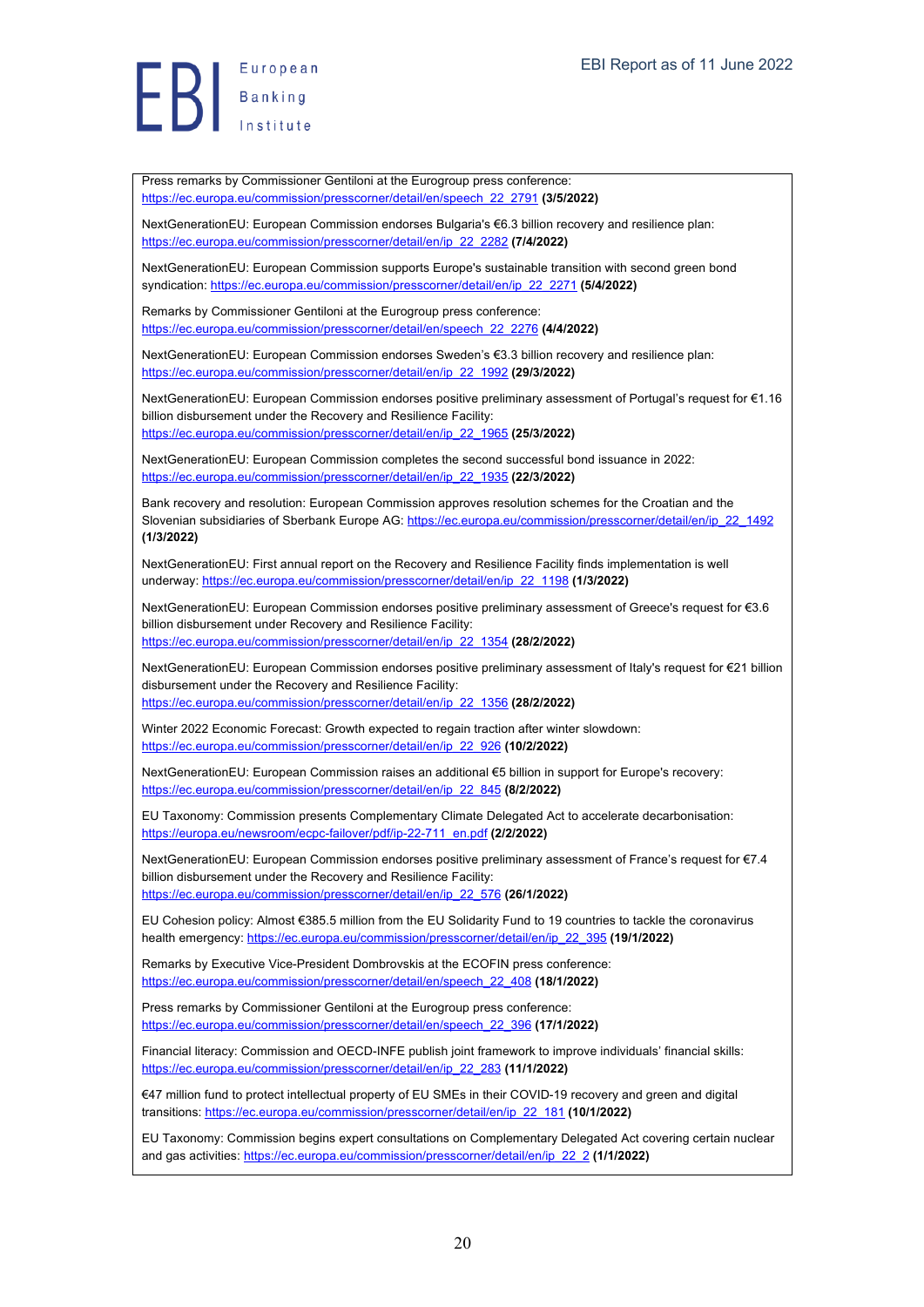

The Commission proposes the next generation of EU own resources: https://ec.europa.eu/commission/presscorner/detail/en/ip\_21\_7025 **(22/12/2021)**

Commission Decision of 20 December 2021 on the financial management of the mutual insurance mechanism established under Regulation (EU) 2021/695 of the European Parliament and of the Council for actions under the Seventh Framework Programme, Horizon 2020, Horizon Europe and Euratom Programmes (OJ C 514I , 21.12.2021, pp. 6–18): https://eur-lex.europa.eu/legal-content/EN/TXT/HTML/?uri=CELEX:32021D1221(01)&from=EN **(21/12/2021)**

Commission Delegated Regulation (EU) 2021/2268 of 6 September 2021 amending the regulatory technical standards laid down in Commission Delegated Regulation (EU) 2017/653 as regards the underpinning methodology and presentation of performance scenarios, the presentation of costs and the methodology for the calculation of summary cost indicators, the presentation and content of information on past performance and the presentation of costs by packaged retail and insurance-based investment products (PRIIPs) offering a range of options for investment and alignment of the transitional arrangement for PRIIP manufacturers offering units of funds referred to in Article 32 of Regulation (EU) No 1286/2014 of the European Parliament and of the Council as underlying investment options with the prolonged transitional arrangement laid down in that Article (OJ L 455I , 20.12.2021, pp. 1–55): https://eur-lex.europa.eu/legal-content/EN/TXT/HTML/?uri=CELEX:32021R2268&from=EN **(20/12/2021)**

Remarks by Commissioner Gentiloni at the Eurogroup press conference: https://ec.europa.eu/commission/presscorner/detail/en/speech\_21\_6652 **(6/12/2021)**

State aid: Commission adopts revised Guidelines on State aid to promote risk finance investments: https://ec.europa.eu/commission/presscorner/detail/en/ip\_21\_6553 **(6/12/2021)**

NextGenerationEU: European Commission adopts positive preliminary assessment of Spain's request for €10 billion disbursement under Recovery and Resilience Facility: https://ec.europa.eu/commission/presscorner/detail/en/ip\_21\_6597 **(3/12/2021)**

EU financial instruments supported European SMEs during the coronavirus crises with €29 billion in 2020: https://ec.europa.eu/commission/presscorner/detail/en/ip\_21\_6348 **(2/12/2021)**

European Semester Autumn Package: rebounding stronger from the crisis and making Europe greener and more digital: https://ec.europa.eu/commission/presscorner/detail/en/ip\_21\_6105 **(24/11/2021)**

Autumn 2021 Economic Forecast: From recovery to expansion, amid headwinds: https://ec.europa.eu/commission/presscorner/detail/en/ip\_21\_5883 **(11/11/2021)**

Remarks by Commissioner Gentiloni at the Eurogroup press conference: https://ec.europa.eu/commission/presscorner/detail/en/speech\_21\_5868 **(8/11/2021)**

Resolution of the European Committee of the Regions' proposals in view of the European Commission Work Programme for 2022 (OJ C 440, 29.10.2021, pp. 1-5): https://eur-lex.europa.eu/legalcontent/EN/TXT/?uri=uriserv%3AOJ.C\_.2021.440.01.0001.01.ENG&toc=OJ%3AC%3A2021%3A440%3ATOC **(29/10/2021)**

Banking Package 2021: new EU rules to strengthen banks' resilience and better prepare for the future: https://ec.europa.eu/commission/presscorner/detail/en/ip\_21\_5401 **(27/10/2021)**

Questions and Answers on the Banking Package 2021: https://ec.europa.eu/commission/presscorner/detail/en/qanda\_21\_5386 **(27/10/2021)**

2022 Commission Work Programme: Making Europe stronger together: https://ec.europa.eu/info/index\_en **(19/10/2021)**

NextGenerationEU: European Commission successfully issues first green bond to finance the sustainable recovery: https://ec.europa.eu/commission/presscorner/detail/en/ip\_21\_5207 **(12/10/2021)**

Questions and Answers: NextGenerationEU first green bond issuance: https://ec.europa.eu/commission/presscorner/detail/en/qanda\_21\_5211 **(12/10/2021)**

EU Cohesion policy on the front line of the recovery: €34 billion approved for regions and cities in just 4 months: https://ec.europa.eu/commission/presscorner/detail/en/ip\_21\_5130 **(11/10/2021)**

Questions and Answers: Proposal to amend EU Budget for 2021 to support global vaccination and funding for global emergencies: https://ec.europa.eu/commission/presscorner/detail/en/qanda\_21\_5086 **(11/10/2021)**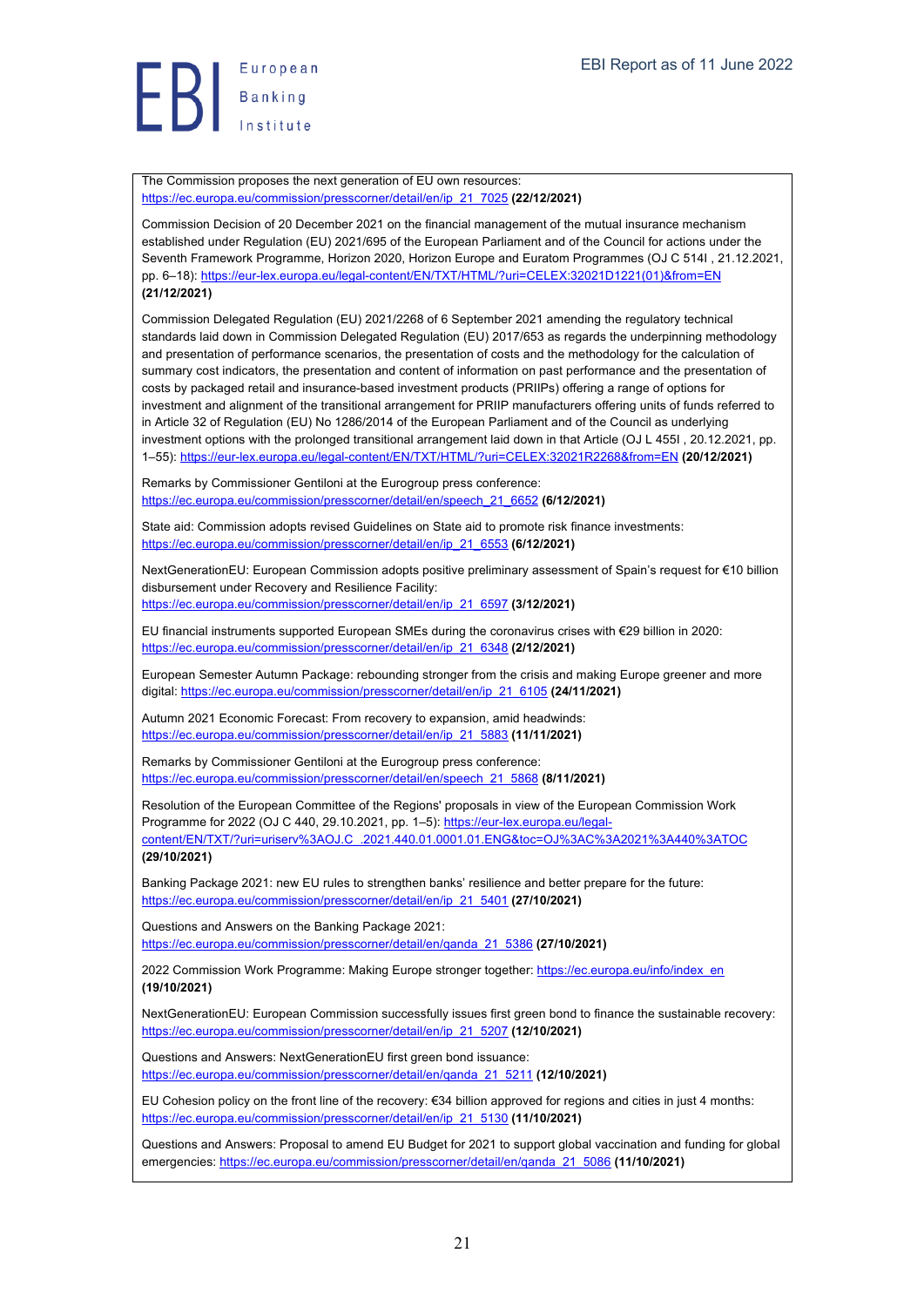European  $\left| \frac{1}{B} \right|$  Banking

United States–European Commission Joint Statement: Launch of the joint COVID-19 Manufacturing and Supply Chain Taskforce: https://ec.europa.eu/commission/presscorner/detail/en/statement\_21\_4847 **(22/9/2021)**

An U.S.-EU Agenda for Beating the Global Pandemic: Vaccinating the World, Saving Lives Now, and Building Back Better Health Security: https://ec.europa.eu/commission/presscorner/detail/en/statement\_21\_4846 **(22/9/2021)**

Reviewing EU insurance rules: encouraging insurers to invest in Europe's future: https://ec.europa.eu/commission/presscorner/detail/en/ip\_21\_4783 **(22/9/2021)**

Questions and Answers: Proposals for amendments to the Solvency II Directive and a new Insurance Recovery and Resolution Directive: https://ec.europa.eu/commission/presscorner/detail/en/qanda\_21\_4764 **(22/9/2021)**

SURE: Report confirms instrument's success in protecting jobs and incomes: https://ec.europa.eu/commission/presscorner/detail/en/ip\_21\_4822 **(22/9/2021)**

Coronavirus: Commission signs contract for the supply of a monoclonal antibody treatment: https://ec.europa.eu/commission/presscorner/detail/en/ip\_21\_4827 **(21/9/2021)**

REACT-EU: €4.7 billion to support jobs, skills and people most in need in Italy: https://ec.europa.eu/commission/presscorner/detail/en/ip\_21\_4731 **(17/9/2021)**

European Health Emergency preparedness and Response Authority (HERA): Getting ready for future health emergencies: https://ec.europa.eu/commission/presscorner/detail/en/ip\_21\_4672 **(16/9/2021)**

Questions and Answers: European Health Emergency preparedness and Response Authority – HERA: https://ec.europa.eu/commission/presscorner/detail/en/qanda\_21\_4733 **(16/9/2021)**

Team Europe: €34 billion disbursed so far to tackle COVID-19 in partner countries: https://ec.europa.eu/commission/presscorner/detail/en/ip\_21\_4729 **(16/9/2021)**

NextGenerationEU: Fourth bond issuance maintains strong momentum for EU borrowing for recovery: https://ec.europa.eu/commission/presscorner/detail/en/ip\_21\_4707 **(14/9/2021)**

NextGenerationEU: European Commission gearing up for issuing €250 billion of NextGenerationEU green bonds: https://ec.europa.eu/commission/presscorner/detail/en/ip\_21\_4565 **(7/9/2021)**

Questions and Answers: NextGenerationEU Green Bond framework and funding plan update: https://ec.europa.eu/commission/presscorner/detail/en/qanda\_21\_4567 **(7/9/2021)**

#### **5. European Stability Mechanism (ESM)**

Klaus Regling at Eurogroup press conference, May 2022: https://www.esm.europa.eu/videos-and-photos/klausregling-eurogroup-press-conference-may-2022 **(23/5/2022)**

Klaus Regling at Eurogroup press conference, March 2022: https://www.esm.europa.eu/press-conferences/klausregling-eurogroup-press-conference-march-2022 **(14/3/2022)**

European financial integration: the role of banks in capital markets - article by Rolf Strauch: https://www.esm.europa.eu/speeches-and-presentations/european-financial-integration-role-banks-capital-marketsarticle-rolf **(23/2/2022)**

ESM joins Network of Central Banks and Supervisors for Greening the Financial System as an Observer: https://www.esm.europa.eu/press-releases/esm-joins-network-central-banks-and-supervisors-greening-financialsystem-observer **(14/2/2022)**

How to deepen Europe's Economic and Monetary Union?: https://www.esm.europa.eu/speeches-andpresentations/how-deepen-europes-economic-and-monetary-union **(24/1/2022)**

EMU deepening agenda in the aftermath of COVID-19: https://www.esm.europa.eu/speeches-andpresentations/emu-deepening-agenda-aftermath-covid-19 **(24/1/2022)**

Risk-sharing in the euro area: https://www.esm.europa.eu/speeches-and-presentations/risk-sharing-euro-area **(24/1/2022)**

Klaus Regling at Eurogroup press conference, January 2022: https://www.esm.europa.eu/press-conferences/klausregling-eurogroup-press-conference-january-2022 **(17/1/2022)**

Time for euro safe asset futures?: https://www.esm.europa.eu/blog/time-euro-safe-asset-futures **(10/12/2021)**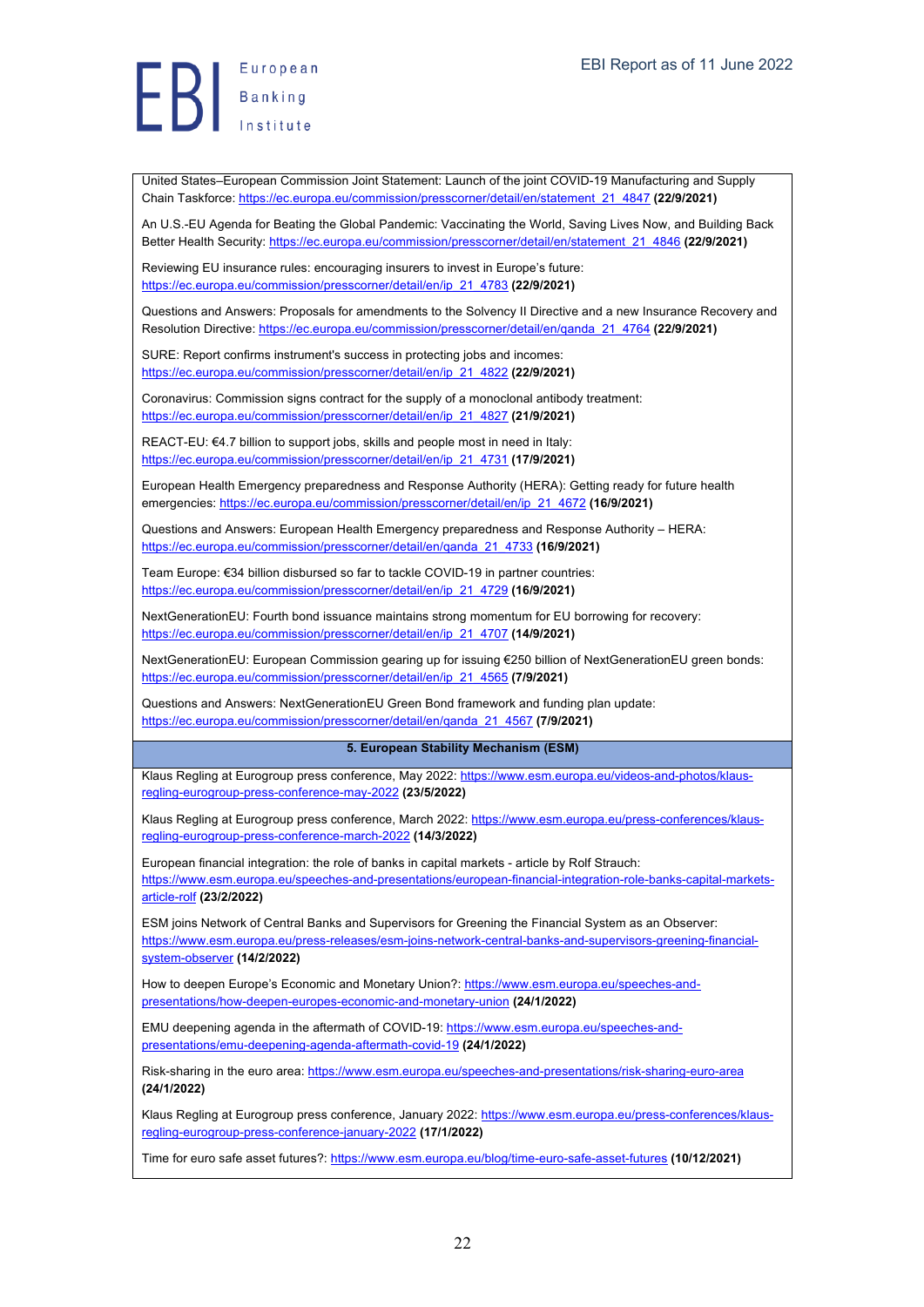European Banking<br>Banking<br>Institute

The ESM's backstop to the Single Resolution Fund: financial safety net in times of crises - speech by Klaus Regling: https://www.esm.europa.eu/speeches-and-presentations/esms-backstop-single-resolution-fund-financial-safety-nettimes-crises **(10/12/2021)**

Rolf Strauch at Eurogroup press conference, November 2021: https://www.esm.europa.eu/press-conferences/rolfstrauch-eurogroup-press-conference-november-2021 **(8/11/2021)**

The monetary union: stable despite crises - speech by Klaus Regling: https://www.esm.europa.eu/speeches-andpresentations/monetary-union-stable-despite-crises-speech-klaus-regling **(8/10/2021)**

ESM completes 2021 funding with highest demand in eight years: https://www.esm.europa.eu/press-releases/esmcompletes-2021-funding-highest-demand-eight-years **(4/10/2021)**

**6. Measures taken by Member States**

Coronavirus Outbreak – List of Member State Measures approved under Article 107(2)b TFEU, Article 107(3)b TFEU and under the Temporary State Aid Framework:

https://ec.europa.eu/competition/state\_aid/what\_is\_new/State\_aid\_decisions\_TF\_and\_107\_2b\_107\_3b\_107\_3c.pdf **(17/5/2021)**

Overview of national measures by Member State: https://ec.europa.eu/newsroom/ecfin/itemdetail.cfm?item\_id=673882&utm\_source=ecfin\_newsroom&utm\_medium=Website&utm\_campaign=ecfin&utm\_conte nt=Overview%20of%20national%20measures%20by%20Member%20State&lang=en

**7. Recovery and Resilience Facility**

The link below guides to the National recovery and resilience plans, and contains the draft or final plans and, where available, the Commission assessment and accompanying press material: https://ec.europa.eu/info/businesseconomy-euro/recovery-coronavirus/recovery-and-resilience-facility\_en

**8. Organisation for Economic Co-operation and Development (OECD)**

OECD 2022 Ministerial Statement and outcomes: https://www.oecd.org/newsroom/oecd-2022-ministerial-statementand-outcomes.htm **(10/6/2022)**

Unemployment Rates, OECD - Updated: June 2022: https://www.oecd.org/newsroom/unemployment-rates-oecdupdate-june-2022.htm **(9/6/2022)**

OECD Economic Outlook reveals heavy global price of Russia's war against Ukraine: https://www.oecd.org/newsroom/oecd-economic-outlook-reveals-heavy-global-price-of-russia-s-war-againstukraine.htm **(8/6/2022)**

Consumer Prices, OECD - Updated: 2 June 2022: https://www.oecd.org/newsroom/consumer-prices-oecd-updated-2-june-2022.htm **(2/6/2022)**

International trade statistics: trends in first quarter 2022: https://www.oecd.org/newsroom/international-tradestatistics-trends-in-first-quarter-2022.htm **(24/5/2022)**

GDP Growth - First quarter of 2022, OECD: https://www.oecd.org/newsroom/gdp-growth-first-quarter-2022oecd.htm **(23/5/2022)**

Unemployment Rates, OECD - Updated: May 2022: https://www.oecd.org/newsroom/unemployment-rates-oecdupdate-may-2022.htm **(11/5/2022)**

Composite Leading Indicators (CLI), OECD, May 2022: https://www.oecd.org/newsroom/composite-leadingindicators-cli-oecd-may-2022.htm **(10/5/2022)**

Growth and economic well-being: Fourth quarter 2021, OECD: https://www.oecd.org/newsroom/growth-andeconomic-well-being-fourth-quarter-2021-oecd.htm **(5/4/2022)**

Consumer Prices, OECD - Updated: 4 May 2022: https://www.oecd.org/newsroom/consumer-prices-oecd-updated-4may-2022.htm **(4/5/2022)**

OECD countries advancing slowly on sustainable development targets by 2030: https://www.oecd.org/newsroom/oecd-countries-advancing-slowly-on-sustainable-development-targets-by-2030.htm **(27/4/2022)**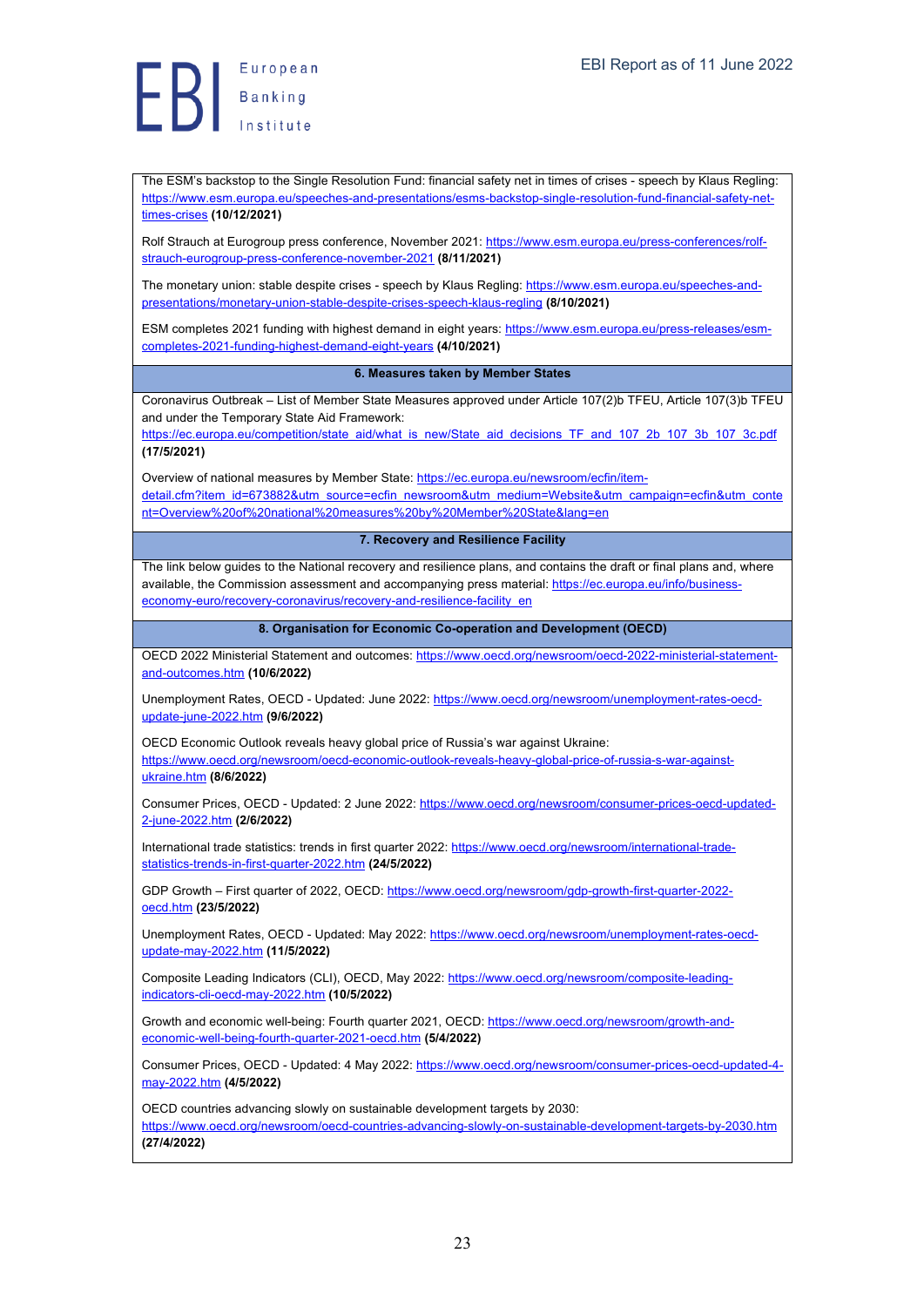Employment situation, OECD, fourth quarter 2021: https://www.oecd.org/newsroom/employment-situation-oecdfourth-quarter-2021.htm **(21/4/2022)**

COVID-19 assistance to developing countries lifts foreign aid in 2021 – OECD:

https://www.oecd.org/newsroom/covid-19-assistance-to-developing-countries-lifts-foreign-aid-in-2021-oecd.htm **(12/4/2022)**

Unemployment Rates, OECD - Updated: April 2022: https://www.oecd.org/newsroom/unemployment-rates-oecdupdate-april-2022.htm **(12/4/2022)**

Composite Leading Indicators (CLI), OECD, April 2022: https://www.oecd.org/newsroom/composite-leadingindicators-cli-oecd-april-2022.htm **(11/4/2022)**

Consumer Prices, OECD - Updated: 5 April 2022: https://www.oecd.org/newsroom/consumer-prices-oecd-updated-5-april-2022.htm **(5/4/2022)**

Countries pledge to step up action on climate and environment at OECD Environment Ministerial: https://www.oecd.org/newsroom/countries-pledge-to-step-up-action-on-climate-and-environment-at-oecdenvironment-ministerial.htm **(31/3/2022)**

New OECD report shows loans to SMEs hit new heights during the pandemic, as small firms face renewed pressures during the recovery: https://www.oecd.org/newsroom/new-oecd-report-shows-loans-to-smes-hit-newheights-during-the-pandemic-as-small-firms-face-renewed-pressures-during-the-recovery.htm **(29/3/2022)**

The OECD proposes a prototype for the Blue Dot Network to operationalise quality infrastructure projects: https://www.oecd.org/newsroom/the-oecd-proposes-a-prototype-for-the-blue-dot-network-to-operationalise-qualityinfrastructure-projects.htm **(21/3/2022)**

OECD calls for well-targeted support to the vulnerable as war undermines global recovery: https://www.oecd.org/newsroom/oecd-calls-for-well-targeted-support-to-the-vulnerable-as-war-undermines-globalrecovery.htm **(17/3/2022)**

G20 GDP Growth - Fourth quarter of 2021, OECD: https://www.oecd.org/newsroom/g20-gdp-growth-fourth-quarter-2021-oecd.htm **(15/3/2022)**

Unemployment Rates, OECD – Updated: March 2022: https://www.oecd.org/newsroom/unemployment-rates-oecdupdate-march-2022.htm **(10/3/2022)**

Consumer Prices, OECD - Updated: 3 March 2022: https://www.oecd.org/newsroom/consumer-prices-oecdupdated-3-march-2022.htm **(3/3/2022)**

International trade statistics: trends in fourth quarter 2021: https://www.oecd.org/newsroom/international-tradestatistics-trends-in-fourth-quarter-2021.htm **(24/2/2022)**

GDP Growth - Fourth quarter of 2021, OECD: https://www.oecd.org/newsroom/gdp-growth-fourth-quarter-2021oecd.htm **(21/2/2022)**

Composite Leading Indicators (CLI), OECD, February 2022: https://www.oecd.org/newsroom/composite-leadingindicators-cli-oecd-february-2022.htm **(9/2/2022)**

Unemployment Rates, OECD - Updated: February 2022: https://www.oecd.org/newsroom/unemployment-ratesoecd-update-february-2022.htm **(8/2/2022)**

Growth and economic well-being: Third quarter 2021, OECD: https://www.oecd.org/newsroom/growth-andeconomic-well-being-third-quarter-2021-oecd.htm **(7/2/2022)**

Services trade liberalised in 2021, showing significant decrease in volume and effects of new measures, OECD says: https://www.oecd.org/newsroom/services-trade-liberalised-in-2021-showing-significant-decrease-in-volumeand-effects-of-new-measures.htm **(1/2/2022)**

Employment situation, OECD, third quarter 2021: https://www.oecd.org/newsroom/employment-situation-oecd-thirdquarter-2021.htm **(25/1/2022)**

New OECD hub to boost transparency on the tax treatment of foreign aid: https://www.oecd.org/newsroom/newoecd-hub-to-boost-transparency-on-the-tax-treatment-of-foreign-aid.htm **(19/1/2022)**

Unemployment Rates, OECD – Updated: January 2022: https://www.oecd.org/newsroom/unemployment-rates-oecdupdate-january-2022.htm **(18/1/2022)**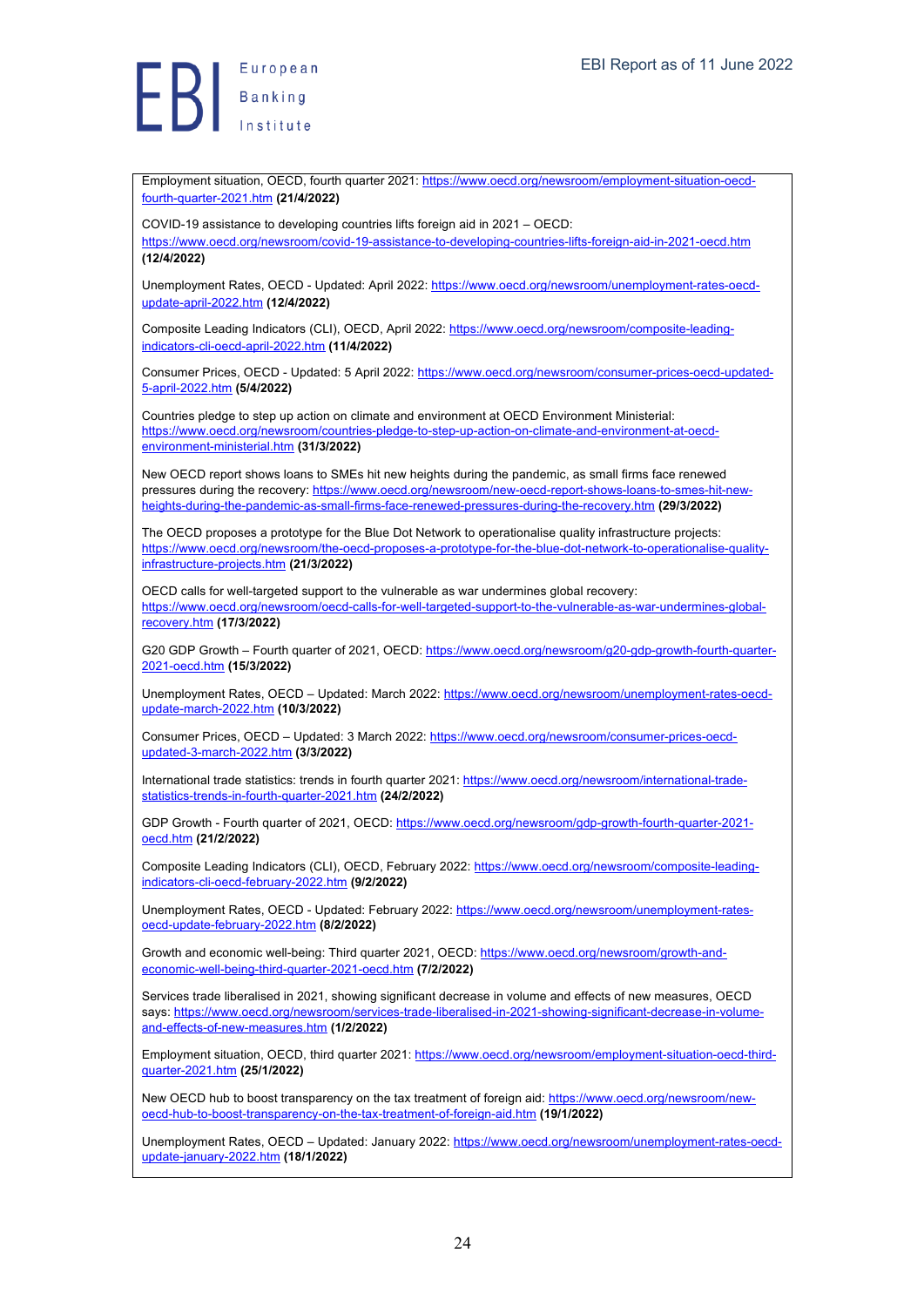European Europea<br>Banking<br>Institute

Composite Leading Indicators (CLI), OECD, January 2022: https://www.oecd.org/newsroom/composite-leadingindicators-cli-oecd-january-2022.htm **(17/1/2022)**

Consumer Prices, OECD - Updated: 11 January 2022: https://www.oecd.org/newsroom/consumer-prices-oecdupdated-11-january-2022.htm **(11/1/2022)**

OECD releases Pillar Two model rules for domestic implementation of 15% global minimum tax: https://www.oecd.org/newsroom/oecd-releases-pillar-two-model-rules-for-domestic-implementation-of-15-percentglobal-minimum-tax.htm **(20/12/2021)**

G20 GDP Growth - Third quarter of 2021, OECD: https://www.oecd.org/newsroom/g20-gdp-growth-third-quarter-2021-oecd.htm **(14/12/2021)**

Composite Leading Indicators (CLI), OECD, December 2021: https://www.oecd.org/newsroom/composite-leadingindicators-cli-oecd-december-2021.htm **(9/12/2021)**

Government support cushions tax revenues in OECD countries from the worst impacts of the COVID-19 crisis: https://www.oecd.org/newsroom/government-support-cushions-tax-revenues-in-oecd-countries-from-the-worstimpacts-of-the-covid-19-crisis.htm **(6/12/2021)**

Media Advisory - Assessing the initial impact of COVID-19 on tax revenues across OECD countries: https://www.oecd.org/newsroom/media-advisory-assessing-the-initial-impact-of-covid-19-on-tax-revenues-acrossoecd-countries.htm **(1/12/2021)**

OECD Economic Outlook sees recovery continuing but warns of growing imbalances and risks: https://www.oecd.org/newsroom/oecd-economic-outlook-sees-recovery-continuing-but-warns-of-growingimbalances-and-risks.htm **(1/12/2021)**

International trade statistics: trends in third quarter 2021: https://www.oecd.org/newsroom/international-tradestatistics-trends-in-third-quarter-2021.htm **(23/11/2021)**

GDP Growth – Third quarter of 2021, OECD: https://www.oecd.org/newsroom/gdp-growth-third-quarter-2021 oecd.htm **(18/11/2021)**

Growth and economic well-being: second quarter 2021, OECD: https://www.oecd.org/newsroom/growth-andeconomic-well-being-second-quarter-2021-oecd.htm **(8/11/2021)**

Global economic recovery continues but remains uneven, says OECD: https://www.oecd.org/newsroom/globaleconomic-recovery-continues-but-remains-uneven-says-oecd.htm **(21/9/2021)**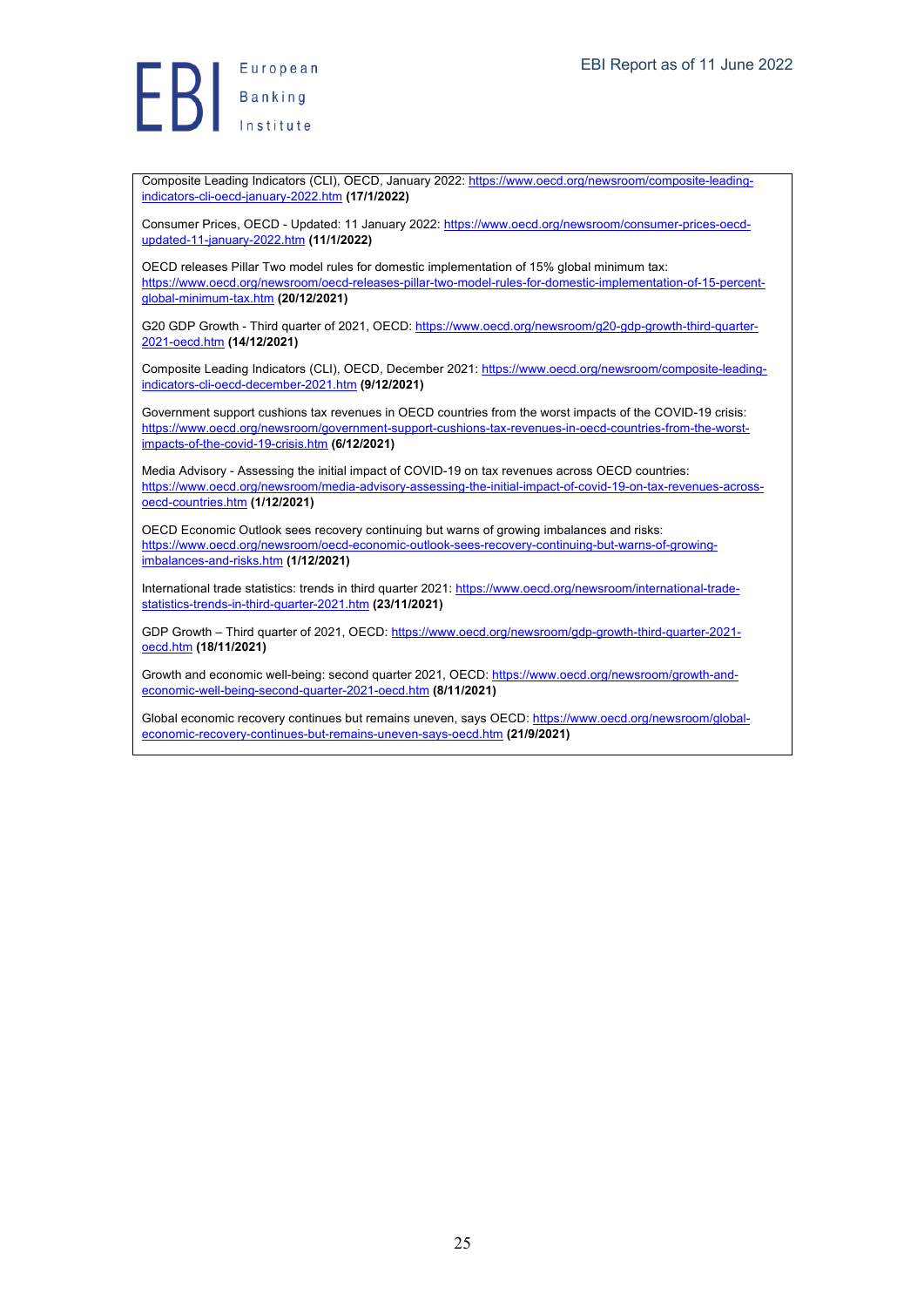

| II. Financial Stability - Banking Regulation                                                                                                                                                                                                                                          |
|---------------------------------------------------------------------------------------------------------------------------------------------------------------------------------------------------------------------------------------------------------------------------------------|
| A. International Level                                                                                                                                                                                                                                                                |
| 1. Financial Stability Board (FSB)                                                                                                                                                                                                                                                    |
| FSB and IMF announce completion of the G20 Initiative to close Data Gaps identified in the Global Financial Crisis:<br>https://www.fsb.org/2022/06/fsb-and-imf-announce-completion-of-the-q20-initiative-to-close-data-gaps-identified-in-<br>the-global-financial-crisis/ (9/6/2022) |
| FSB Americas Group discusses global and regional vulnerabilities and climate-related financial risks:<br>https://www.fsb.org/2022/06/fsb-americas-group-discusses-global-and-regional-vulnerabilities-and-climate-related-<br>financial-risks/ (7/6/2022)                             |
| FSB holds 2022 Roundtable on External Audit: https://www.fsb.org/2022/06/fsb-holds-2022-roundtable-on-external-<br>audit/ (3/6/2022)                                                                                                                                                  |
| Propelling a graceful transition: the role of the financial system: https://www.fsb.org/wp-content/uploads/S010622.pdf<br>(1/6/2022)                                                                                                                                                  |
| FSB Europe Group discusses regional vulnerabilities, crypto-assets and climate change:<br>https://www.fsb.org/2022/05/fsb-europe-group-discusses-regional-vulnerabilities-crypto-assets-and-climate-change/<br>(24/5/2022)                                                            |
| FSB Asia group discusses current vulnerabilities and climate-related financial risks: https://www.fsb.org/2022/05/fsb-<br>asia-group-discusses-current-vulnerabilities-and-climate-related-financial-risks/ (20/5/2022)                                                               |
| Diverse challenges, common threads: preserving global financial stability today and tomorrow:<br>https://www.fsb.org/wp-content/uploads/Knot-ISDA-AGM-Keynote-speech.pdf (11/5/2022)                                                                                                  |
| FSB publishes peer review on out-of-court corporate debt workouts: https://www.fsb.org/2022/05/fsb-publishes-peer-<br>review-on-out-of-court-corporate-debt-workouts/ (9/5/2022)                                                                                                      |
| FSB analyses external vulnerabilities in emerging market economies associated with US dollar funding:<br>https://www.fsb.org/2022/04/fsb-analyses-external-vulnerabilities-in-emerging-market-economies-associated-with-us-<br>dollar-funding/ (26/4/2022)                            |
| FSB Chair's letter to G20 outlines financial stability issues arising from Russia's invasion of Ukraine:<br>https://www.fsb.org/2022/04/fsb-chairs-letter-to-q20-outlines-financial-stability-issues-arising-from-russias-invasion-<br>of-ukraine/ (20/4/2022)                        |
| Potential risks to financial stability from rising commodity prices: https://www.fsb.org/2022/04/potential-risks-to-<br>financial-stability-from-rising-commodity-prices/ (11/4/2022)                                                                                                 |
| FSB welcomes smooth transition from LIBOR: https://www.fsb.org/2022/04/fsb-welcomes-smooth-transition-from-<br>libor/ (5/4/2022)                                                                                                                                                      |
| FSB report finds that COVID-19 has accelerated the trend towards digitalisation of retail financial services:<br>https://www.fsb.org/2022/03/fsb-report-finds-that-covid-19-has-accelerated-the-trend-towards-digitalisation-of-retail-<br>financial-services/ (21/3/2022)            |
| FSB, CPMI and IOSCO analysis highlights need to continue work on CCP financial resources:<br>https://www.fsb.org/2022/03/fsb-cpmi-and-iosco-analysis-highlights-need-to-continue-work-on-ccp-financial-<br><u>resources/</u> (10/3/2022)                                              |
| A global Europe to meet global financial stability challenges: https://www.fsb.org/wp-content/uploads/S250222.pdf<br>(25/2/2022)                                                                                                                                                      |
| Approaches to Debt Overhang Issues of Non-financial Corporates: Discussion paper:<br>https://www.fsb.org/2022/02/approaches-to-debt-overhang-issues-of-non-financial-corporates-discussion-paper/<br>(22/2/2022)                                                                      |
| The road ahead: lifting barriers for cross-border payments: https://www.fsb.org/wp-content/uploads/S220222.pdf<br>(22/2/2022)                                                                                                                                                         |
| FSB Chair outlines work priorities for 2022 to G20 Finance Ministers and Central Bank Governors:<br>https://www.fsb.org/2022/02/fsb-chair-outlines-work-priorities-for-2022-to-g20-finance-ministers-and-central-bank-<br>governors/ (17/2/2022)                                      |
| Navigating change in the global financial system: the role of the FSB: https://www.fsb.org/wp-<br>content/uploads/S170222.pdf (17/2/2022)                                                                                                                                             |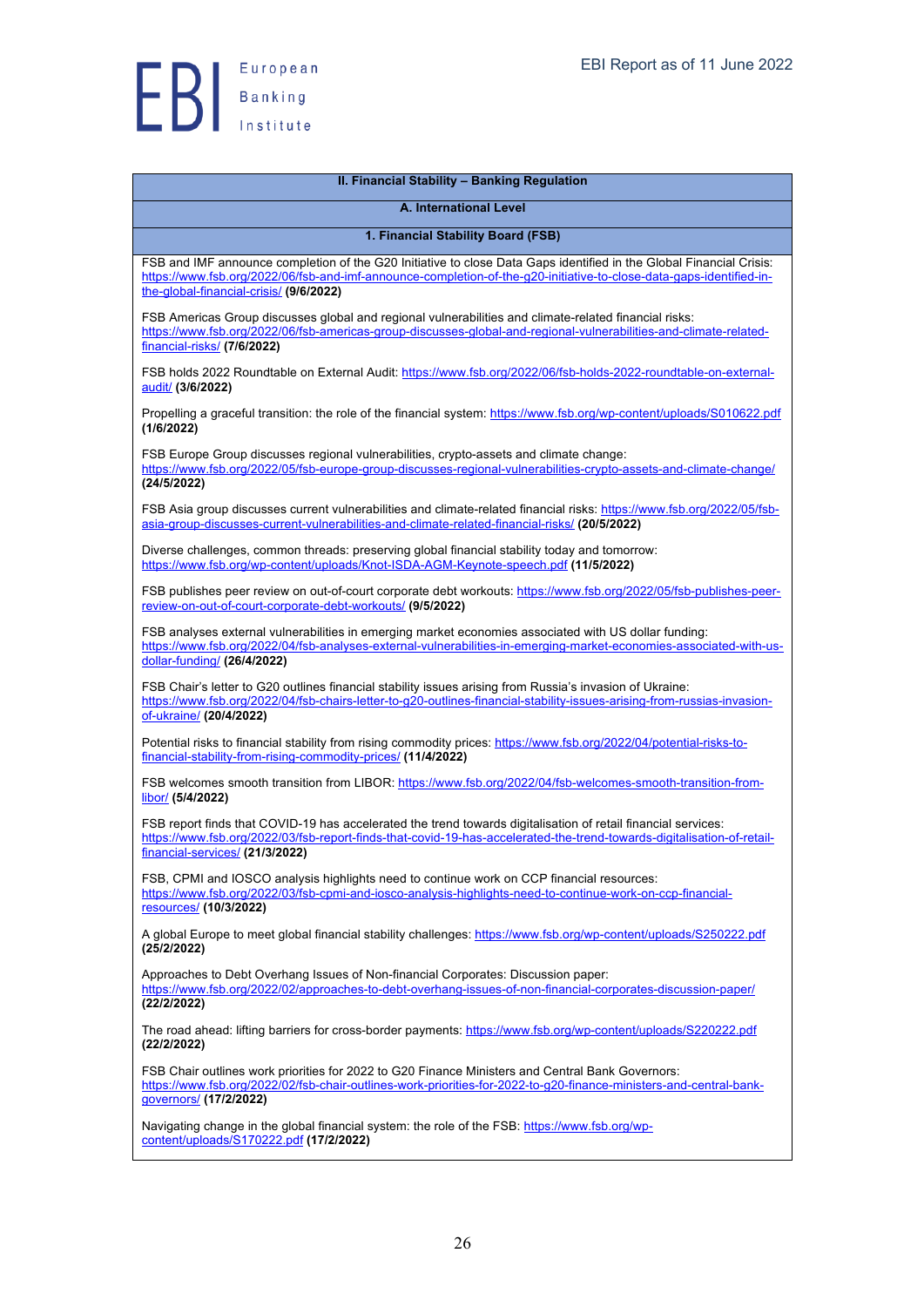FSB warns of emerging risks from crypto-assets to global financial stability: https://www.fsb.org/2022/02/fsb-warnsof-emerging-risks-from-crypto-assets-to-global-financial-stability/ **(16/2/2022)** Internal Interconnectedness in Resolution Planning for Insurers: Practices Paper:

https://www.fsb.org/2022/01/internal-interconnectedness-in-resolution-planning-for-insurers-practices-paper/ **(10/1/2022)**

Resolution Funding for Insurers: Practices Paper: https://www.fsb.org/2022/01/resolution-funding-for-insurerspractices-paper/ **(10/1/2022)**

FSB reports on global trends and risks in non-bank financial intermediation: https://www.fsb.org/2021/12/fsb-reportson-global-trends-and-risks-in-non-bank-financial-intermediation-2/ **(16/12/2021)**

FSB Europe Group discusses non-bank financial intermediation and third-party outsourcing: https://www.fsb.org/2021/12/fsb-europe-group-discusses-non-bank-financial-intermediation-and-third-partyoutsourcing/ **(14/12/2021)**

FSB illustrates practical approaches to the execution of bail-in: https://www.fsb.org/2021/12/fsb-illustrates-practicalapproaches-to-the-execution-of-bail-in/ **(13/12/2021)**

2021 Resolution Report: "Glass half-full or still half-empty?" https://www.fsb.org/2021/12/2021-resolution-reportglass-half-full-or-still-half-empty/ **(7/12/2021)**

FSB Plenary meets in Basel: https://www.fsb.org/2021/11/fsb-plenary-meets-in-basel/ **(18/11/2021)**

Effective Implementation of FSB Principles for Sound Compensation Practices and Implementation Standards: 2021 progress report: https://www.fsb.org/2021/11/effective-implementation-of-fsb-principles-for-sound-compensationpractices-and-implementation-standards-2021-progress-report **(4/11/2021)**

Lessons learnt from the COVID-19 pandemic from a financial stability perspective: Final report: https://www.fsb.org/2021/10/lessons-learnt-from-the-covid-19-pandemic-from-a-financial-stability-perspective-finalreport **(28/10/2021)**

2021 FSB Annual Report: https://www.fsb.org/2021/10/2021-fsb-annual-report **(27/10/2021)**

Financial Stability and Coordination in Times of Crisis: https://www.fsb.org/wp-content/uploads/S181021.pdf **(18/10/2021)**

FSB and IMF publish the 2021 Progress Report on the G20 Data Gaps Initiative: https://www.fsb.org/2021/10/fsband-imf-publish-the-2021-progress-report-on-the-g20-data-gaps-initiative **(8/10/2021)**

FSB launches new financial stability surveillance framework: https://www.fsb.org/wp-content/uploads/P300921.pdf **(30/9/2021)**

**2. Bank for International Settlements (BIS) – Basel Committee on Banking Supervision (BCBS)**

#### **Regulatory Measures**

Basel Committee finalises principles on climate-related financial risks, progresses work on specifying cryptoassets' prudential treatment and agrees on way forward for the G-SIB assessment methodology review, Press release: https://www.bis.org/press/p220531.htm#:~:text=%20%20%201%20Basel%20Committee%20finalises%20principles, Banking%20Union%20on%20the%20G-SIB%20methodology.%20More%20 **(31/5/2022)**

Principles for the effective management and supervision of climate-related financial risks: https://www.bis.org/bcbs/publ/d530.pdf **(16/11/2021)**

Voluntary disclosure of sovereign exposures: https://www.bis.org/bcbs/publ/d528.htm **(11/11/2021)**

Revisions to market risk disclosure requirements: https://www.bis.org/bcbs/publ/d529.htm **(11/11/2021)**

G-SIB assessment methodology review process - technical amendment finalisation: https://www.bis.org/bcbs/publ/d527.htm **(9/11/2021)**

**Selected Reports and Studies**

Newsletter on third- and fourth-party risk management and concentration risk: https://www.bis.org/publ/bcbs\_nl28.htm **(30/3/2022)**

Newsletter on artificial intelligence and machine learning: https://www.bis.org/publ/bcbs\_nl27.htm **(16/3/2022)**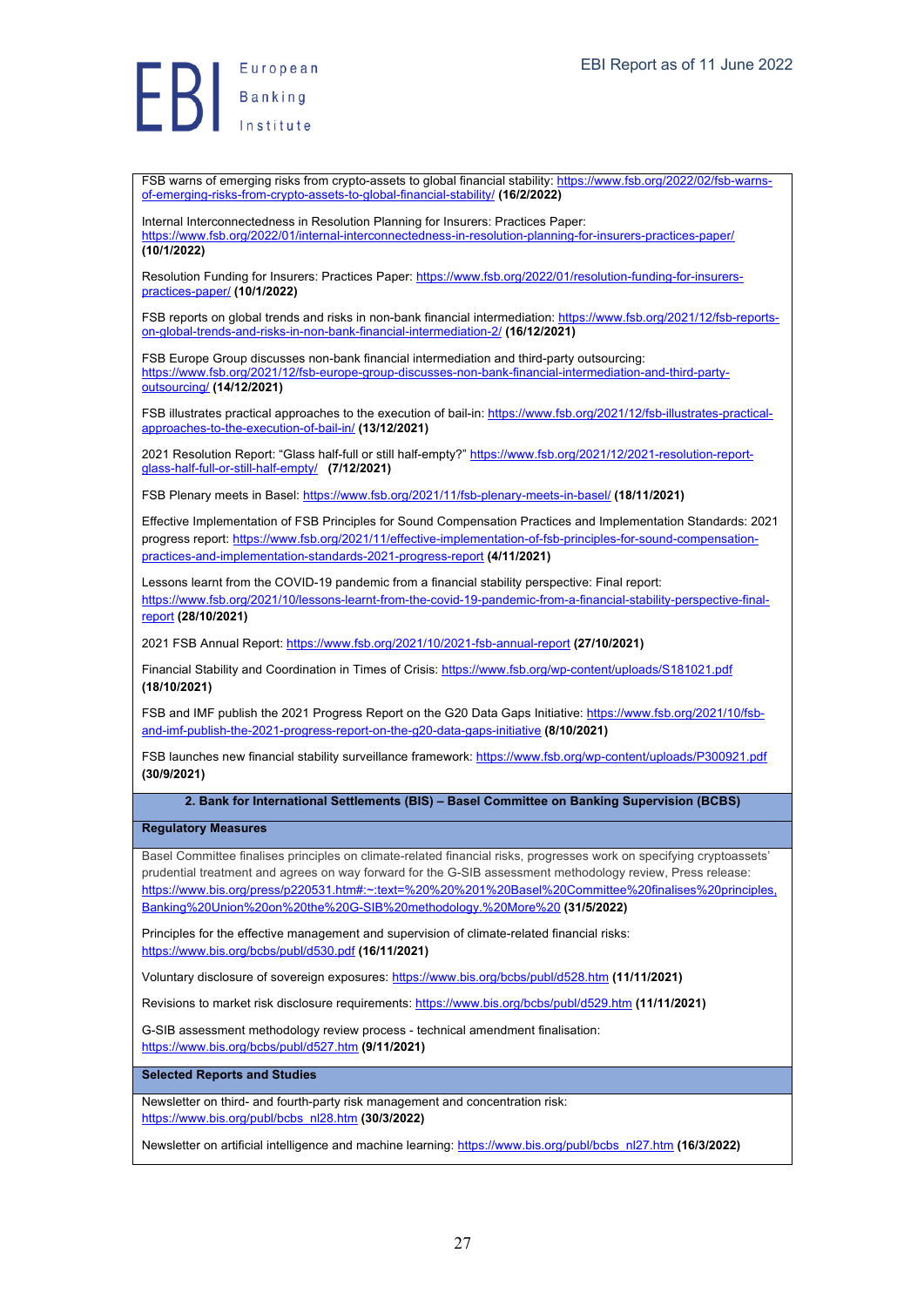Newsletter on Covid-19 related credit risk issues: https://www.bis.org/publ/bcbs\_nl26.htm **(2/3/2022)**

Basel III Monitoring Report: https://www.bis.org/bcbs/publ/d531.htm (21/2/2022)

BIS CPMI Report highlights rapid development of retail fast payments and implications for real-time gross settlement systems: https://www.bis.org/press/p211214.htm **(14/12/2021)**

BIS Quarterly Review, December 2021: https://www.bis.org/publ/qtrpdf/r\_qt2112.htm **(6/12/2021)**

Progress report on adoption of the Basel regulatory framework: https://www.bis.org/bcbs/publ/d525.htm **(14/10/2021)**

Basel III Monitoring Report: https://www.bis.org/bcbs/publ/d524.htm **(29/9/2021)**

#### **Other**

Committee on the Global Financial System: Private sector debt and financial stability: https://www.bis.org/publ/cgfs67.htm **(23/5/2022)**

Committee on Payments and Market Infrastructures: Improving access to payment systems for cross-border payments: best practices for self-assessments: https://www.bis.org/cpmi/publ/d202.htm **(12/5/2022)**

Committee on Payments and Market Infrastructures: Extending and aligning payment system operating hours for cross-border payments: https://www.bis.org/cpmi/publ/d203.htm **(12/5/2022)**

Computers and money: the work of the Basel Committee on cryptoassets: https://www.bis.org/speeches/sp220512.htm **(12/5/2022)**

Lessons from Covid-19 on Basel reforms and next steps: Keynote speech by Pablo Hernández de Cos, Chair of the Basel Committee on Banking Supervision and Governor of the Bank of Spain, at the BCBS-CGFS research conference: https://www.bis.org/speeches/sp220511.htm **(11/5/2022)**

Remarks at City Week Panel 2022: https://www.bis.org/speeches/sp220426.htm **(26/4/2022)**

Old risks, new challenges, same objective: the work programme of the Basel Committee in 2022: https://www.bis.org/speeches/sp220225.htm **(25/2/2022)**

Banks' risk-based capital ratios remained stable and liquidity ratios improved in H1 2021: https://www.bis.org/press/p220221.htm **(21/2/2022)**

Correspondent banking trends persisted in 2020, even as payment landscape changed, new data show: https://www.bis.org/press/p211213.htm **(13/12/2021)**

Committee on Payments and Market Infrastructures: Covid-19 accelerated the digitalisation of payments: https://www.bis.org/statistics/payment\_stats/commentary2112.htm **(9/12/2021)**

Basel Committee publishes more details on global systemically important banks: https://www.bis.org/press/p211123.htm **(23/11/2021)**

#### **3. International Association of Deposit Insurers (IADI)**

IADI Fintech Brief No. 8 – Introductory Brief (Part II): Opportunities for Deposit Insurers (DepTech): https://www.iadi.org/en/news/iadi-fintech-brief-no-8-introductory-brief-part-ii-opportunities-for-deposit-insurersdeptech/ **(7/6/2022)**

IADI Survey Brief No. 3 – "COVID-19 and Deposit Insurer Fund Sizes": https://www.iadi.org/en/news/iadi-surveybrief-no-3-covid-19-and-deposit-insurer-fund-sizes **(30/5/2022)**

2022 IADI Deposit Insurance Report: Global Trends and Key Emerging Issues: https://www.iadi.org/en/news/2022 iadi-deposit-insurance-report-global-trends-and-key-emerging-issues **(17/2/2022)**

IADI Survey Brief No. 2 – "COVID-19 and Covered Deposits": https://www.iadi.org/en/news/iadi-survey-brief-no-2 covid-19-and-covered-deposits **(31/1/2022)**

Deposit Insurance Coverage Level and Scope:

https://www.iadi.org/en/assets/File/Papers/Approved%20Research%20-

%20Discussion%20Papers/IADI%20Research%20Paper%20on%20Deposit%20Insurance%20Coverage%20and%2 0Scope.pdf **(20/12/2021)**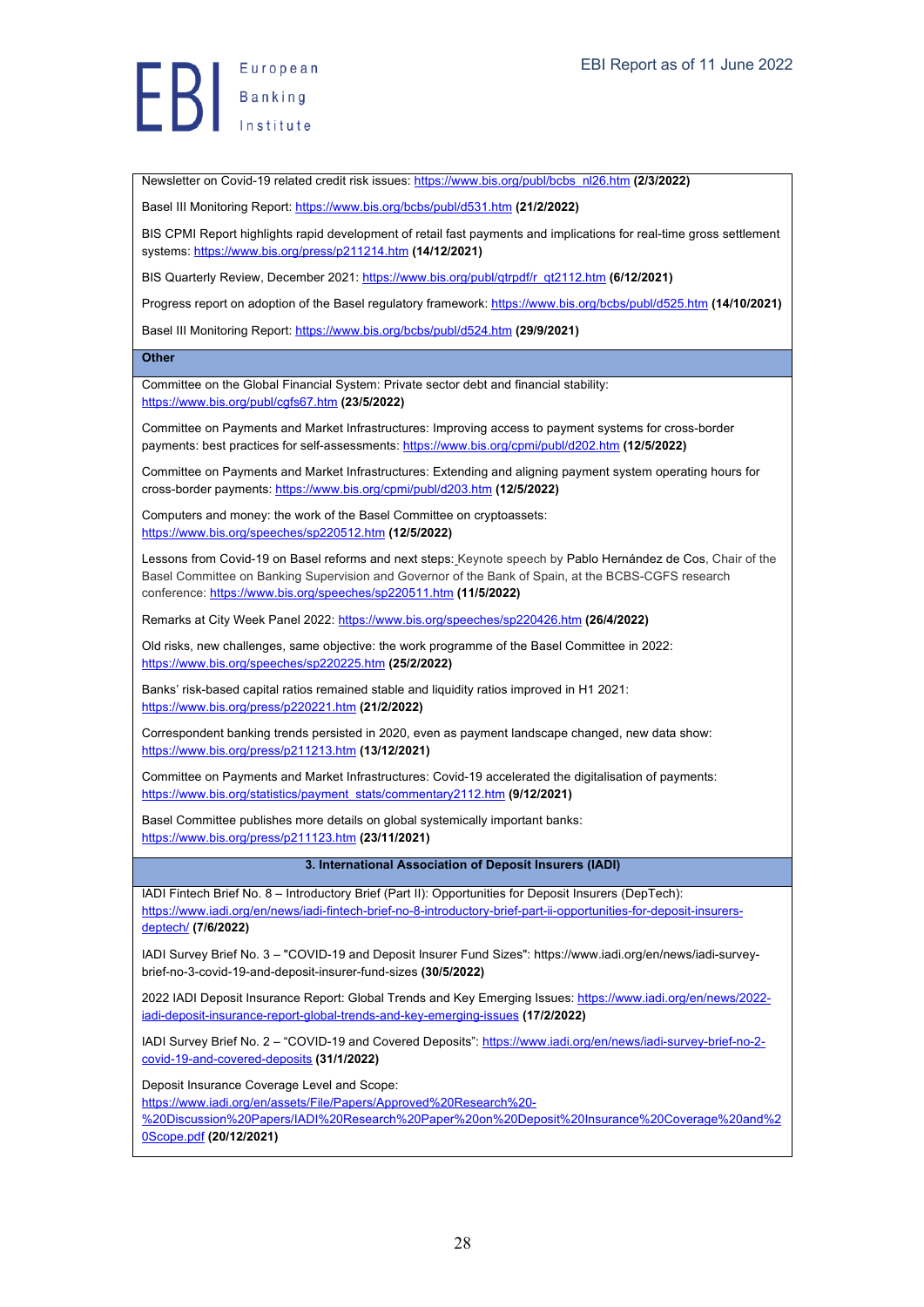IADI Guidance Paper: Ways to resolve a financial cooperative while keeping the cooperative structure: https://www.iadi.org/en/news/iadi-guidance-paper-ways-to-resolve-a-financial-cooperative-while-keeping-thecooperative-structure/ **(14/12/2021)**

IADI Policy Brief No. 5 - Climate Change Fever: Can Deposit Insurers Stay Cool?: https://www.iadi.org/en/assets/File/Papers/Policy%20Briefs/IADI - Policy\_Brief\_5\_Climate\_Change\_Fever.pdf **(5/10/2021)**

IADI Policy Brief No. 4 – "Five Emerging Issues in Deposit Insurance": https://www.iadi.org/en/news/iadi-policy-briefno-4-five-emerging-issues-in-deposit-insurance **(16/9/2021)**

**B. EU – Euro Area Level**

**1. ECB – Single Supervisory Mechanism (SSM)**

#### **Regulatory Measures**

Recommendation of the European Central Bank of 25 March 2022 amending Recommendation ECB/2017/10 on common specifications for the exercise of some options and discretions available in Union law by national competent authorities in relation to less significant institutions (OJ C 142, 30.3.2022, pp. 1–9): https://eur-lex.europa.eu/legalcontent/EN/TXT/HTML/?uri=CELEX:52022HB0013&from=EN **(30/3/2022)**

Guideline (EU) 2022/508 of the European Central Bank of 25 March 2022 amending Guideline (EU) 2017/697 of the European Central Bank on the exercise of options and discretions available in Union law by national competent authorities in relation to less significant institutions (OJ L 102, 30.3.2022, pp. 34–42): https://eur-lex.europa.eu/legalcontent/EN/TXT/HTML/?uri=CELEX:32022O0508&from=EN **(30/3/2022)**

Regulation (EU) 2022/504 of the European Central Bank of 25 March 2022 amending Regulation (EU) 2016/445 on the exercise of options and discretions available in Union law (OJ L 102, 30.3.2022, pp. 11–15): https://eurlex.europa.eu/legal-content/EN/TXT/HTML/?uri=CELEX:32022R0504&from=EN **(30/3/2022)**

ECB takes decisions related to RCB Bank phasing out its banking operations: https://www.bankingsupervision.europa.eu/press/pr/date/2022/html/ssm.pr220324~3e29618447.en.html **(24/3/2022)**

Decision (EU) 2022/368 of the European Central Bank of 18 February 2022 amending Decision (EU) 2015/2218 on the procedure to exclude staff members from the presumption of having a material impact on a supervised credit institution's risk profile (OJ L 69, 4.3.2022, pp. 117-122): https://eur-lex.europa.eu/legalcontent/EN/TXT/HTML/?uri=CELEX:32022D0368&from=EN **(4/3/2022)**

ECB assesses that Sberbank Europe AG and its subsidiaries in Croatia and Slovenia are failing or likely to fail: https://www.bankingsupervision.europa.eu/press/pr/date/2022/html/ssm.pr220228~3121b6aec1.en.html **(28/2/2022)**

Decision (EU) [2022/134] of the European Central Bank of 19 January 2022 laying down common rules on the transmission by the European Central Bank of supervisory information to authorities and bodies for the purpose of carrying out the tasks conferred on it by Council Regulation (EU) No 1024/2013 (ECB/2022/2) (OJ L 20, 31.1.2022, pp. 275-281): https://eur-lex.europa.eu/legal-content/EN/TXT/HTML/?uri=CELEX:32022D0134&from=EN **(31/1/2022)**

Guideline (EU) 2022/67 of the European Central Bank of 6 January 2022 amending Guideline (EU) 2021/830 on balance sheet item statistics and interest rate statistics of monetary financial institutions (ECB/2022/1) (OJ L 11, 18.1.2022, pp. 56–57): https://eur-lex.europa.eu/legal-content/EN/TXT/HTML/?uri=CELEX:32022O0067&from=EN **(18/1/2022)**

ECB will not extend liquidity relief beyond December 2021:

https://www.bankingsupervision.europa.eu/press/pr/date/2021/html/ssm.pr211217~39656a78e8.en.html **(17/12/2021)**

Guideline (EU) 2021/2256 of the European Central Bank of 2 November 2021 laying down the principles of the Ethics Framework for the Single Supervisory Mechanism (OJ L 454, 17.12.2021, pp. 21-31): https://eurlex.europa.eu/legal-

content/EN/TXT/?uri=uriserv%3AOJ.L\_.2021.454.01.0021.01.ENG&toc=OJ%3AL%3A2021%3A454%3ATOC **(17/12/2021)**

**Selected Reports and Studies**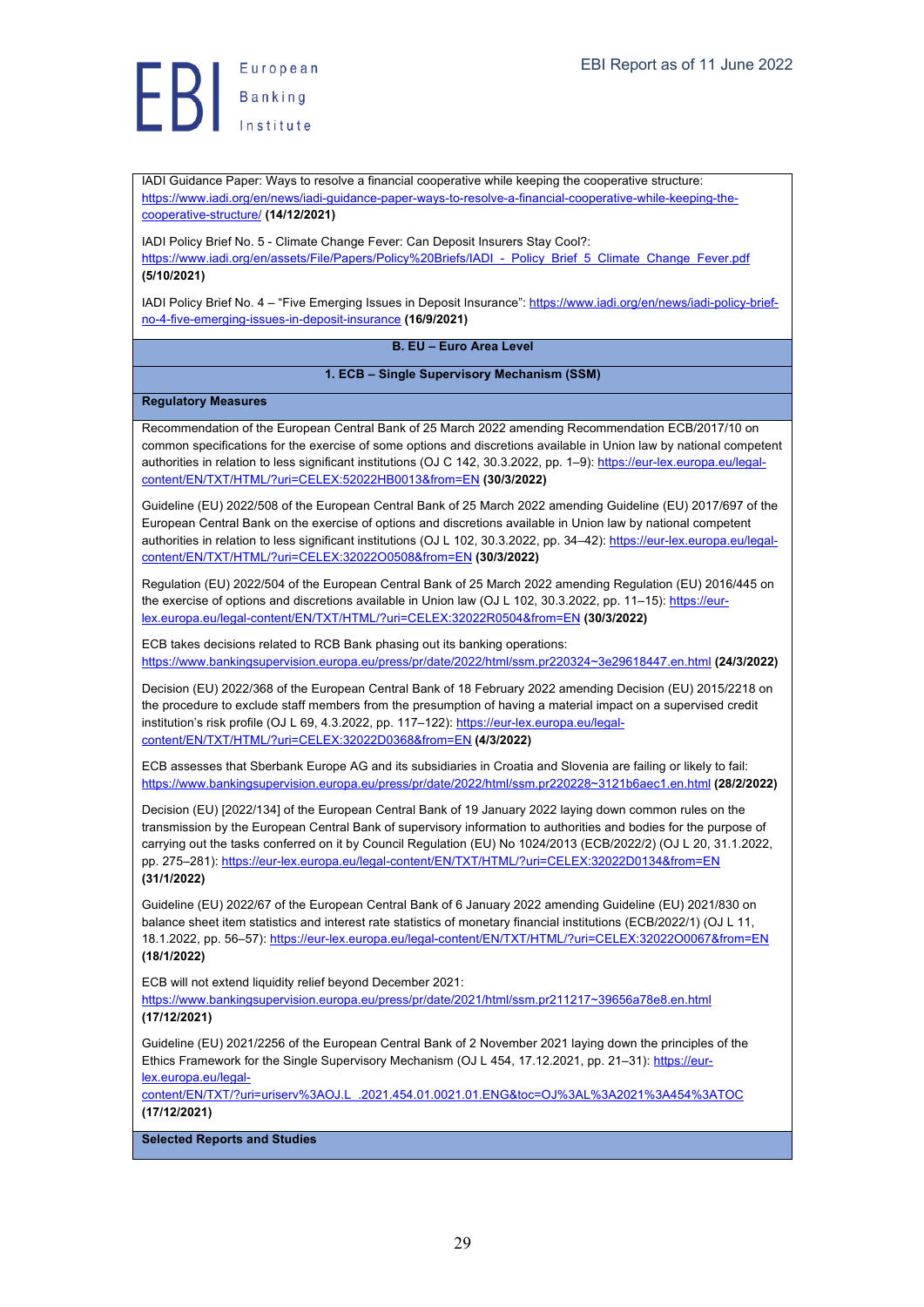'Failing or Likely to Fail' Assessment of Sberbank Europe AG: https://www.bankingsupervision.europa.eu/ecb/pub/pdf/ssm.FOLTF\_assessment\_of\_Sberbank\_Europe\_AG~144fd7 7e46.en.pdf?10476a94d046643b0f2a6d6c5dda78ac **(10/6/2022)** 'Failing or Likely to Fail' Assessment of Sberbank banka d.d. (Slovenia): https://www.bankingsupervision.europa.eu/ecb/pub/pdf/ssm.FOLTF\_assessment\_of\_Sberbank\_banka\_dd\_Slovenia ~909da3febc.en.pdf?1484265142e4b9ef869a57e89ec992a3 **(10/6/2022)** 'Failing or Likely to Fail' Assessment of Sberbank banka d.d. (Croatia): https://www.bankingsupervision.europa.eu/ecb/pub/pdf/ssm.FOLTF\_assessment\_of\_Sberbank\_banka\_dd\_Croatia~ 4863b5c10e.en.pdf?94da3f1df07460846081f8cb512ee54e **(10/6/2022)** Letter from Andrea Enria, Chair of the Supervisory Board, to Mr Melo, MEP, on banking supervision: https://www.bankingsupervision.europa.eu/ecb/pub/pdf/ssm.mepletter220607\_Melo~fdaacbad04.en.pdf?2b8b8794f0 9070f8a99d3db994406982 **(7/6/2022)** Opinion on a proposal for a Directive of the European Parliament and of the Council amending Directive 2013/36/EU as regards supervisory powers, sanctions, third-country branches, environmental, social and governance risks (CON/2022/16): https://www.ecb.europa.eu/pub/pdf/other/en\_con\_2022\_16\_f\_sign~6e7b088958.en.pdf?985485884b8e2e80d9d62af fbe6c2e23 **(28/4/2022)** SREP IT Risk Questionnaire 2022: https://www.bankingsupervision.europa.eu/banking/srep/2022/html/ssm.srep\_ITRQ2021~e9f4873634.en.pdf?a4128 2ba3ef4aee054ba908e3962f912 **(27/4/2022)** Letter from Andrea Enria, Chair of the Supervisory Board, to Mr Andresen, Mr Fernández, Mr Garicano, Mr Urtasun, MEPs, on banking supervision:

https://www.bankingsupervision.europa.eu/ecb/pub/pdf/ssm.mepletter20420\_Andresen\_Fernandez\_Garicano\_Urtas un~6ffc08988f.en.pdf?0f07e215d552bf87b3f4ade4c63d75f8 **(20/4/2022)**

Supervisory Banking Statistics - Fourth quarter 2021:

https://www.bankingsupervision.europa.eu/ecb/pub/pdf/ssm.supervisorybankingstatistics\_fourth\_quarter\_2021\_2022 04~3a089f178f.en.pdf?269363966ebffbbac4a56f044c005ec9 **(8/4/2022)**

Letter from Andrea Enria, Chair of the Supervisory Board, to Mr Grant, Mr Rinaldi, Mr Zanni, MEPs, on banking supervision:

https://www.bankingsupervision.europa.eu/ecb/pub/pdf/ssm.mepletter220406\_Zanni\_Grant\_Rinaldi~001659124b.en. pdf?b9d8e94c4ab5e249902469fc3305e0ee **(6/4/2022)**

Written overview ahead of the exchange of views of the Chair of the Supervisory Board of the ECB with the Eurogroup on 4 April 2022:

https://www.bankingsupervision.europa.eu/ecb/pub/pdf/ssm.written\_overview\_chair\_exchange\_views\_eurogroup~19 1d192f77.en.pdf?8e06c75744b749117d06e794e5e61ee0 **(4/4/2022)**

ECB Annual Report on supervisory activities 2021:

https://www.bankingsupervision.europa.eu/press/publications/annual-report/html/ssm.ar2021~52a7d32451.en.html **(31/3/2022)**

Letter from Andrea Enria, Chair of the Supervisory Board, to Mr Kelleher, MEP, on banking supervision: https://www.bankingsupervision.europa.eu/ecb/pub/pdf/ssm.mepletter220330\_Kelleher~f72154543b.en.pdf?346d71c d8ab3cf39a5be0e5abde8918c **(30/3/2022)**

Letter from Andrea Enria, Chair of the Supervisory Board, to Mr Eickhout, Mr Urtasun, MEPs, on the supervision of climate-related and environmental risks:

https://www.bankingsupervision.europa.eu/ecb/pub/pdf/ssm.mepletter220323\_Eickhout\_Urtasun~c7faf9eb51.en.pdf ?a290b2f70888c084212745d4c281babd **(28/3/2022)**

Guide on the notification of securitisation transactions:

https://www.bankingsupervision.europa.eu/ecb/pub/pdf/ssm.Guide\_on\_the\_notification\_of\_securitisation\_transaction s~af41af5e72.en.pdf?19e70a7de56cd278278d0556a3008a98 **(18/3/2022)**

Supervisory assessment of institutions' climate-related and environmental risks disclosures: https://www.bankingsupervision.europa.eu/ecb/pub/pdf/ssm.ECB\_Report\_on\_climate\_and\_environmental\_disclosur es\_202203~4ae33f2a70.en.pdf?2e88c1605db8adf0b748ad4aeb8721d7 **(14/3/2022)**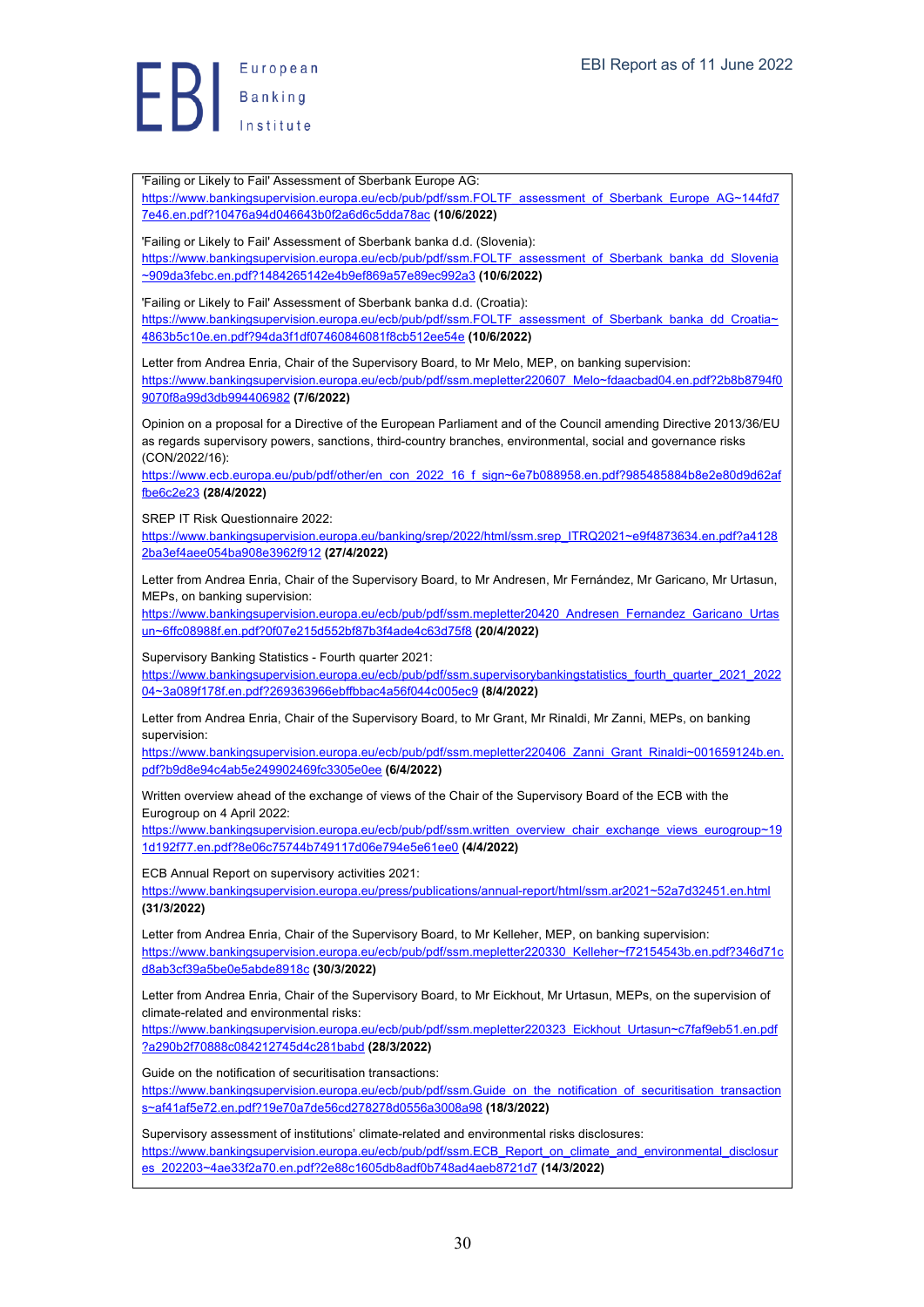Aggregated results of SREP 2021: https://www.bankingsupervision.europa.eu/banking/srep/2022/html/ssm.srepaggregateresults2022.en.html **(10/2/2022)** Supervisory methodology: https://www.bankingsupervision.europa.eu/banking/srep/2022/html/ssm.srep202202\_supervisorymethodology2022.e n.html **(10/2/2022)** ECB Banking Supervision launches 2022 climate risk stress test: https://www.bankingsupervision.europa.eu/press/pr/date/2022/html/ssm.pr220127~bd20df4d3a.en.html **(27/1/2022)** Macro-financial scenarios for the 2022 climate risk stress test: https://www.bankingsupervision.europa.eu/ecb/pub/pdf/ssm.macrofinancialscenariosclimateriskstresstest2022~bcac 934986.en.pdf?72c6c962d205c60079242a009f149400 **(27/1/2022)** Supervisory Banking Statistics - Third quarter 2021: https://www.bankingsupervision.europa.eu/ecb/pub/pdf/ssm.supervisorybankingstatistics\_third\_quarter\_2021\_20220 1~878ac568a9.en.pdf?fdbb3e07379fbef7baf2606b20a80a0a **(12/1/2022)** Opinion of the European Central Bank of 29 December 2021 on a proposal for a regulation laying down harmonised rules on artificial intelligence (CON/2021/40): https://www.ecb.europa.eu/pub/pdf/other/en\_con\_2021\_40\_f\_sign~eba69a1321..pdf?bde0d38cca2f607d45f67af0f8d 3fa2a **(29/12/2021)** Guide to fit and proper assessments – revised December 2021: https://www.bankingsupervision.europa.eu/ecb/pub/pdf/ssm.fit\_and\_proper\_guide\_update202112~d66f230eca.en.pd f?2d820dbe2ae62cb3878f742224b0931a **(8/12/2021)** ECB Banking Supervision – Supervisory priorities for 2022-2024: https://www.bankingsupervision.europa.eu/banking/priorities/html/ssm.supervisory\_priorities2022~0f890c6b70.en.ht ml **(7/12/2021)** The state of climate and environmental risk management in the banking sector: https://www.bankingsupervision.europa.eu/ecb/pub/pdf/ssm.202111guideonclimaterelatedandenvironmentalrisks~4b25454055.en.pdf?4b9506e394f16a1bf41608fb5a85732e **(22/11/2021)** Climate risk stress test: SSM stress test 2022: https://www.bankingsupervision.europa.eu/ecb/pub/pdf/ssm.climateriskstresstest2021~a4de107198.en.pdf?cf1f5448 6edba0da0ad0d9df9271ed97 **(18/10/2021)** ECB publishes supervisory banking statistics for the second quarter of 2021: https://www.bankingsupervision.europa.eu/press/pr/date/2021/html/ssm.pr211006~a12ec7f0fd.en.html **(6/10/2021) Other** Keynote speech by Frank Elderson, Member of the Executive Board of the ECB and Vice-Chair of the Supervisory Board of the ECB, Florence School of Banking and Finance's Bank Board Academy "Sitting on Bank boards: Suitability and better governance": https://www.bankingsupervision.europa.eu/press/speeches/date/2022/html/ssm.sp220611~fa99fcbb52.en.html **(11/6/2022)** Presentation by Andrea Enria, Chair of the Supervisory Board of the ECB, at Associazione Bancaria Italiana - Comitato Esecutivo: https://www.bankingsupervision.europa.eu/press/speeches/date/2022/html/ssm.sp220518~e3dcf231b5.en.pdf?a57a 10b7ed6988899c67db6fc2f9b075 **(18/5/2022)** Speech by Andrea Enria, Chair of the Supervisory Board of the ECB, at the Institut Montaigne, Paris, 17 May 2022: https://www.bankingsupervision.europa.eu/press/speeches/date/2022/html/ssm.sp220517~e33713d293.en.html **(17/5/2022)** Opinion on a proposal for amendments to Regulation (EU) No 575/2013 as regards requirements for credit risk, credit valuation adjustment risk, operational risk, market risk and the output floor (CON/2022/11): https://www.ecb.europa.eu/pub/pdf/other/en\_con\_2022\_11\_f\_sign~c61d08274d.en.pdf?f4a6b1aff77327f77d526280 552b326b **(25/3/2022)**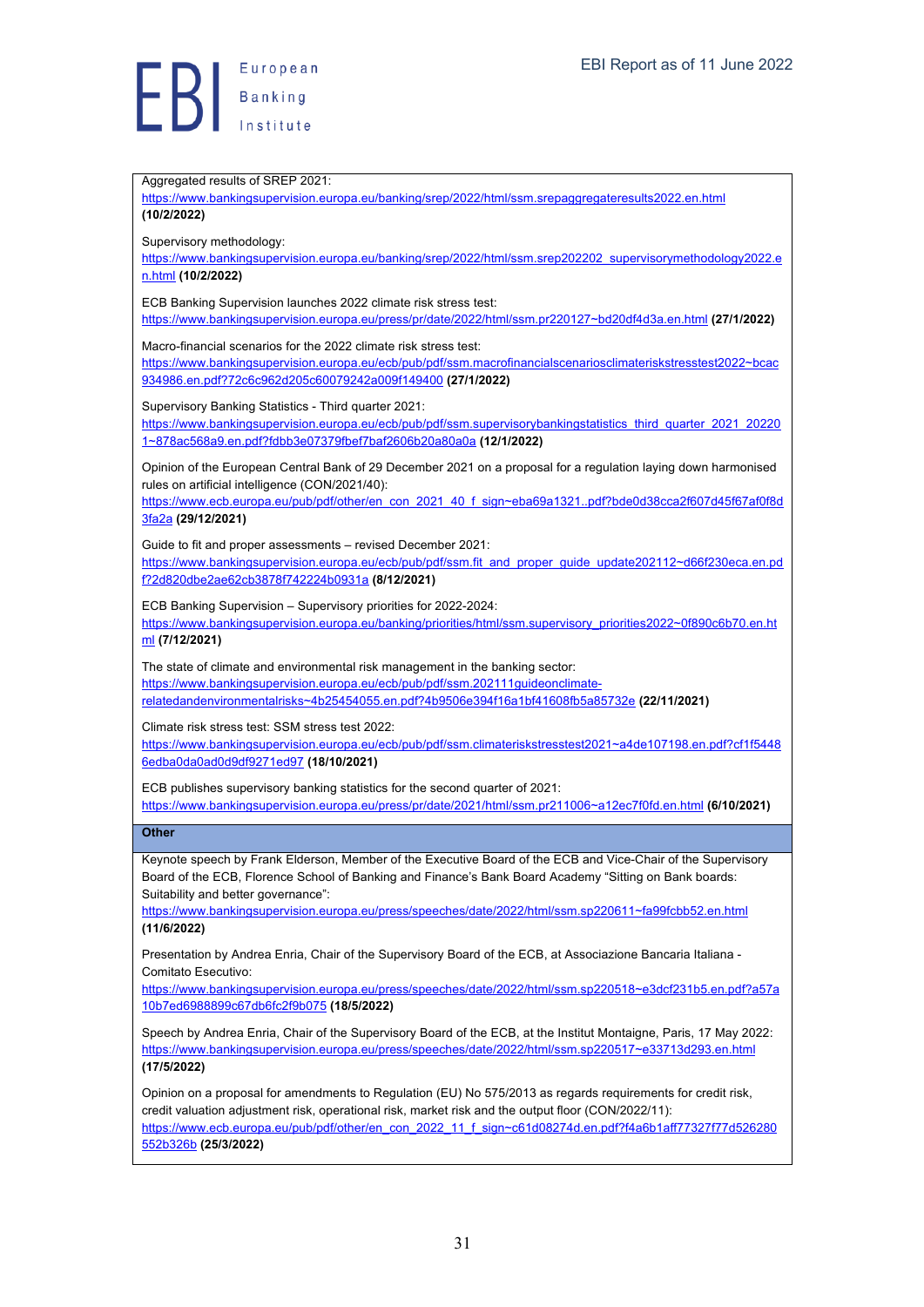Letter from Andrea Enria, Chair of the Supervisory Board, to Mr Eickhout, Mr Urtasun, MEPs, on the supervision of climate-related and environmental risks:

https://www.ecb.europa.eu/pub/pdf/other/ecb.mepletter220323\_Eickhout\_Urtasun~b248269bab.en.pdf?6a183f464a2 a23fd880720ddf26f8303 **(23/3/2022)**

ECB withdraws initiative on conferral of powers in relation to central counterparties (CCPs): https://www.ecb.europa.eu/press/pr/date/2019/html/ecb.pr190320~df3e12da5a.en.html **(20/3/2022)**

Opinion of the ECB of 13 January 2022 on a proposal to amend Regulation (EU) No 575/2013 on prudential requirements for credit institutions and investment firms with respect to resolution (OJ C 122, 17.3.2022, pp. 33–34): https://eur-lex.europa.eu/legal-content/EN/TXT/HTML/?uri=CELEX:52022AB0003&from=EN **(17/3/2022)**

Frank Elderson: Prudential pathways to Paris:

https://www.bankingsupervision.europa.eu/press/speeches/date/2022/html/ssm.sp220223~e32add6881.en.html **(23/2/2022)**

ECB will not extend capital and leverage relief for banks:

https://www.bankingsupervision.europa.eu/press/pr/date/2022/html/ssm.pr220210\_1~ea3dd0cd51.en.html **(10/2/2022)**

ECB requires banks to hold marginally more capital in 2022:

https://www.bankingsupervision.europa.eu/press/pr/date/2022/html/ssm.pr220210~6455538b07.en.html **(10/2/2022)**

Speech by Andrea Enria, Chair of the Supervisory Board of the ECB, at the press conference on the results of the 2021 SREP cycle:

https://www.bankingsupervision.europa.eu/press/speeches/date/2022/html/ssm.sp220210~b95041902b.en.html **(10/2/2022)**

ECB publishes consolidated banking data for end-September 2021: https://www.ecb.europa.eu/press/pr/date/2022/html/ecb.pr220210~a997470516.en.html **(10/2/2022)**

Letter from the ECB President to Mr Ilhan Kyuchyuk, MEP, on financial sector issues: https://www.ecb.europa.eu/pub/pdf/other/ecb.mepletter220207\_Kyuchyuk~86be6e5f17.en.pdf?d8852cd23c4e836b6 94e82bb93283738 **(7/2/2022)**

Opinion of the European Central Bank of 5 November 2021 on a proposal for a regulation on European green bonds (CON/2021/30) 2022/C 27/04 (OJ C 27, 19.1.2022, pp. 4–13): https://eur-lex.europa.eu/legalcontent/EN/TXT/HTML/?uri=CELEX:52021AB0030&from=EN **(19/1/2022)**

Opinion of the European Central Bank of January 2022 on a proposal to amend Regulation (EU) No 575/2013 on prudential requirements for credit institutions and investment firms with respect to resolution (CON/2022/3): https://www.ecb.europa.eu/pub/pdf/other/en\_con\_2022\_3\_f\_sign~9ae5d22e07..pdf?051034dccccb147d11ce1f8aa8 6c647a **(17/1/2022)**

Andrea Enria: Exchange of views with the European Affairs Committee and Finance Committee of the French Senate:

https://www.bankingsupervision.europa.eu/press/speeches/date/2022/html/ssm.sp220112~0fab1eb3ad.en.html **(12/1/2022)**

Andrea Enria: Interview with Les Échos:

https://www.bankingsupervision.europa.eu/press/interviews/date/2022/html/ssm.in220110~9fa0e44b60.en.html **(10/1/2022)**

Letter from Andrea Enria, Chair of the Supervisory Board, to Mr Comín i Oliveres, Ms Ponsatí Obiols, Mr Puigdemont i Casamajó, MEPs, on banking supervision:

https://www.bankingsupervision.europa.eu/ecb/pub/pdf/ssm.mepletter\_PonsatiObiols\_PuigdemontCasamajo\_Comini Oliveres~9214404c6e.en.pdf?237fbdff570ccd1c26668264000da6b4 **(7/1/2022)**

Feedback on the input provided by the European Parliament as part of its "resolution on Banking Union – Annual Report 2020":

https://www.bankingsupervision.europa.eu/ecb/pub/pdf/ssm~59811d5fb7.feedback\_ar2020.pdf?cb0d6c67bbf71a870 d6ce3730c31ecc2 **(22/12/2021)**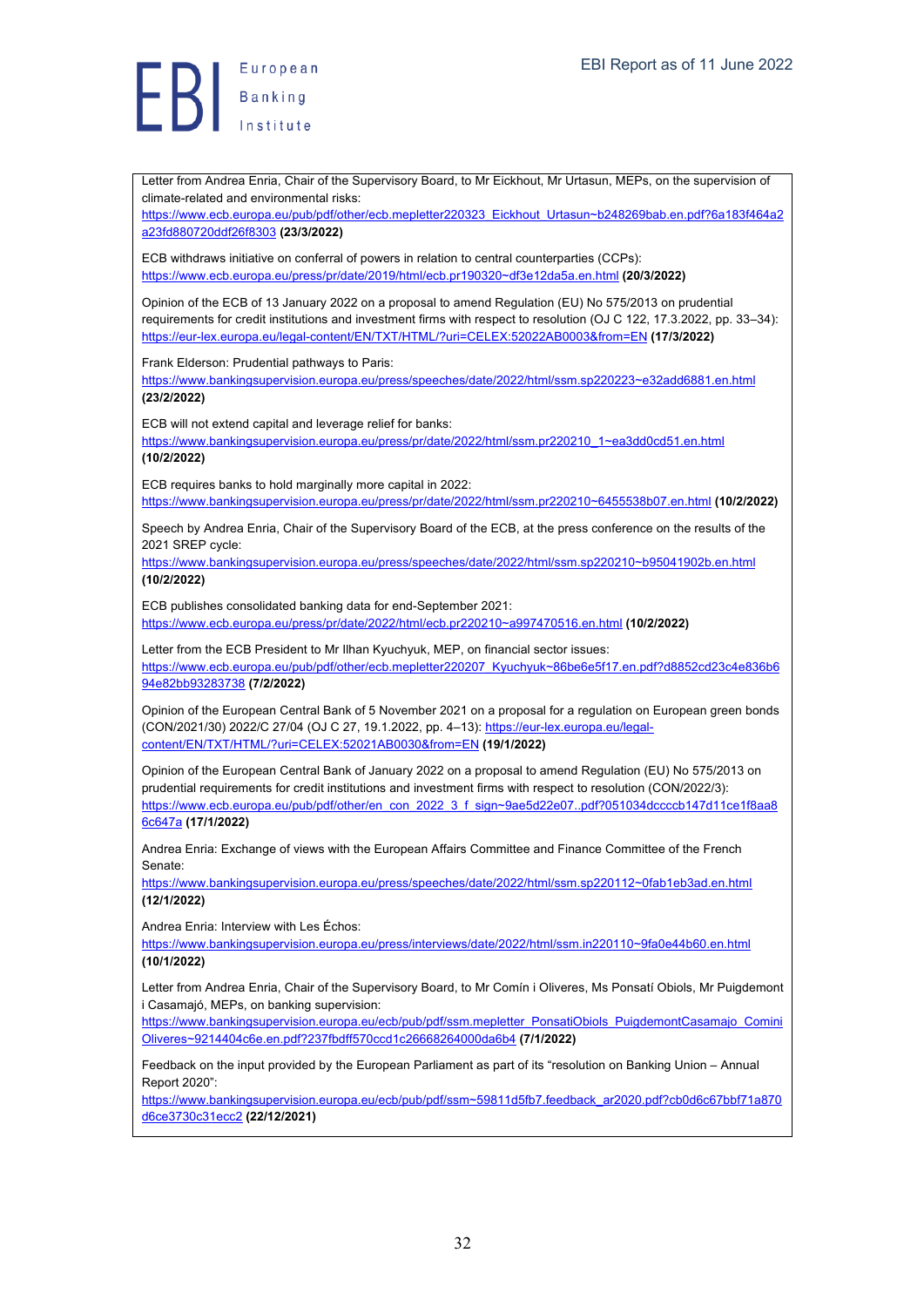Letter from Andrea Enria, Chair of the Supervisory Board, to Mr Grant, Mr Rinaldi, Mr Zanni, MEPs, on credit risk: https://www.bankingsupervision.europa.eu/ecb/pub/pdf/ssm.mepletter\_Grant\_Rinaldi\_Zanni~6ccee476f9.en.pdf?dec e1858d1ddaf92db35e68c382feff8 **(16/12/2021)**

Andrea Enria: Our supervisory priorities for a healthier banking sector after the pandemic: https://www.bankingsupervision.europa.eu/press/blog/2021/html/ssm.blog211207~9095f6f1fd.en.html **(7/12/2021)**

ECB consults on its draft Guide on the notification of securitisation transactions: https://www.bankingsupervision.europa.eu/press/pr/date/2021/html/ssm.pr211115~6c7fd6b850.en.html **(15/11/2021)**

Written overview ahead of the exchange of views of the Chair of the Supervisory Board of the ECB with the Eurogroup on 4 October 2021:

https://www.bankingsupervision.europa.eu/ecb/pub/pdf/ssm.written\_statement\_by\_SB\_Chair\_for\_Eurogroup\_hearin\_ g~aa9046aef5.en.pdf?6b4536a31c4de972ca2fd52272861103 **(29/9/2021)**

ECB-EBA letter on EU implementation of outstanding Basel III reforms: https://www.bankingsupervision.europa.eu/ecb/pub/pdf/ssm.ECB-

EBA\_letter\_on\_B3\_implementation~88fdb33210.en.pdf?924ec60ea1f65979d0aaee3a39476c49 **(7/9/2021)**

#### **2. European Banking Authority (EBA)**

EBA consults on technical standards on the identification of a group of connected clients: https://www.eba.europa.eu/eba-consults-technical-standards-identification-group-connected-clients **(8/6/2022)**

EBA consults on Guidelines to resolution authorities on the publication of their approach to implementing the bail-in tool: https://www.eba.europa.eu/eba-consults-guidelines-resolution-authorities-publication-their-approachimplementing-bail-tool **(7/6/2022)**

ESAs provide clarifications on key areas of the RTS under SFDR: https://www.eba.europa.eu/esas-provideclarifications-key-areas-rts-under-sfdr **(2/6/2022)**

ESAs publish the joint Report on the withdrawal of authorisation for serious breaches of AML/CFT rules: https://www.eba.europa.eu/esas-publish-joint-report-withdrawal-authorisation-serious-breaches-amlcft-rules **(1/6/2022)**

EBA updates mapping between technical standards on Pillar 3 disclosures and technical standards on supervisory reporting (v3.0): https://www.eba.europa.eu/eba-updates-mapping-between-technical-standards-pillar-3-disclosuresand-technical-standards **(24/5/2022)**

EBA publishes final technical standards to identify shadow banking entities: https://www.eba.europa.eu/ebapublishes-final-technical-standards-identify-shadow-banking-entities-0 **(23/5/2022)**

EBA adopts decision on supervisory reporting for intermediate EU parent undertaking threshold monitoring: https://www.eba.europa.eu/eba-adopts-decision-supervisory-reporting-intermediate-eu-parent-undertaking-thresholdmonitoring **(18/5/2022)**

EBA publishes peer review on management of non-performing exposures: https://www.eba.europa.eu/ebapublishes-peer-review-management-non-performing-exposures **(17/5/2022)**

EBA consults on standardised information requirements to support sales of non-performing loans: https://www.eba.europa.eu/eba-consults-standardised-information-requirements-support-sales-non-performing-loans **(16/5/2022)**

EBA publishes final technical standards on crowdfunding service providers: https://www.eba.europa.eu/ebapublishes-final-technical-standards-crowdfunding-service-providers **(13/5/2022)**

EBA sees progress in the implementation of the supervisory review and evaluation process and of the supervisory priorities for 2021 but flags some areas for improvement: https://www.eba.europa.eu/eba-sees-progressimplementation-supervisory-review-and-evaluation-process-and-supervisory **(11/5/2022)**

ESAs call for improvements in product descriptions intended for retail investors: https://www.eba.europa.eu/esascall-improvements-product-descriptions-intended-retail-investors%C2%A0%C2%A0 **(10/5/2022)**

The EBA has designed an efficient framework for reporting of deposits subject to Russian and Belarusian economic sanctions: https://www.eba.europa.eu/eba-has-designed-efficient-framework-reporting-deposits-subject-russian-andbelarusian-economic **(10/5/2022)**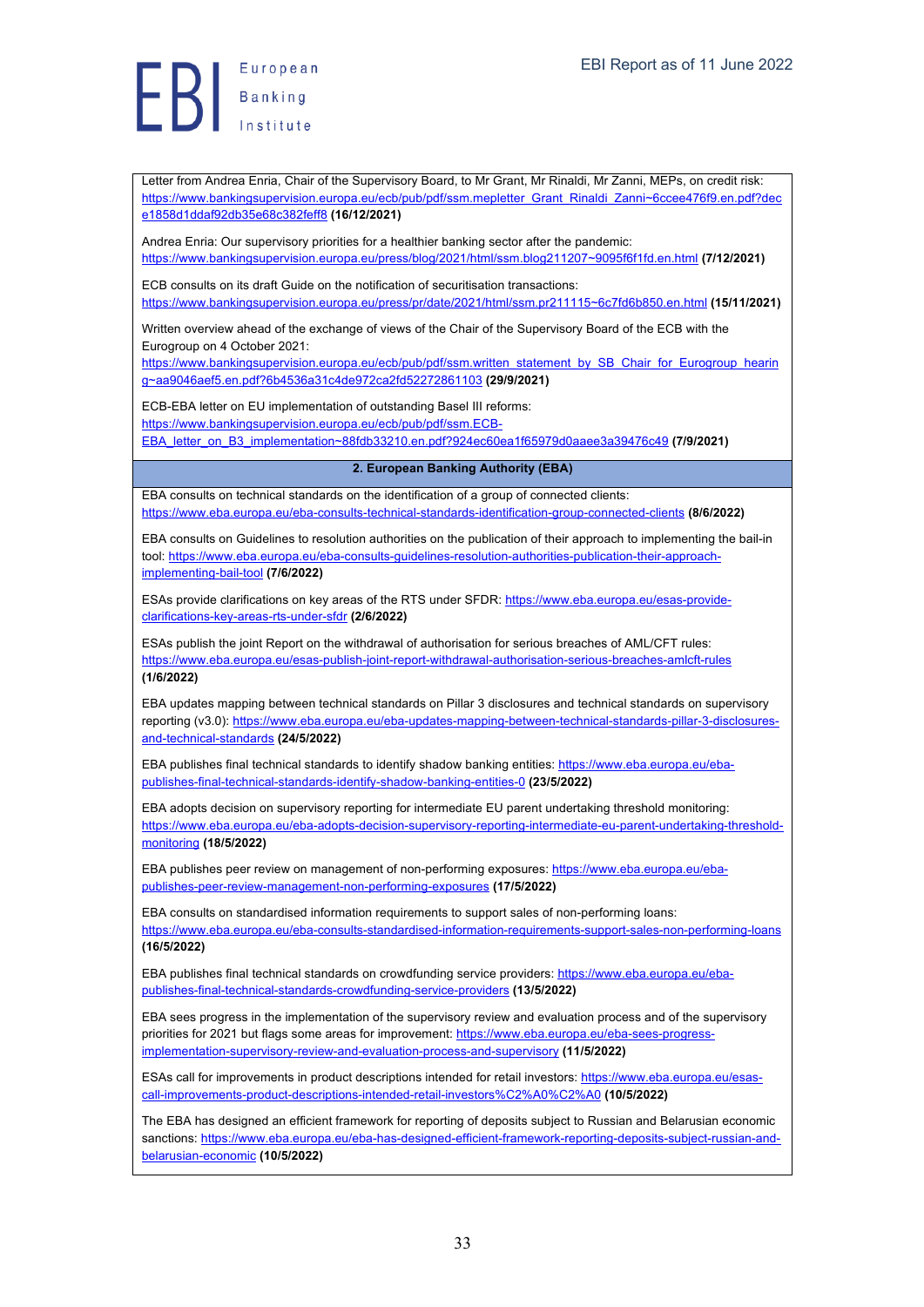Europea<br>Banking<br>Institute European

EBA updates technical standards in view of its 2023 benchmarking of internal approaches: https://www.eba.europa.eu/eba-updates-technical-standards-view-its-2023-benchmarking-internal-approaches **(5/5/2022)**

EBA provides its advice to the EU Commission on non-bank lending: https://www.eba.europa.eu/eba-provides-itsadvice-eu-commission-non-bank-lending **(4/5/2022)**

EBA updates its Guidelines for assessing equivalence of professional secrecy regimes of third country authorities: https://www.eba.europa.eu/eba-updates-its-guidelines-assessing-equivalence-professional-secrecy-regimes-thirdcountry **(3/5/2022)**

EBA publishes amended final draft technical standards on the mapping of ECAIs for securitisation positions: https://www.eba.europa.eu/eba-publishes-amended-final-draft-technical-standards-mapping-ecais-securitisationpositions **(3/5/2022)**

ESAs recommend changes to make the PRIIPs key information document more consumer-friendly: https://www.eba.europa.eu/esas-recommend-changes-make-priips-key-information-document-more-consumerfriendly **(2/5/2022)**

ESAs consult on sustainability disclosures for simple, transparent and standardised securitisations: https://www.eba.europa.eu/esas-consult-sustainability-disclosures-simple-transparent-and-standardisedsecuritisations **(2/5/2022)**

EBA proposes to simplify and improve the macroprudential framework: https://www.eba.europa.eu/eba-proposessimplify-and-improve-macroprudential-framework **(29/4/2022)**

EBA calls on financial institutions and supervisors to provide access to the EU's financial system: https://www.eba.europa.eu/eba-calls-financial-institutions-and-supervisors-provide-access-eu-financial-system **(27/4/2022)**

EBA sees progress in MREL shortfall reduction by largest institutions while smaller institutions are lagging behind: https://www.eba.europa.eu/eba-sees-progress-mrel-shortfall-reduction-largest-institutions-while-smaller-institutionsare **(22/4/2022)**

ESAs publish joint Annual Report for 2021: https://www.eba.europa.eu/esas-publish-joint-annual-report-2021 **(19/4/2022)**

ESAs see recovery stalling amid existing and new risks: https://www.eba.europa.eu/esas-see-recovery-stalling-amidexisting-and-new-risks **(13/4/2022)**

EBA publishes final draft technical standards on the risk retention requirements for securitisations: https://www.eba.europa.eu/eba-publishes-final-draft-technical-standards-risk-retention-requirements-securitisations **(12/4/2022)**

EBA issues an opinion on the European Commission's proposed amendments to the EBA final draft technical standards for own funds and eligible liabilities: https://www.eba.europa.eu/eba-issues-opinion-europeancommission%E2%80%99s-proposed-amendments-eba-final-draft-technical-standards-own **(8/4/2022)**

EBA publishes final Report on the amendment of its technical standards on the exemption to strong customer authentication for account access: https://www.eba.europa.eu/eba-publishes-final-report-amendment-its-technicalstandards-exemption-strong-customer **(5/4/2022)**

EBA Risk Dashboard indicates limited direct impact on EU banks from the Russian invasion of Ukraine but also points to clear medium-term risks: https://www.eba.europa.eu/eba-risk-dashboard-indicates-limited-direct-impact-eubanks-russian-invasion-ukraine-also-points **(1/4/2022)**

ESAs issue updated supervisory statement on the application of the Sustainable Finance Disclosure Regulation: https://www.eba.europa.eu/esas-issue-updated-supervisory-statement-application-sustainable-finance-disclosureregulation **(25/3/2022)**

EBA updates list of institutions involved in the 2022 supervisory benchmarking exercise: https://www.eba.europa.eu/eba-updates-list-institutions-involved-2022-supervisory-benchmarking-exercise **(23/3/2022)**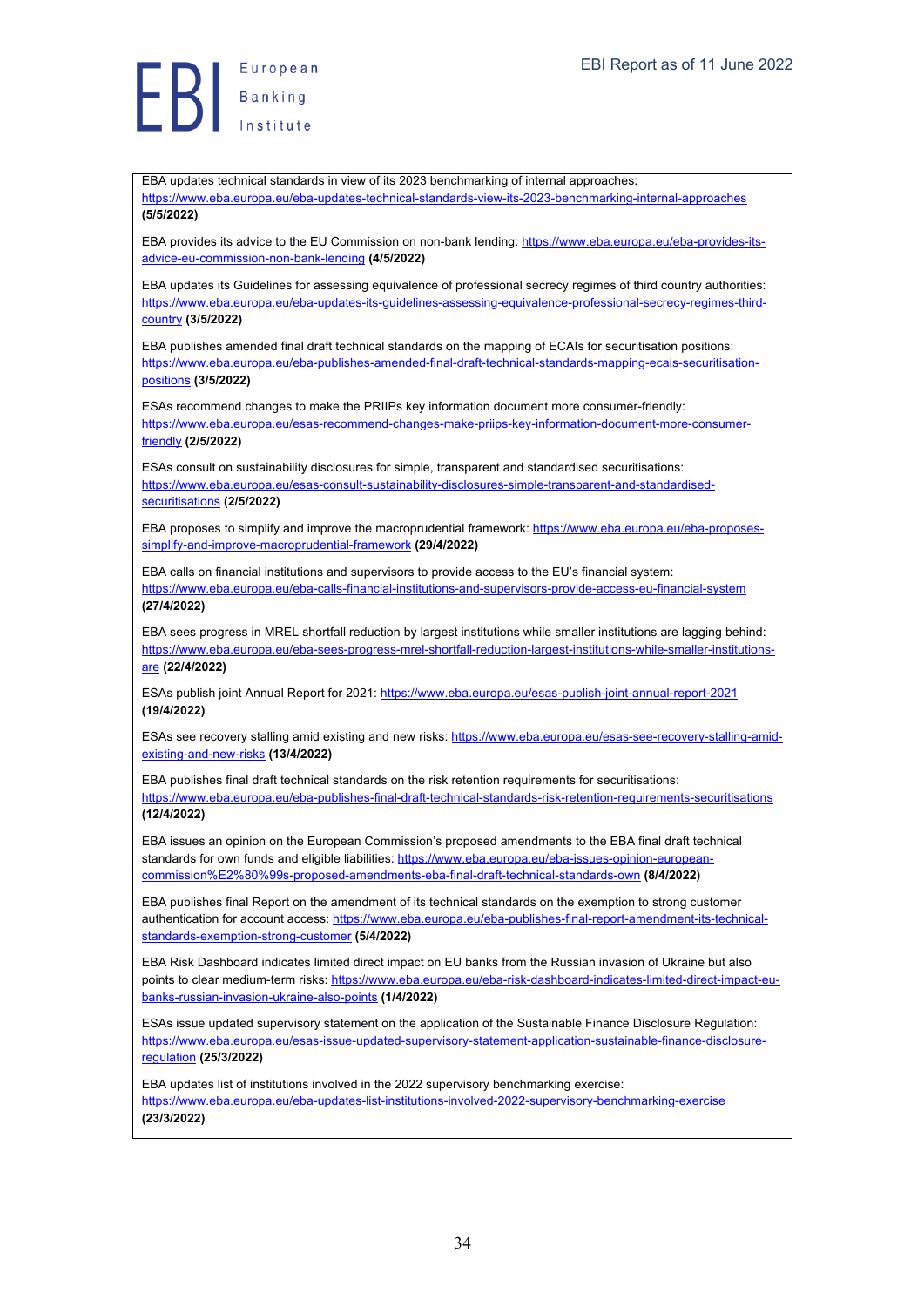Europea<br>Banking<br>Institute

EBA publishes final draft technical standards on default probabilities and loss given default for default risk model under the internal approach for market risk: https://www.eba.europa.eu/eba-publishes-final-draft-technical-standardsdefault-probabilities-and-loss-given-default-default **(21/3/2022)**

EBA publishes revised Guidelines on common procedures and methodologies for the supervisory review and evaluation process: https://www.eba.europa.eu/eba-publishes-revised-guidelines-common-procedures-andmethodologies-supervisory-review-and **(18/3/2022)**

EBA issues Opinion on new measure introduced by the National Bank of Belgium to address macroprudential risk: https://www.eba.europa.eu/eba-issues-opinion-new-measure-introduced-national-bank-belgium-addressmacroprudential-risk **(17/3/2022)**

EU financial regulators warn consumers on the risks of crypto-assets: https://www.eba.europa.eu/eu-financialregulators-warn-consumers-risks-crypto-assets **(17/3/2022)**

EBA releases phase 1 of its 3.2 reporting framework and updates on validation rules: https://www.eba.europa.eu/eba-releases-phase-1-its-32-reporting-framework-and-updates-validation-rules **(10/3/2022)**

EBA recommends adjustments to the proposed EU Green Bond Standard as regards securitisation transactions: https://www.eba.europa.eu/eba-recommends-adjustments-proposed-eu-green-bond-standard-regards-securitisationtransactions **(2/3/2022)**

EBA responds to ESRB recommendation on identifying legal entities: https://www.eba.europa.eu/eba-responds-esrbrecommendation-identifying-legal-entities **(25/2/2022)**

EBA publishes final Guidelines on the limited network exclusion under the Payment Services Directive: https://www.eba.europa.eu/eba-publishes-final-guidelines-limited-network-exclusion-under-payment-servicesdirective **(24/2/2022)**

EBA publishes annual assessment of banks' internal approaches for the calculation of capital requirements: https://www.eba.europa.eu/eba-publishes-annual-assessment-banks%E2%80%99-internal-approaches-calculationcapital-requirements **(22/2/2022)**

EBA updates methodology for assessing third country equivalence of regulatory and supervisory frameworks: https://www.eba.europa.eu/eba-updates-methodology-assessing-third-country-equivalence-regulatory-andsupervisory-frameworks **(21/2/2022)**

EBA makes adjustments to the Single Rulebook Q&A process: https://www.eba.europa.eu/eba-makes-adjustmentssingle-rulebook-qa-process **(11/2/2022)**

EBA issues an Opinion on the European Commission's proposed amendments to the EBA final draft technical standards on fixed overheads requirements: https://www.eba.europa.eu/eba-issues-opinion-europeancommission%E2%80%99s-proposed-amendments-eba-final-draft-technical-standards **(11/2/2022)**

The ESAs recommend actions to ensure the EU's regulatory and supervisory framework remains fit-for-purpose in the digital age: https://www.eba.europa.eu/esas-recommend-actions-ensure-eu%E2%80%99s-requlatory-andsupervisory-framework-remains-fit-purpose-digital **(7/2/2022)**

Financial education and literacy: a priority for the ESAs: https://www.eba.europa.eu/financial-education-and-literacypriority-esas **(3/2/2022)**

EBA publishes technical standards listing advanced economy countries for market risk own funds requirements: https://www.eba.europa.eu/eba-publishes-technical-standards-listing-advanced-economy-countries-market-risk-ownfunds **(2/2/2022)**

ESAs publish thematic repository on financial education and digitalisation initiatives of National Competent Authorities: https://www.eba.europa.eu/esas-publish-thematic-repository-financial-education-and-digitalisationinitiatives-national **(31/1/2022)**

ESAs welcome ESRB Recommendation to create a pan-European systemic cyber incident coordination framework: https://www.eba.europa.eu/esas-welcome-esrb-recommendation-create-pan-european-systemic-cyber-incidentcoordination-framework **(27/1/2022)**

EBA amends standards on currencies with constraints on the availability of liquid assets: https://www.eba.europa.eu/eba-amends-standards-currencies-constraints-availability-liquid-assets **(26/1/2022)**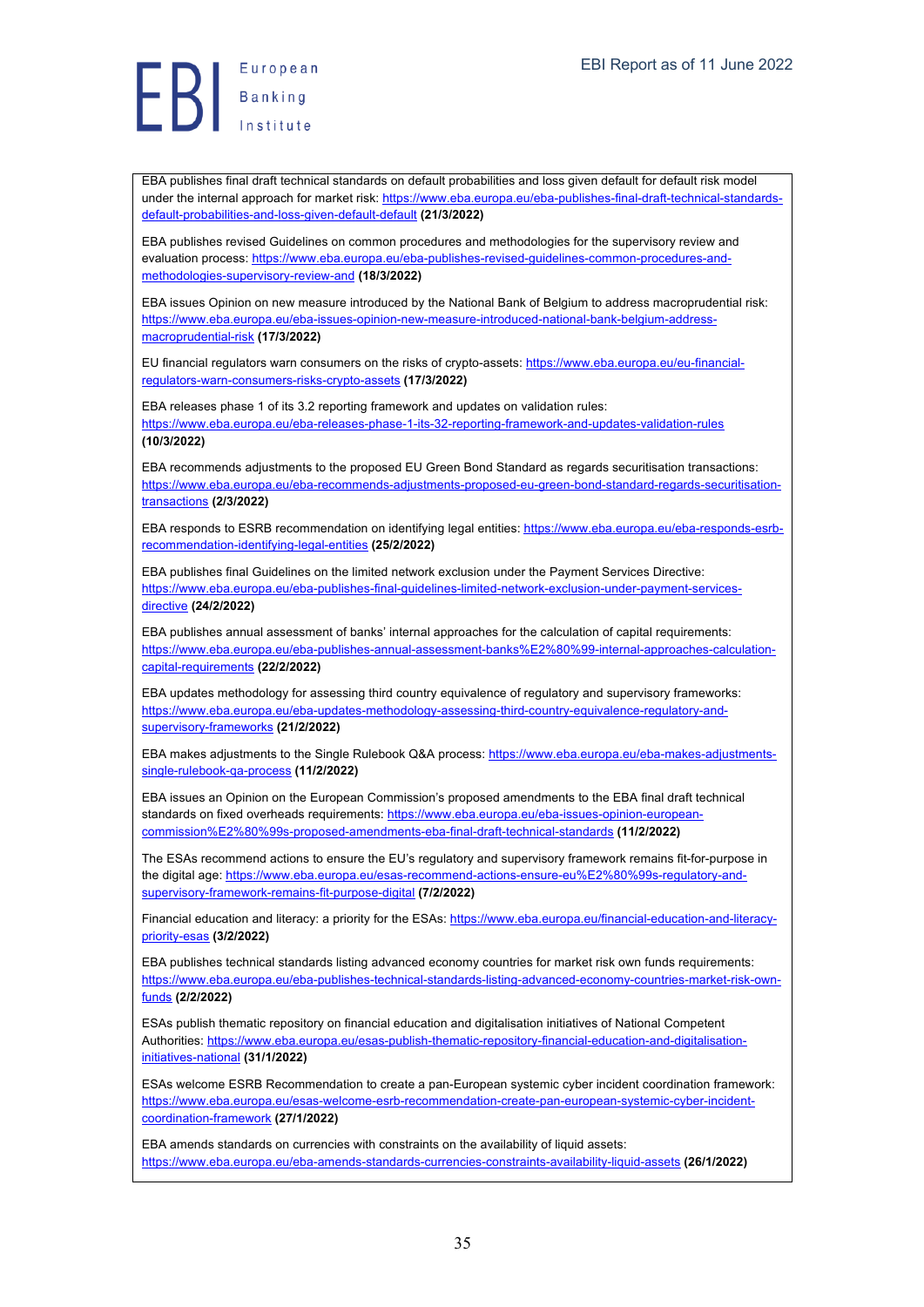European  $\left\{\begin{array}{c} \mathsf{European} \ \mathsf{Banking} \ \mathsf{Banking} \end{array}\right.$ 

EBA publishes binding standards on Pillar 3 disclosures on ESG risks: https://www.eba.europa.eu/eba-publishesbinding-standards-pillar-3-disclosures-esg-risks **(24/1/2022)**

EBA consults on updates to its Guidelines on data collection exercises regarding high earners: https://www.eba.europa.eu/eba-consults-updates-its-guidelines-data-collection-exercises-regarding-high-earners **(21/1/2022)**

EBA publishes a Discussion Paper on its preliminary observations on selected payment fraud data under the Payment Services Directive: https://www.eba.europa.eu/eba-publishes-discussion-paper-its-preliminaryobservations-selected-payment-fraud-data-under **(17/1/2022)**

EBA confirms the continued application of COVID-19 related reporting and disclosure requirements until further notice: https://www.eba.europa.eu/eba-confirms-continued-application-covid-19-related-reporting-and-disclosurerequirements-until **(17/1/2022)**

EBA publishes Guidelines for institutions and resolution authorities on improving banks' resolvability and consults on transferability: https://www.eba.europa.eu/eba-publishes-quidelines-institutions-and-resolution-authorities-improvingbanks%E2%80%99-resolvability-and **(13/1/2022)**

Asset quality has further improved, but cyber risk remains a source of concern for EU banks: https://www.eba.europa.eu/asset-quality-has-further-improved-cyber-risk-remains-source-concern-eu-banks **(10/1/2022)**

ESAs publish list of financial conglomerates for 2021: https://www.eba.europa.eu/esas-publish-list-financialconglomerates-2021 **(7/1/2022)**

EBA publishes the methodology for investment firms to be reclassified as credit institutions: https://www.eba.europa.eu/eba-publishes%C2%A0%C2%A0methodology%C2%A0-investment-firms-bereclassified-credit-institutions%C2%A0 **(20/12/2021)**

The EBA introduces enhanced proportionality in supervisory reporting: https://www.eba.europa.eu/eba-introducesenhanced-proportionality-supervisory-reporting **(20/12/2021)**

EBA consults on the performance-related triggers for non-sequential amortisation systems in simple, transparent and standardised on-balance-sheet securitisations: https://www.eba.europa.eu/eba-consults-performance-relatedtriggers-non-sequential-amortisation-systems-simple-transparent-and **(20/12/2021)**

EBA consults on amending technical standards on benchmarking of internal models: https://www.eba.europa.eu/eba-consults-amending-technical-standards-benchmarking-internal-models **(17/12/2021)**

EBA will run its next EU-wide stress test in 2023: https://www.eba.europa.eu/eba-will-run-its-next-eu-wide-stresstest-2023 **(17/12/2021)**

EBA proposes amendments to technical standards on the mapping of ECAIs for securitisation positions: https://www.eba.europa.eu/eba-proposes-amendments-technical-standards-mapping-ecais-securitisation-positions **(17/12/2021)**

EBA confirms EU banks' solid overall liquidity position but warns about low foreign currency liquidity buffers: https://www.eba.europa.eu/eba-confirms-eu-banks%E2%80%99-solid-overall-liquidity-position-warns-about-lowforeign-currency-liquidity **(17/12/2021)**

EBA publishes final Guidelines on the delineation and reporting of available financial means of deposit guarantee schemes: https://www.eba.europa.eu/eba-publishes-final-guidelines-delineation-and-reporting-available-financialmeans-deposit-guarantee **(17/12/2021)**

The EBA's feasibility study on integrated reporting system provides a long-term vision for increasing efficiencies and reducing reporting costs: https://www.eba.europa.eu/eba%E2%80%99s-feasibility-study-integrated-reportingsystem-provides-long-term-vision-increasing **(16/12/2021)**

EBA publishes amended technical standards on credit risk adjustments: https://www.eba.europa.eu/ebapublishes%C2%A0-amended-technical-standards-credit-risk-adjustments **(13/12/2021)**

EBA consults on liquidity requirements for investment firms: https://www.eba.europa.eu/eba-consults-liquidityrequirements-investment-firms **(10/12/2021)**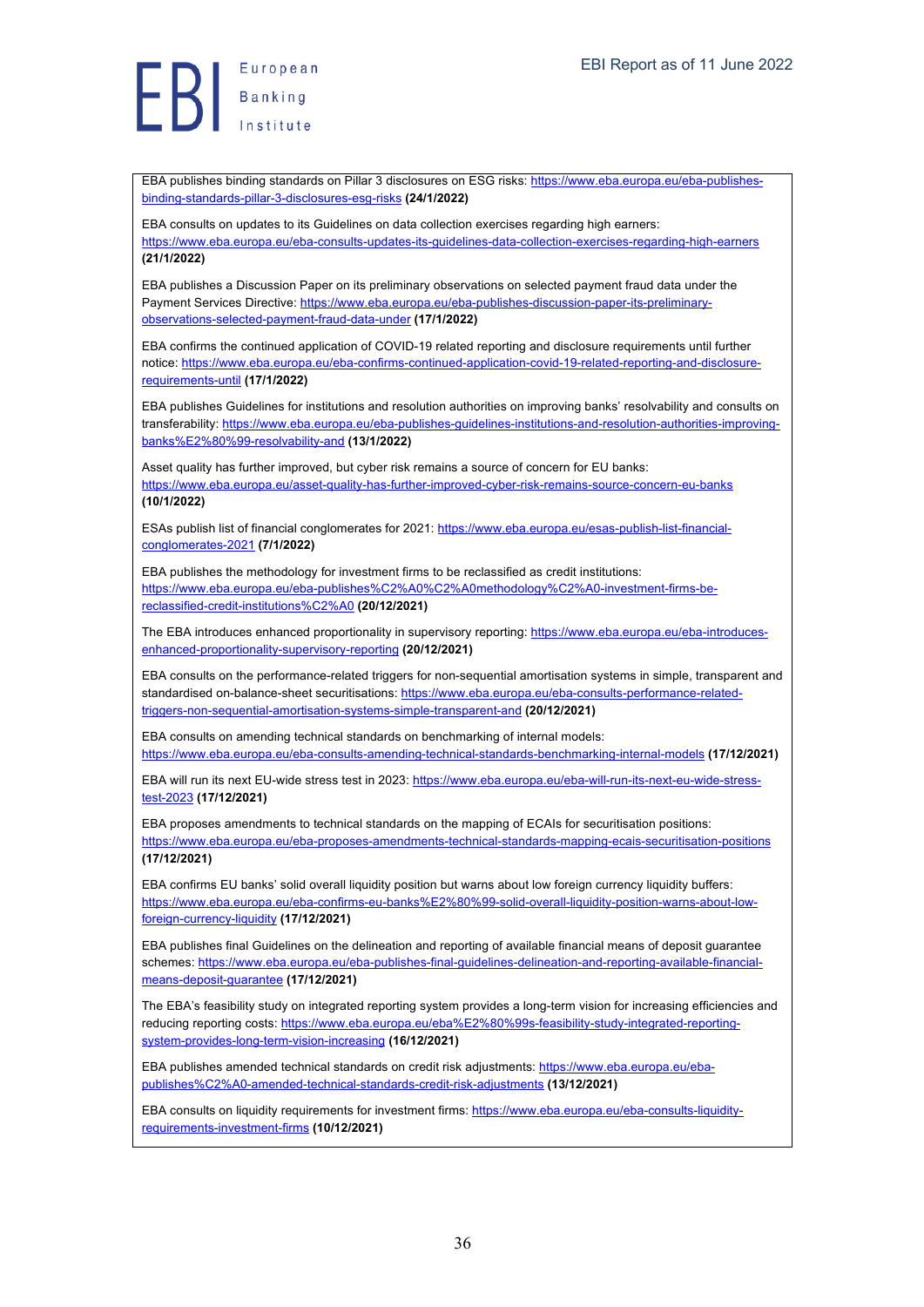European Europea<br>Banking<br>Institute

EBA consults on draft technical standards setting requirements for crowdfunding service providers: https://www.eba.europa.eu/eba-consults-draft-technical-standards-setting-requirements-crowdfunding-serviceproviders **(8/12/2021)**

EBA updates on monitoring of CET1 capital instruments: https://www.eba.europa.eu/eba-updates-monitoring-cet1capital-instruments **(8/12/2021)**

EBA risk assessment shows improvements in EU banks solvency, profitability and liquidity, but asset price corrections remain a key threat: https://www.eba.europa.eu/eba-risk-assessment-shows-improvements-eu-bankssolvency-profitability-and-liquidity-asset-price **(3/12/2021)**

EBA publishes sample of banks participating in the December 2021 mandatory Basel III monitoring exercise: https://www.eba.europa.eu/eba-publishes-sample-banks-participating-december-2021-mandatory-basel-iiimonitoring-exercise **(1/12/2021)**

EBA publishes final draft technical standards on how to calculate risk weighted exposure amounts for exposures towards collective investment undertakings: https://www.eba.europa.eu/eba-publishes-final-draft-technicalstandards-how-calculate-risk-weighted-exposure-amounts-exposures **(24/11/2021)**

EBA publishes its final Guidelines on remuneration for investment firms under the Investment Firms Directive: https://www.eba.europa.eu/eba-publishes-its-final-guidelines-remuneration-investment-firms-under-investment-firmsdirective **(22/11/2021)**

EBA publishes its final revised Guidelines on internal governance for investment firms under the Investment Firms Directive: https://www.eba.europa.eu/eba-publishes-its-final-revised-guidelines-internal-governance-investmentfirms-under-investment **(22/11/2021)**

EBA and ESMA consult on framework for the supervisory review and evaluation process of investment firms: https://www.eba.europa.eu/eba-and-esma-consult-framework-supervisory-review-and-evaluation-processinvestment-firms **(18/11/2021)**

EBA publishes guidance on how to grant authorisation as credit institution: https://www.eba.europa.eu/ebapublishes-guidance-how-grant-authorisation-credit-institution **(11/11/2021)**

EBA issues requirements on institutions' Pillar 3 disclosure of interest rate risk exposures: https://www.eba.europa.eu/eba-issues-requirements-institutions%E2%80%99-pillar-3-disclosure-interest-rate-riskexposures **(10/11/2021)**

EBA publishes final draft technical standards on individual portfolio management by crowdfunding service providers: https://www.eba.europa.eu/eba-publishes-final-draft-technical-standards-individual-portfolio-managementcrowdfunding-service **(9/11/2021)**

EBA publishes final draft technical standards specifying how to identify the appropriate risk weights and conditions when assessing minimum LGD values for exposures secured by immovable property: https://www.eba.europa.eu/eba-publishes-final-draft-technical-standards-specifying-how-identify-appropriate-riskweights-and **(5/11/2021)**

EBA reaffirms its commitment to support green finance in view of the UN Climate Change Conference: https://www.eba.europa.eu/eba-reaffirms-its-commitment-support-green-finance-view-un-climate-change-conference **(3/11/2021)**

EBA observes discrepancies in relation to the protection of client funds by deposit guarantee schemes and makes recommendations to the EU Commission: https://www.eba.europa.eu/eba-observes-discrepancies-relationprotection-client-funds-deposit-guarantee-schemes-and-makes **(28/10/2021)**

EBA replies to the European Commission's call for advice on funding in resolution and insolvency as part of the review of the crisis management and deposit insurance framework: https://www.eba.europa.eu/eba-replies european-commission%E2%80%99s-call-advice-funding-resolution-and-insolvency-part-review-crisis **(22/10/2021)**

EBA updates risk assessment indicators: https://www.eba.europa.eu/eba-updates-risk-assessment-indicators-1 **(7/10/2021)**

EBA Risk Dashboard points to stabilising return on equity in EU Banks but challenges remain for those banks with exposures to the sectors most affected by the pandemic: https://www.eba.europa.eu/eba-risk-dashboard-pointsstabilising-return-equity-eu-banks-challenges-remain-those-banks-exposures **(6/10/2021)**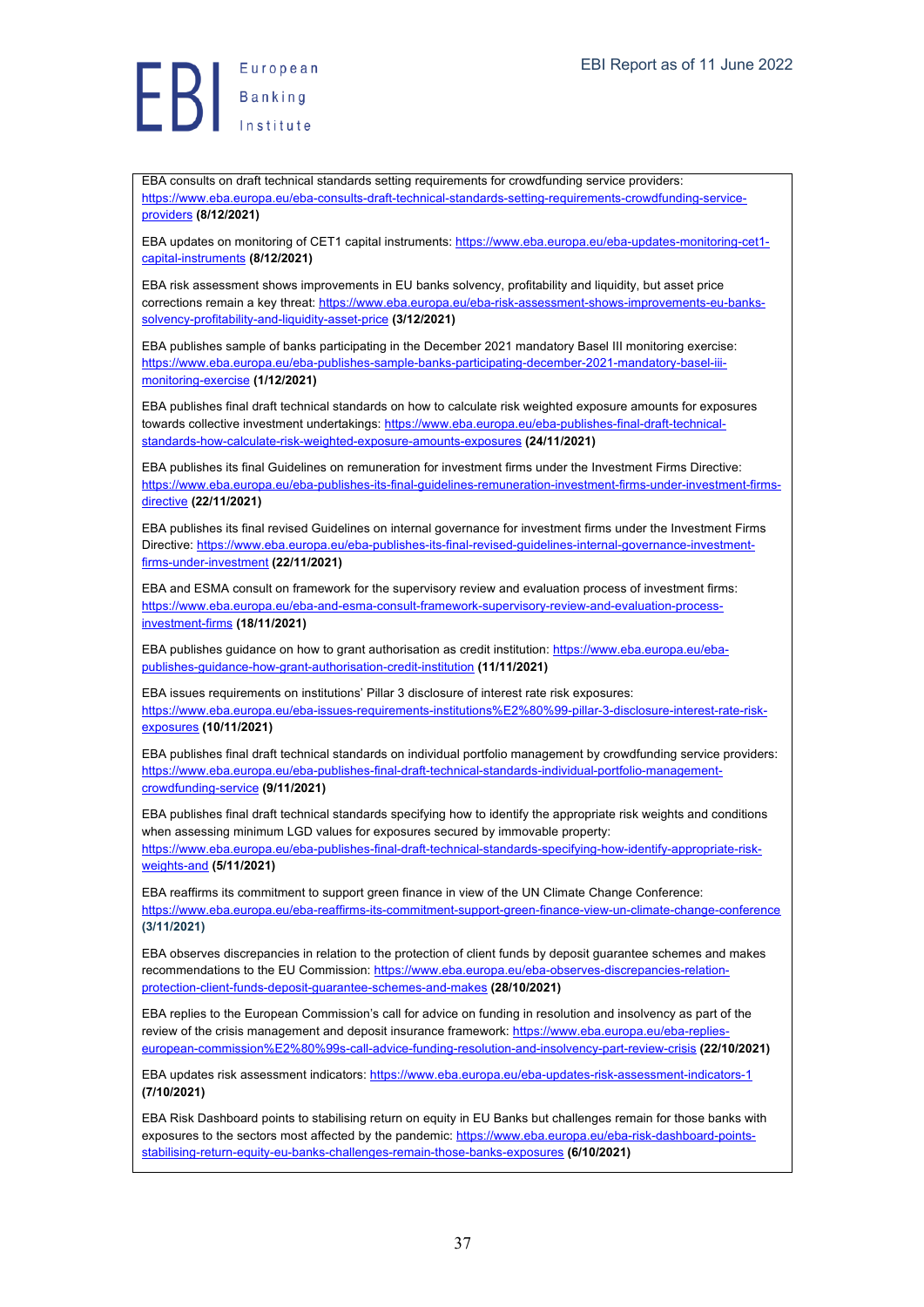European  $\left\{\right\}$   $\left\{\right.$   $\left.\right.$   $\left.\right.$   $\left.\right.$   $\left.\right.$   $\left.\right.$   $\left.\right.$   $\left.\right.$   $\left.\right.$   $\left.\right.$   $\left.\right.$   $\left.\right.$   $\left.\right.$   $\left.\right.$   $\left.\right.$   $\left.\right.$   $\left.\right.$   $\left.\right.$   $\left.\right.$   $\left.\right.$   $\left.\right.$   $\left.\right.$   $\left.\right.$   $\left.\right.$   $\left.\right.$   $\left.\right.$   $\$ 

EBA publishes its work programme for 2022: https://www.eba.europa.eu/eba-publishes-its-work-programme-2022 **(5/10/2021)**

The EBA publishes its regular monitoring Report on Basel III full implementation in the EU: https://www.eba.europa.eu/eba-publishes-its-regular-monitoring-report-basel-iii-full-implementation-eu **(29/9/2021)**

EBA launches 2021 EU-wide transparency exercise: https://www.eba.europa.eu/eba-launches-2021-eu-widetransparency-exercise **(24/9/2021)**

EBA sees rapid growth in the use of digital platforms in the EU's banking and payments sector and identifies steps to enhance the monitoring of market developments: https://www.eba.europa.eu/eba-sees-rapid-growth-use-digitalplatforms-eu%E2%80%99s-banking-and-payments-sector-and-identifies-steps **(21/9/2021)**

EBA publishes revised guidelines on the stress tests of deposit guarantee schemes (DGSs): https://www.eba.europa.eu/eba-publishes-revised-guidelines-stress-tests-deposit-guarantee-schemes-dgss **(15/9/2021)**

EBA publishes final guidance to assess breaches of the large exposure limits: https://www.eba.europa.eu/ebapublishes-final-guidance-assess-breaches-large-exposure-limits **(15/9/2021)**

ESAs highlight risks in phasing out of crisis measures and call on financial institutions to adapt to increasing cyber risks: https://www.eba.europa.eu/esas-highlight-risks-phasing-out-crisis-measures-and-call-financial-institutionsadapt-increasing **(8/9/2021)**

EBA's study shows that EU banks' funding plans are poised to gradually return to a pre-pandemic funding composition by 2023: https://www.eba.europa.eu/eba%E2%80%99s-study-shows-eu-banks%E2%80%99-fundingplans-are-poised-gradually-return-pre-pandemic-funding **(6/9/2021)**

## **3. Single Resolution Board (SRB)**

Sberbank collapse in Europe: EU's SRB publishes further details on its actions: https://www.srb.europa.eu/en/content/sberbank-collapse-europe-eus-srb-publishes-further-details-its-actions **(10/6/2022)**

SRB publishes updated 2022 MREL policy: https://www.srb.europa.eu/en/content/srb-publishes-updated-2022-mrelpolicy **(8/6/2022)**

SRB responses to the European Commission's targeted consultation on the evaluation of state aid rules for banks in difficulty: https://www.srb.europa.eu/en/content/srb-responses-european-commissions-targeted-consultationevaluation-state-aid-rules-banks **(8/6/2022)**

SRB statement on EU Court judgments related to the Banco Popular Español resolution: https://www.srb.europa.eu/en/content/srb-statement-eu-court-judgments-related-banco-popular-espanol-resolution

**(1/6/2022)**

SRB Addendum to the Public Interest Assessment – Deposit Guarantee Schemes Considerations: https://www.srb.europa.eu/en/content/srb-addendum-public-interest-assessment-deposit-guarantee-schemesconsiderations **(20/5/2022)**

Single Resolution Fund on track for €80 billion by end 2023: https://www.srb.europa.eu/en/content/single-resolutionfund-track-eu80-billion-end-2023 **(2/5/2022)**

SRB Legal Conference - Closing remarks by SRB Vice-Chair, Jan Reinder de Carpentier: https://www.srb.europa.eu/en/content/srb-legal-conference-closing-remarks-srb-vice-chair-jan-reinder-de-carpentier **(28/4/2022)**

SRB Chair, Elke König at the SRB Legal Conference 2022: https://www.srb.europa.eu/en/content/srb-chair-elkekonig-srb-legal-conference-2022 **(28/4/2022)**

Single Resolution Board publishes MREL dashboard Q4.2021: https://www.srb.europa.eu/en/content/singleresolution-board-publishes-mrel-dashboard-q42021 **(28/4/2022)**

2022 Resolution Planning Cycle Booklet: https://www.srb.europa.eu/en/content/2022-resolution-planning-cyclebooklet **(20/4/2022)**

SRB issues bi-annual reporting note to the Eurogroup: https://www.srb.europa.eu/en/content/srb-issues-bi-annualreporting-note-eurogroup-1 **(4/4/2022)**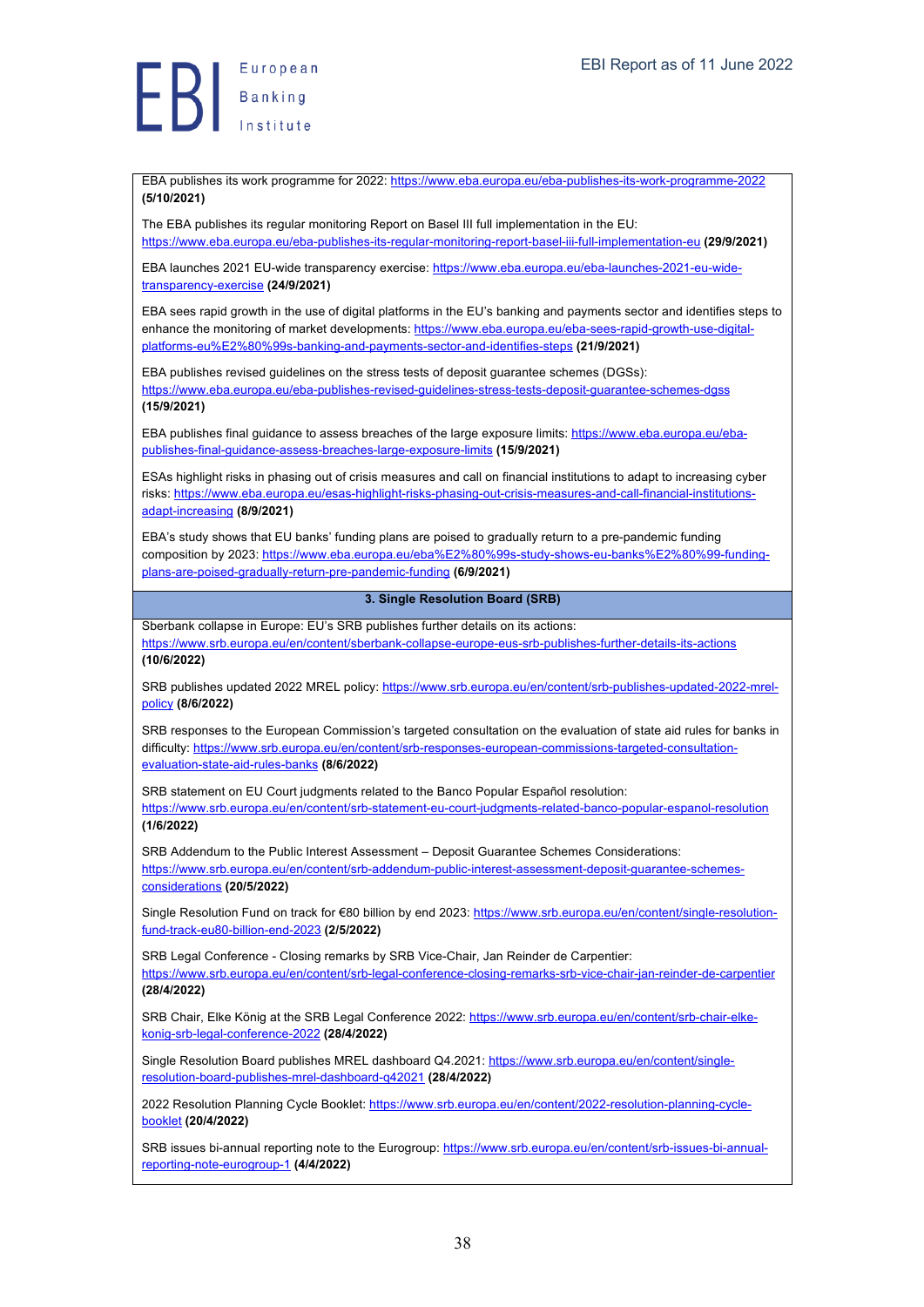New Cooperation Arrangements: https://www.srb.europa.eu/en/content/new-cooperation-arrangements **(31/3/2022)**

SRB Chair, Elke König speech at the SRB Annual Press Breakfast: https://www.srb.europa.eu/en/content/srb-chairelke-konig-speech-srb-annual-press-breakfast **(30/3/2022)**

SRB publishes operational guidance on the identification and mobilisation of collateral in resolution: https://www.srb.europa.eu/en/content/srb-publishes-operational-guidance-identification-and-mobilisation-collateralresolution **(17/3/2022)**

Update: SRB approach to CRR discretion on leverage and MREL calibration: https://www.srb.europa.eu/en/content/update-srb-approach-crr-discretion-leverage-and-mrel-calibration **(7/3/2022)**

Sberbank Europe AG: Croatian and Slovenian subsidiaries resume operations after being sold while no resolution action is required for Austrian parent company: https://www.srb.europa.eu/en/content/sberbank-europe-ag-croatianand-slovenian-subsidiaries-resume-operations-after-being-sold **(1/3/2022)**

SRB determines Sberbank Europe AG in Austria, and its subsidiaries in Croatia and Slovenia as failing or likely to fail: https://www.srb.europa.eu/en/content/srb-determines-sberbank-europe-ag-austria-and-its-subsidiaries-croatiaand-slovenia-failing **(28/2/2022)**

SRB publishes MREL dashboard Q3 2021: https://www.srb.europa.eu/en/content/srb-publishes-mrel-dashboard-q3-2021 **(1/2/2022)**

The public interest assessment and bank-insurance contagion: https://www.srb.europa.eu/en/content/public-interestassessment-and-bank-insurance-contagion **(26/1/2022)**

Priorities for 2022 – the SRB's view: https://www.srb.europa.eu/en/content/priorities-2022-srbs-view **(10/1/2022)**

SRB approach to CRR discretion on leverage and MREL calibration: https://www.srb.europa.eu/en/content/srbapproach-crr-discretion-leverage-and-mrel-calibration **(22/12/2021)**

MREL reporting update: checklist on reported liabilities and sign-off form: https://www.srb.europa.eu/en/content/mrelreporting-update-checklist-reported-liabilities-and-sign-form-0 **(17/12/2021)**

Single Resolution Board publishes MREL dashboard Q2.2021: https://www.srb.europa.eu/en/content/singleresolution-board-publishes-mrel-dashboard-q22021 **(2/12/2021)**

SRB launches 2022 work programme: https://www.srb.europa.eu/en/content/srb-launches-2022-work-programme **(26/11/2021)**

SRB Chair, Elke König's Speech to the 3rd EBI Policy Conference on Recovery and Growth in a Post-Pandemic EU: https://www.srb.europa.eu/en/content/srb-chair-elke-konigs-speech-3rd-ebi-policy-conference-recovery-and-growthpost-pandemic-eu **(4/11/2021)**

SRB publishes guidance on separability of banks in time of crisis: https://www.srb.europa.eu/en/content/srbpublishes-guidance-separability-banks-time-crisis **(26/10/2021)**

SRB issues bi-annual reporting note to the Eurogroup: https://www.srb.europa.eu/en/content/srb-issues-bi-annualreporting-note-eurogroup-0 **(29/9/2021)**

Where could we improve the framework for medium-sized banks?, Furofi Article by Flke König: https://www.srb.europa.eu/en/content/eurofi-article-elke-konig-where-could-we-improve-framework-medium-sizedbanks **(8/9/2021)**

#### **4. European Systemic Risk Board (ESRB)**

Recommendation of the European Systemic Risk Board of 30 March 2022 amending Recommendation ESRB/2015/2 on the assessment of cross-border effects of and voluntary reciprocity for macroprudential policy measures (OJ C 206, 23.5.2022, pp. 3-16): https://eur-lex.europa.eu/legalcontent/EN/TXT/HTML/?uri=CELEX:32022Y0523(01)&from=EN **(23/5/2022)**

Stefan Ingves: Speech by Governor Stefan Ingves, ESRB hearing: https://www.esrb.europa.eu/news/speeches/date/2022/html/esrb.sp220516~198ceb25bf.en.html **(16/5/2022)**

Recommendation of the European Systemic Risk Board of 16 February 2022 amending Recommendation ESRB/2015/2 on the assessment of cross-border effects of and voluntary reciprocity for macroprudential policy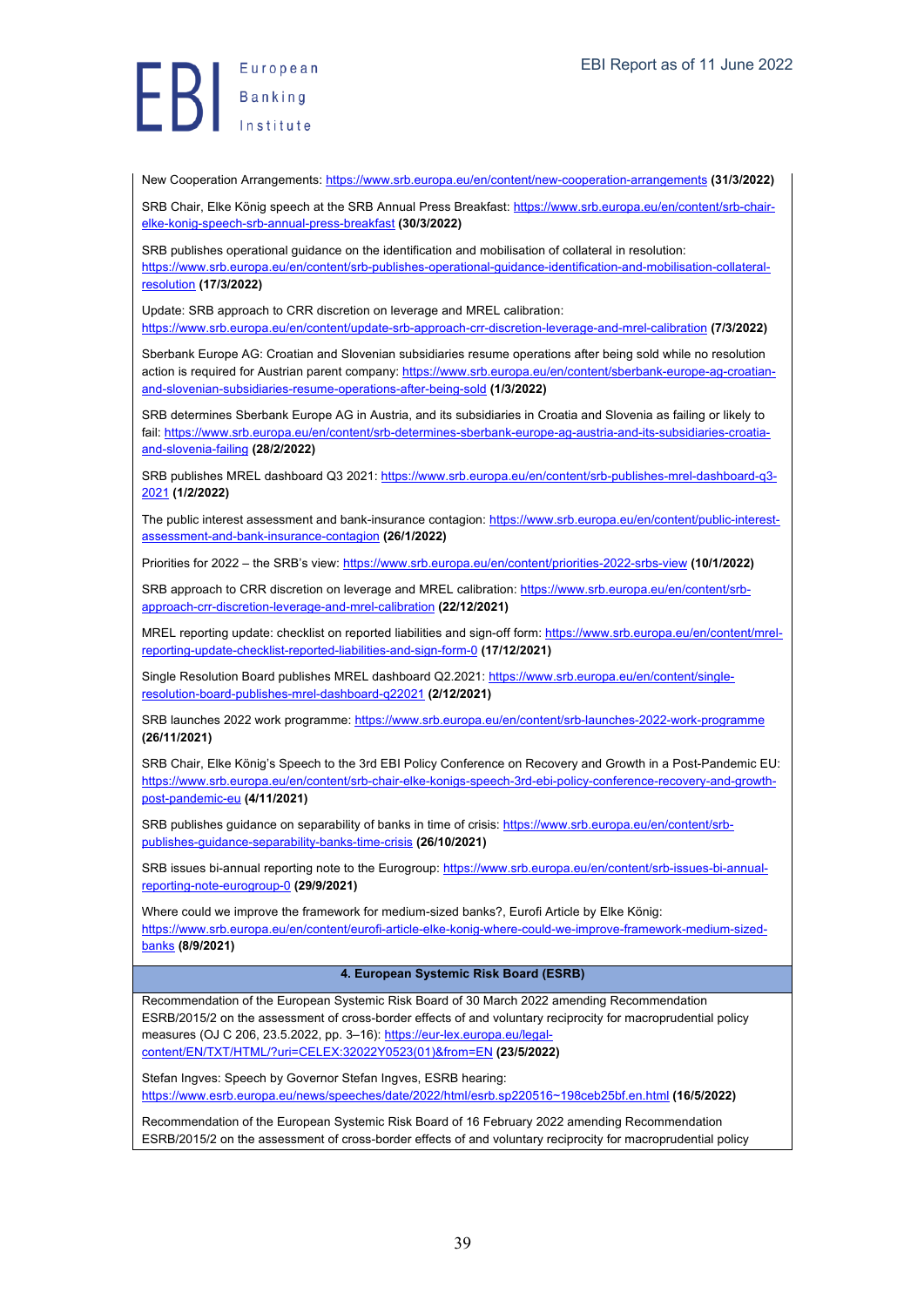European  $\left\{\right\}$   $\left\{\right.$  Banking

measures (OJ C 174, 28.4.2022, pp. 1-15): https://eur-lex.europa.eu/legalcontent/EN/TXT/HTML/?uri=CELEX:32022Y0428(01)&from=EN **(28/4/2022)** Climate scenario for the European Insurance and Occupational Pensions Authority's EU-wide pension and fund stress test in 2022. https://www.esrb.europa.eu/mppa/stress/shared/pdf/esrb.stress\_test220405~186cd02190.en.pdf?72664f34fa500bbff be501f52e8ee095 **(4/4/2022)** ESRB Secretariat's response to ESMA's consultation on APC measures for CCPs: https://www.esrb.europa.eu/pub/pdf/other/esrb.letter220401\_on\_response\_to\_esma\_consultation\_APCmeasures~a1 1b18df7e.en.pdf?3fed083c831ae678df9199feab52486e **(1/4/2022)** ESRB response letter to the European Commission consultation on the review of the mortgage credit directive: https://www.esrb.europa.eu/pub/pdf/other/esrb.letter220401\_on\_response\_to\_europeancommission\_consultation~2c fc6e3b60.en.pdf?65be46c4e436d55018f197265178343b **(1/4/2022)** The economics of debt relief during a pandemic: lessons from the experience in Ireland: https://www.esrb.europa.eu/pub/pdf/occasional/esrb.op20~7c6395147e.en.pdf?f5dffe14ada80ebb8cbeee698ec1147 d **(1/4/2022)** Review of the EU Macroprudential Framework for the Banking Sector - Concept Note: https://www.esrb.europa.eu/pub/pdf/reports/esrb.reviewmacropruframework.220331~65e86a81aa.en.pdf?bfc4a41f9 4ce2a016dbdfb6958eff83e **(31/3/2022)** ESRB risk dashboard, March 2022 (Issue 39): https://www.esrb.europa.eu/pub/pdf/dashboard/esrb.risk\_dashboard220331~48217a6826.en.pdf?bd06b77e492617b 68a72200ccc76b88e **(31/3/2022)** The General Board of the European Systemic Risk Board held its 45th regular meeting on 24 March 2022: https://www.esrb.europa.eu/news/pr/date/2022/html/esrb.pr220331~6590741a8c.en.html **(31/3/2022)** Recommendation of the European Systemic Risk Board of 2 December 2021 on a pan-European systemic cyber incident coordination framework for relevant authorities (OJ C 134, 25.3.2022, pp. 1-10): https://eurlex.europa.eu/legal-content/EN/TXT/HTML/?uri=CELEX:32022Y0325(01)&from=EN **(25/3/2022)** Letter to the European Parliament on the AIFMD Review: https://www.esrb.europa.eu/pub/pdf/other/esrb.letter220323\_on\_\_review\_aifmd\_to\_EU\_Parliament~92ed43585d.en. pdf?facf1f68e50615a800024951a580e3d4 **(23/3/2022)** Letter to the Council Working Party on the AIFMD Review: https://www.esrb.europa.eu/pub/pdf/other/esrb.letter220323\_on\_review\_aifmd~825f613963.en.pdf?0e39e261035d0 16a44af74231dde09b7 **(23/3/2022)** ESRB Response letter to the European Commission targeted consultation on the review of the central clearing framework in the EU: https://www.esrb.europa.eu/pub/pdf/other/esrb.letter220323\_on\_review\_central\_clearing~c95cf8bae6.en.pdf?41ae3 438b233ca4070641c8991836aa6 **(23/3/2022)** Recommendation of the European Systemic Risk Board of 2 December 2021 on reform of money market funds (OJ C 129, 22.3.2022, pp. 1–10): https://eur-lex.europa.eu/legalcontent/EN/TXT/HTML/?uri=CELEX:32022Y0322(01)&from=EN **(22/3/2022)** Adverse scenario for the European Securities and Markets Authority's money market fund stress testing guidelines in 2021: https://www.esrb.europa.eu/mppa/stress/shared/pdf/esrb.stress\_test220214~39696dad2b.en.pdf?2857394c587418b 6eef86d3933c6e2c6 **(14/2/2022)** Vulnerabilities in the residential real estate sectors of the EEA countries: https://www.esrb.europa.eu/pub/pdf/reports/esrb.report220211\_vulnerabilities\_eea\_countries~27e571112b.en.pdf?4 21b2a7ec415416f4b9d6732d18af8d3 **(11/2/2022)** Letter to Members of the European Parliament on the Solvency II Review: https://www.esrb.europa.eu/pub/pdf/other/esrb.letter220202\_on\_solvencyii\_to\_EU\_Parliament~e573a2038c.en.pdf? c8e80d8aafab35eafbde9f78491ca085 **(2/2/2022)**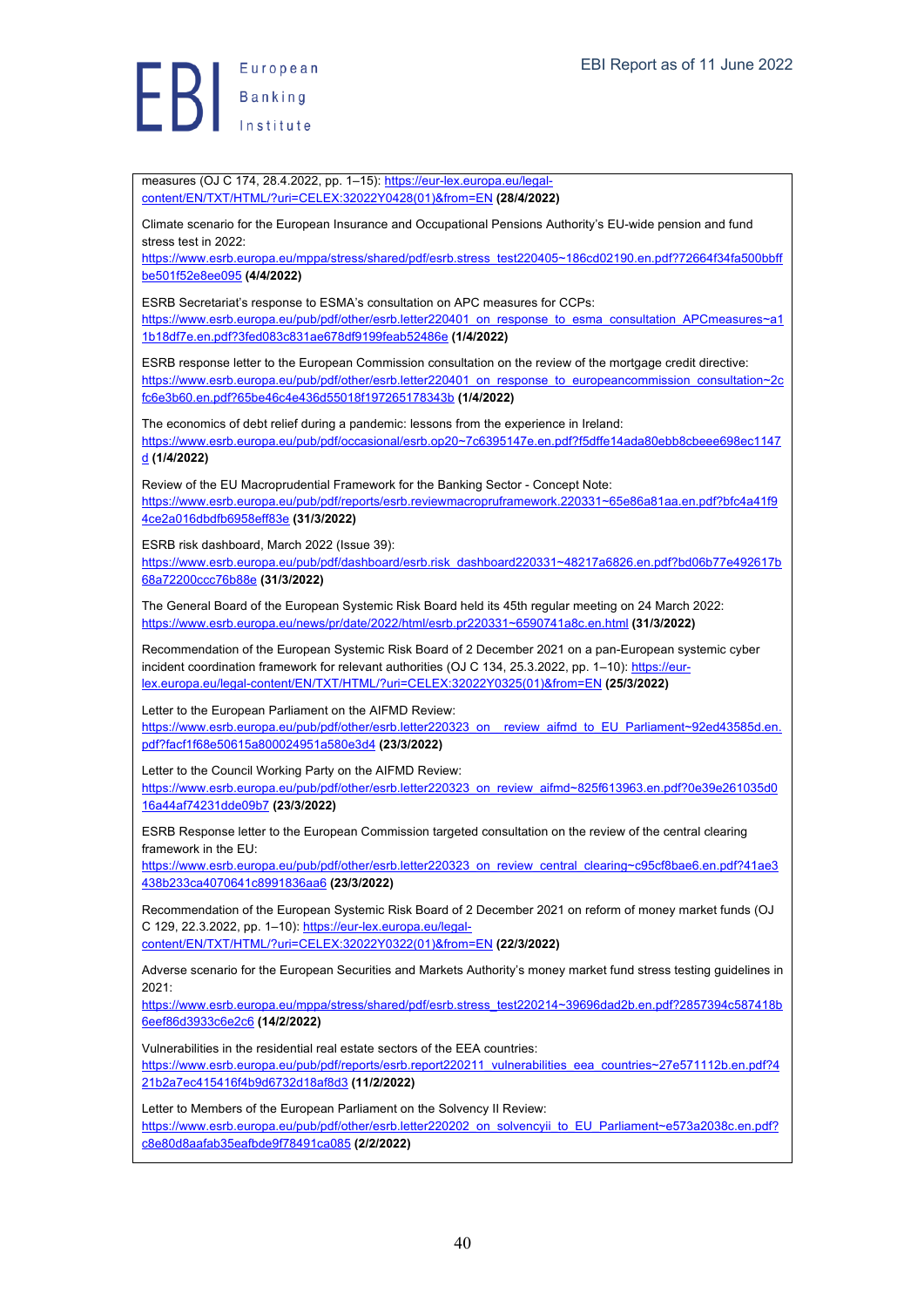Letter to the Council Working Party on the Solvency II Review: https://www.esrb.europa.eu/pub/pdf/other/esrb.letter220202\_on\_solvencyii~10566b70b1.en.pdf?d08df6144dfabe900 408a9ce0c7dda2e **(2/2/2022)** ESRB recommends establishing a systemic cyber incident coordination framework: https://www.esrb.europa.eu/news/pr/date/2022/html/esrb.pr.220127~f1548f677e.en.html **(27/1/2022)** ESRB recommends increasing the resilience of money market funds: https://www.esrb.europa.eu/news/pr/date/2022/html/esrb.pr.220125~32ad91c140.en.html **(25/1/2022)** ESRB response to ESMA's consultation on determining the degree of systemic importance of LCH Ltd and ICE Clear Europe or some of their clearing services: https://www.esrb.europa.eu/pub/pdf/other/esrb.letter220120\_on\_response\_to\_esma\_consultation~3182592790.en.p df?3503a639fbbc223cb64720a6d159a1e9 **(20/1/2022)** ASC publishes report on digitalisation and the future of banking: https://www.esrb.europa.eu/news/pr/date/2022/html/esrb.pr220118~9cebd5dfdb.en.html **(18/1/2022)** ESRB publishes report on the usability of banks' capital buffers: https://www.esrb.europa.eu/news/pr/date/2021/html/esrb.pr211217~2b55d2dc28.en.html **(17/1/2022)** ESRB publishes report on the usability of banks' capital buffers: https://www.esrb.europa.eu/news/pr/date/2021/html/esrb.pr211217~2b55d2dc28.en.html **(17/12/2021)** ESRB publishes its assessment of IFRS 17 from a financial stability perspective: https://www.esrb.europa.eu/news/pr/date/2021/html/esrb.pr211213~648f8cca39.en.html **(13/12/2021)** ESRB risk dashboard, November 2021 (Issue 38): https://www.esrb.europa.eu/pub/pdf/dashboard/esrb.risk\_dashboard211209~c09aef002a.en.pdf?a312a30e567e6a9 32bac68dc32624b37 **(9/12/2021)** The General Board of the European Systemic Risk Board held its 44th regular meeting on 2 December 2021: https://www.esrb.europa.eu/news/pr/date/2021/html/esrb.pr211209~a23c004e9a.en.html **(9/12/2021)** ESRB publishes two reports on macroprudential stance: https://www.esrb.europa.eu/news/pr/date/2021/html/esrb.pr211201~a5c4a6ba0d.en.html **(1/12/2021)** Working Paper Series No 127 / October 2021: Do liquidity limits amplify money market fund redemptions during the COVID crisis?: https://www.esrb.europa.eu/pub/pdf/wp/esrb.wp127~b73bc97c49.en.pdf?4bf6bce1c8725addd32d0a35cadcbd67 **(1/10/2021)** The General Board of the European Systemic Risk Board held its 43rd regular meeting on 23 September 2021: https://www.esrb.europa.eu/news/pr/date/2021/html/esrb.pr210924~ed2a6ab863.en.html **(24/9/2021)** ESRB risk dashboard (Issue 37): https://www.esrb.europa.eu/pub/pdf/dashboard/esrb.risk\_dashboard210924~addd11ae6f.en.pdf?4e45bd8323fc9390 7ce6ac400c37c441 **(24/9/2021)** Monitoring the financial stability implications of COVID-19 support measures: https://www.esrb.europa.eu/pub/pdf/reports/esrb.20210908.monitoring\_the\_financial\_stability\_implications\_of\_COVI D-19\_support\_measures~3b86797376.en.pdf?378b3bce813ab90ff50a09fe983d1429 **(8/9/2021) 5. European Court of Auditors** Special report No 8/2022 ERDF support for SME competitiveness – design weaknesses decrease effectiveness of funding 2022/C 218/04 (OJ C 218, 2.6.2022, p. 6): https://eur-lex.europa.eu/legalcontent/EN/TXT/HTML/?uri=CELEX:52022SA0008(01)&from=EN **(2/6/2022)** Special report No 7/2022: 'SME internationalisation instruments – a large number of support actions but not fully coherent or coordinated' 2022/C 201/05 (OJ C 201, 18.5.2022, p. 81): https://eur-lex.europa.eu/legalcontent/EN/TXT/HTML/?uri=CELEX:52022SA0007(01)&from=EN **(18/5/2022)** Special report No 4/2022 Investment funds: EU actions have not yet created a true single market benefiting investors 2022/C 85/05 (OJ C 85, 22.2.2022, p. 5): https://eur-lex.europa.eu/legalcontent/EN/TXT/HTML/?uri=CELEX:52022SA0004(01)&from=EN **(22/2/2022)**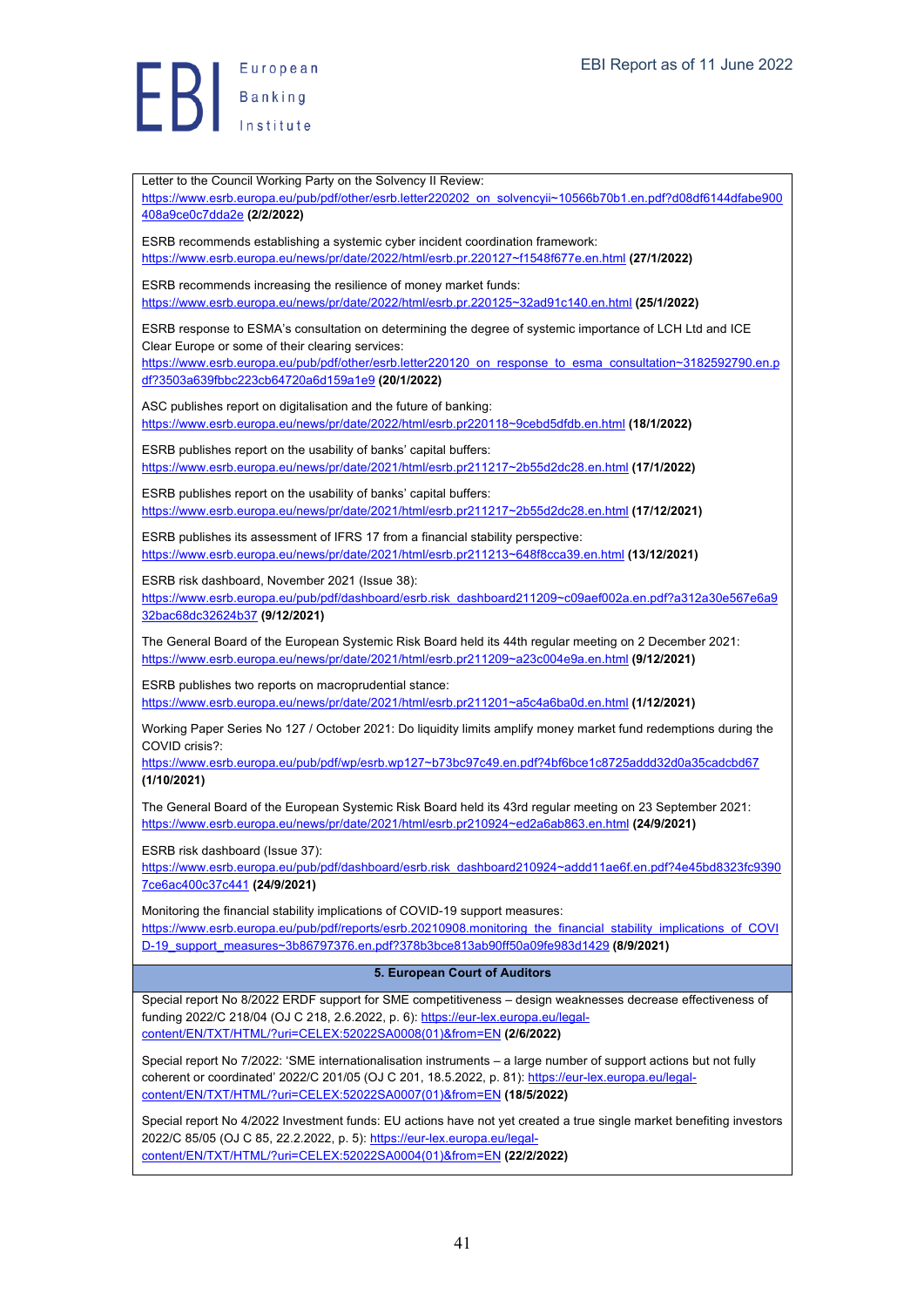Special report No 2/2022 Energy efficiency in enterprises: Some energy savings but weaknesses in planning and project selection 2022/C 27/07 (OJ C 27, 19.1.2022, p. 17): https://eur-lex.europa.eu/legalcontent/EN/TXT/HTML/?uri=CELEX:52022SA0002(01)&from=EN **(19/1/2022)**

Report on any contingent liabilities arising as a result of the performance by the Single Resolution Board, the Council or the Commission of their tasks under Regulation (EU) No 806/2014 for the 2020 financial year (OJ C 504, 14.12.2021, p. 46): https://eur-lex.europa.eu/legal-content/en/txt/html/?uri=celex:32021o2256&from=en **(14/12/2021)**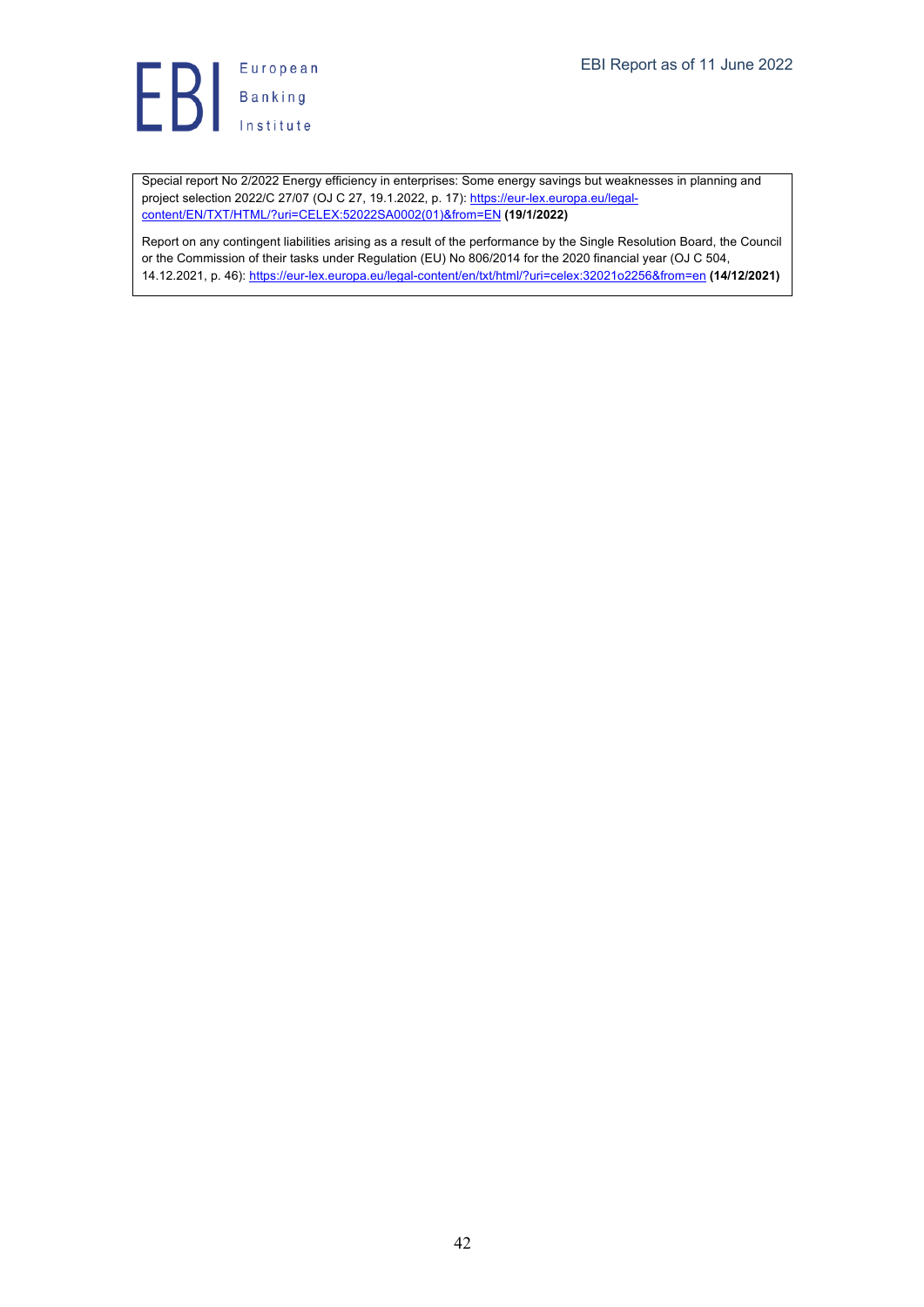

#### **III. Capital Markets Regulation**

#### **A. International Level: International Organization of Securities Commissions (IOSCO)**

Market Data in the Secondary Equity Market: Current Issues and Considerations: https://www.iosco.org/library/pubdocs/pdf/IOSCOPD703.pdf **(28/4/2022)**

Exchange Traded Funds – Good Practices for Consideration: https://www.iosco.org/library/pubdocs/pdf/IOSCOPD701.pdf **(6/4/2022)**

Corporate Bond Markets – Drivers of Liquidity During COVID-19 Induced Market Stresses: https://www.iosco.org/library/pubdocs/pdf/IOSCOPD700.pdf **(6/4/2022)**

IOSCO Decentralized Finance Report: https://www.iosco.org/library/pubdocs/pdf/IOSCOPD699.pdf **(24/3/2022)**

Retail Market Conduct Task Force: https://www.iosco.org/library/pubdocs/pdf/IOSCOPD698.pdf **(21/3/2022)**

IOSCO's 2022 Sustainable Finance work plan strengthens the organization's commitment to increasing transparency and mitigating greenwashing: https://www.iosco.org/news/pdf/IOSCONEWS635.pdf **(14/3/2022)**

IOSCO good practices aim to foster cooperation through global supervisory colleges: https://www.iosco.org/news/pdf/IOSCONEWS633.pdf **(18/1/2022)**

IOSCO consults on measures to address risks arising from digitalisation of retail marketing and distribution: https://www.iosco.org/news/pdf/IOSCONEWS632.pdf **(17/1/2022)**

Operational resilience of trading venues and market intermediaries during the COVID-19 pandemic: https://www.iosco.org/library/pubdocs/pdf/IOSCOPD694.pdf **(13/1/2022)**

IOSCO Investment Funds Statistics Report: https://www.iosco.org/library/pubdocs/pdf/IOSCOPD693.pdf **(4/1/2022)**

A discussion paper on client clearing: access and portability: https://www.iosco.org/library/pubdocs/pdf/IOSCOPD691.pdf **(29/11/2021)**

Environmental, Social and Governance (ESG) Ratings and Data Products Providers: https://www.iosco.org/library/pubdocs/pdf/IOSCOPD690.pdf **(23/11/2021)**

Recommendations on Sustainability-Related Practices, Policies, Procedures and Disclosure in Asset Management: https://www.iosco.org/library/pubdocs/pdf/IOSCOPD688.pdf **(2/11/2021)**

Statement on Credit Sensitive Rates: https://www.iosco.org/library/pubdocs/pdf/IOSCOPD683.pdf **(8/9/2021)**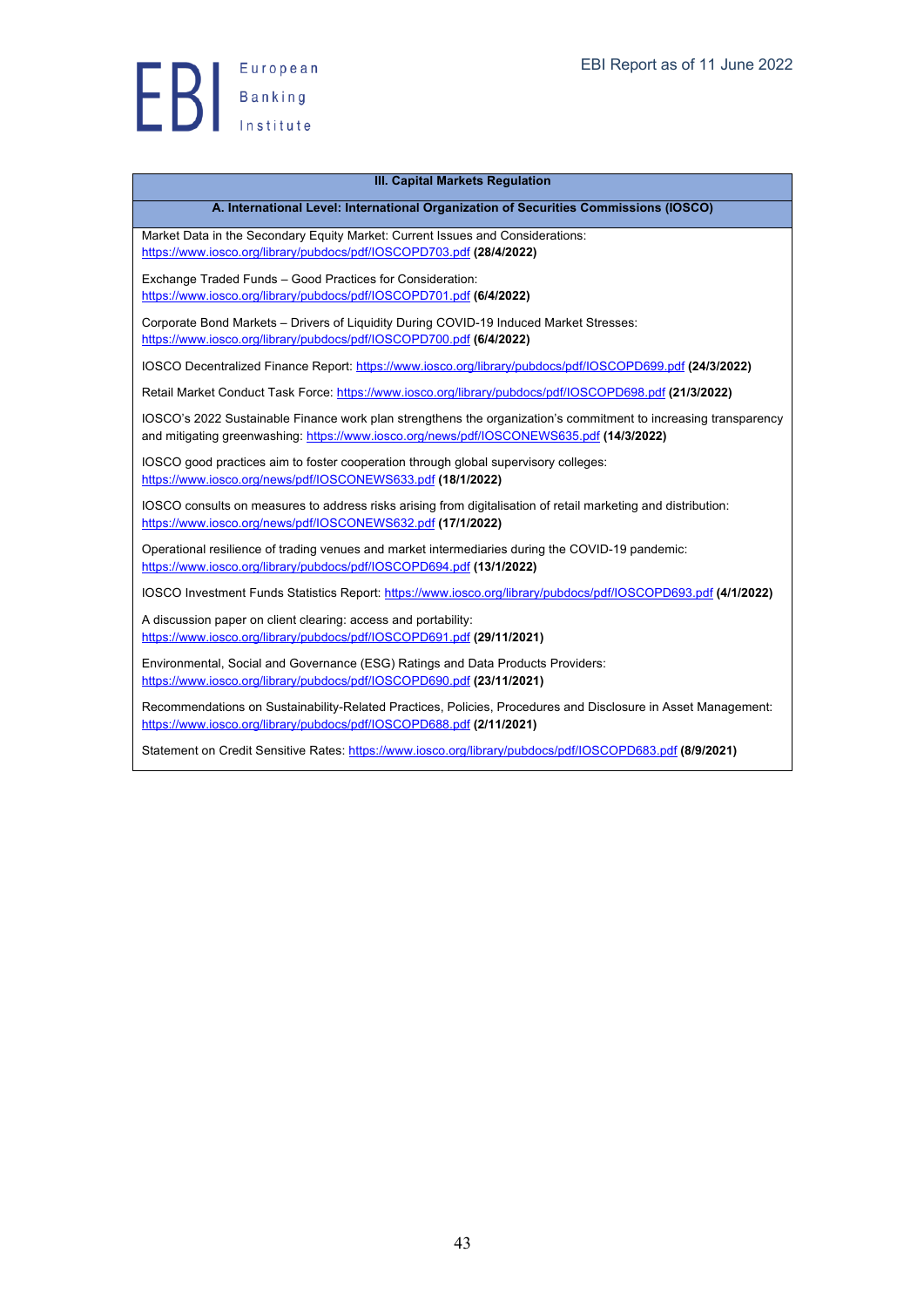

# **B. EU Level**

#### **1. Council of the EU**

European long-term investment funds: Council adopts its position: https://www.consilium.europa.eu/en/press/pressreleases/2022/05/24/european-long-term-investment-funds-council-adopts-its-position/ **(24/5/2022)**

#### **2. European Parliament and Council of the EU – Commission**

European Parliament legislative resolution of 23 November 2021 on the proposal for a directive of the European Parliament and of the Council amending Directive 2009/65/EC as regards the use of key information documents by management companies of undertakings for collective investment in transferable securities (UCITS) (COM(2021)0399 — C9-0327/2021 — 2021/0219(COD)) P9\_TC1-COD(2021)0219 Position of the European Parliament adopted at first reading on 23 November 2021 with a view to the adoption of Directive (EU) 2021/… of the European Parliament and of the Council amending Directive 2009/65/EC as regards the use of key information documents by management companies of undertakings for collective investment in transferable securities (UCITS) (OJ C 224, 8.6.2022, p. 129): https://eur-lex.europa.eu/legal-

content/EN/TXT/HTML/?uri=CELEX:52021AP0462&from=EN **(8/6/2022)**

European Parliament legislative resolution of 23 November 2021 on the proposal for a regulation of the European Parliament and of the Council amending Regulation (EU) No 1286/2014 as regards the extension of the transitional arrangement for management companies, investment companies and persons advising on, or selling, units of undertakings for collective investment in transferable securities (UCITS) and non-UCITS (COM(2021)0397 — C9- 0326/2021 - 2021/0215(COD)) P9\_TC1-COD(2021)0215 Position of the European Parliament adopted at first reading on 23 November 2021 with a view to the adoption of Regulation (EU) 2021/… of the European Parliament and of the Council amending Regulation (EU) No 1286/2014 as regards the extension of the transitional arrangement for management companies, investment companies and persons advising on, or selling, units of undertakings for collective investment in transferable securities (UCITS) and non-UCITS (OJ C 224, 8.6.2022, p. 128): https://eur-lex.europa.eu/legal-content/EN/TXT/HTML/?uri=CELEX:52021AP0461&from=EN **(8/6/2022)**

Regulation (EU) 2022/858 of the European Parliament and of the Council of 30 May 2022 on a pilot regime for market infrastructures based on distributed ledger technology, and amending Regulations (EU) No 600/2014 and (EU) No 909/2014 and Directive 2014/65/EU (OJ L 151, 2.6.2022, pp. 1–33): https://eur-lex.europa.eu/legalcontent/EN/TXT/HTML/?uri=CELEX:32022R0858&from=EN **(2/6/2022)**

Commission Delegated Regulation (EU) 2022/805 of 16 February 2022 supplementing Regulation (EU) 2016/1011 of the European Parliament and of the Council by specifying fees applicable to the supervision by the European Securities Markets Authority of certain benchmark administrators (OJ L 145, 24.5.2022, pp. 14–19): https://eurlex.europa.eu/legal-content/EN/TXT/HTML/?uri=CELEX:32022R0805&from=EN **(24/5/2022)**

Commission Delegated Regulation (EU) 2022/804 of 16 February 2022 supplementing Regulation (EU) 2016/1011 of the European Parliament and of the Council by specifying rules of procedure for measures applicable to the supervision by the European Securities Markets Authority of certain benchmark administrators (OJ L 145, 24.5.2022, pp. 7–13): https://eur-lex.europa.eu/legal-content/EN/TXT/HTML/?uri=CELEX:32022R0804&from=EN **(24/5/2022)**

Commission Delegated Regulation (EU) 2022/803 of 16 February 2022 supplementing Regulation (EU) No 600/2014 of the European Parliament and of the Council by specifying rules of procedure for the exercise of the power to impose fines or periodic penalty payments by the European Securities Markets Authority regarding data reporting service providers (OJ L 145, 24.5.2022, pp. 1–6): https://eur-lex.europa.eu/legalcontent/EN/TXT/HTML/?uri=CELEX:32022R0803&from=EN **(24/5/2022)**

Commission Delegated Regulation (EU) 2022/750 of 8 February 2022 amending the regulatory technical standards laid down in Delegated Regulation (EU) 2015/2205 as regards the transition to new benchmarks referenced in certain OTC derivative contracts (OJ L 138, 17.5.2022, pp. 6–10): https://eur-lex.europa.eu/legalcontent/EN/TXT/HTML/?uri=CELEX:32022R0750&from=EN **(17/5/2022)**

Commission Delegated Regulation (EU) 2022/749 of 8 February 2022 amending the regulatory technical standards laid down in Delegated Regulation (EU) 2017/2417 as regards the transition to new benchmarks referenced in certain OTC derivative contracts (OJ L 138, 17.5.2022, pp. 4-5): https://eur-lex.europa.eu/legalcontent/EN/TXT/HTML/?uri=CELEX:32022R0749&from=EN **(17/5/2022)**

Commission Delegated Regulation (EU) 2022/629 of 12 January 2022 amending the regulatory technical standards laid down in Delegated Regulation (EU) 2017/583 as regards adjustment the liquidity thresholds and trade percentile used to determine the size specific to the instrument applicable to certain non-equity instruments (OJ L 115I ,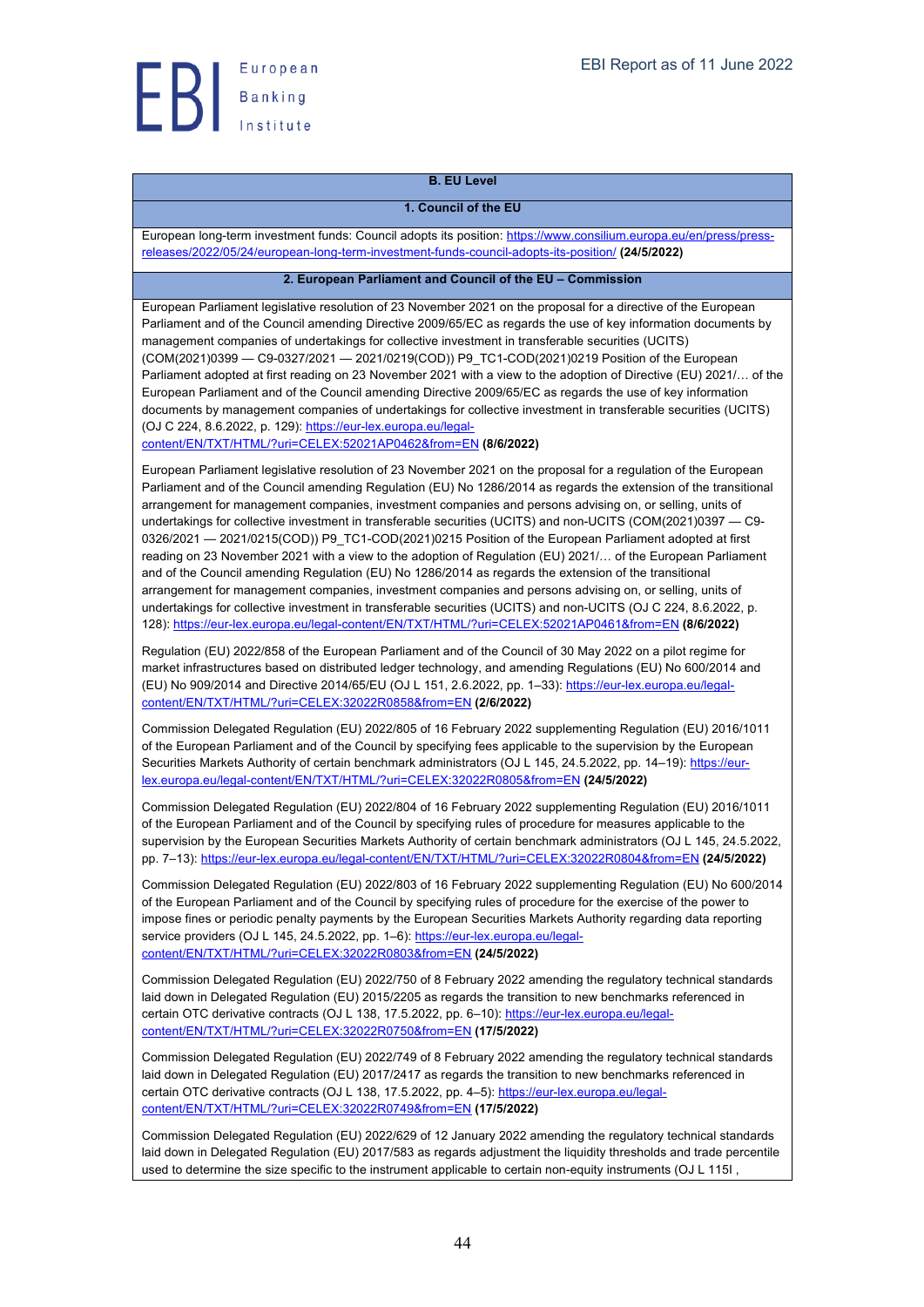

13.4.2022, pp. 1–3): https://eur-lex.europa.eu/legal-content/EN/TXT/HTML/?uri=CELEX:32022R0629&from=EN **(13/4/2022)**

Corrigendum to Commission Delegated Regulation (EU) 2021/2268 of 6 September 2021 amending the regulatory technical standards laid down in Commission Delegated Regulation (EU) 2017/653 (…) (OJ L 115, 13.4.2022, pp. 187–229): https://eur-lex.europa.eu/legal-content/EN/TXT/HTML/?uri=CELEX:32021R2268R(02)&from=EN **(13/4/2022)**

Commission Implementing Decision (EU) 2022/551 of 4 April 2022 amending Implementing Decision (EU) 2021/85 on the equivalence to the requirements of Regulation (EU) No 648/2012 of the European Parliament and of the Council of the regulatory framework of the United States of America for central counterparties that are authorised and supervised by the U.S. Securities and Exchange Commission (OJ L 107, 6.4.2022, pp. 82–84); https://eurlex.europa.eu/legal-content/EN/TXT/HTML/?uri=CELEX:32022D0551&from=EN **(6/4/2022)**

Commission Implementing Decision (EU) 2022/552 of 4 April 2022 determining that national securities exchanges of the United States of America that are registered with the Securities and Exchange Commission comply with legally binding requirements which are equivalent to the requirements laid down in Title III of Directive 2014/65/EU and are subject to effective supervision and enforcement (OJ L 107, 6.4.2022, pp. 85-89): https://eur-lex.europa.eu/legalcontent/EN/TXT/HTML/?uri=CELEX:32022D0552&from=EN **(6/4/2022)**

Commission Delegated Regulation (EU) 2022/466 of 17 December 2021 supplementing Regulation (EU) No 600/2014 of the European Parliament and of the Council by specifying criteria for derogation of the principle that approved publication arrangements and approved reporting mechanisms are supervised by the European Securities Markets Authority (OJ L 96, 24.3.2022, pp. 1-3): https://eur-lex.europa.eu/legalcontent/EN/TXT/HTML/?uri=CELEX:32022R0466&from=EN **(24/3/2022)**

Capital Markets Union: Commission proposes simpler rules to make settlement in EU financial markets safer and more efficient: https://ec.europa.eu/commission/presscorner/detail/en/ip\_22\_1729 **(16/3/2022)**

Questions and Answers: reviewing the Central Securities Depositories Regulation to boost the EU's Capital Markets Union: https://ec.europa.eu/commission/presscorner/detail/en/qanda\_22\_1730 **(16/3/2022)**

Corrigendum to Commission Delegated Regulation (EU) 2021/2268 of 6 September 2021 amending the regulatory technical standards laid down in Commission Delegated Regulation (EU) 2017/653 (…) (OJ L 29, 10.2.2022, p. 46): https://eur-lex.europa.eu/legal-content/EN/TXT/HTML/?uri=CELEX:32021R2268R(01)&from=EN **(10/2/2022)**

Commission Implementing Decision (EU) 2022/174 of 8 February 2022 determining, for a limited period of time, that the regulatory framework applicable to central counterparties in the United Kingdom of Great Britain and Northern Ireland is equivalent, in accordance with Regulation (EU) No 648/2012 of the European Parliament and of the Council (OJ L 28, 9.2.2022, pp. 40–44): https://eur-lex.europa.eu/legalcontent/EN/TXT/HTML/?uri=CELEX:32022D0174&from=EN **(9/2/2022)**

Commission Delegated Regulation (EU) 2022/27 of 27 September 2021 amending Regulation (EU) No 236/2012 of the European Parliament and of the Council as regards the adjustment of the relevant threshold for the notification of significant net short positions in shares (OJ L 6, 11.1.2022, pp. 9-10): https://eur-lex.europa.eu/legalcontent/EN/TXT/HTML/?uri=CELEX:32022R0027&from=EN **(11/1/2022)**

Commission Delegated Regulation (EU) 2022/26 of 24 September 2021 supplementing Regulation (EU) 2019/2033 of the European Parliament and of the Council with regard to regulatory technical standards specifying the notion of segregated accounts to ensure client money's protection in the event of an investment firm's failure (OJ L 6, 11.1.2022, pp. 7–8): https://eur-lex.europa.eu/legal-content/EN/TXT/HTML/?uri=CELEX:32022R0026&from=EN **(11/1/2022)**

Commission Delegated Regulation (EU) 2022/25 of 22 September 2021 supplementing Regulation (EU) 2019/2033 of the European Parliament and of the Council with regard to regulatory technical standards specifying the methods for measuring the K-factors referred to in Article 15 of that Regulation (OJ L 6, 11.1.2022, pp. 1–6): https://eurlex.europa.eu/legal-content/EN/TXT/HTML/?uri=CELEX:32022R0025&from=EN **(11/1/2022)**

Commission Implementing Regulation (EU) 2021/2284 of 10 December 2021 laying down implementing technical standards for the application of Regulation (EU) 2019/2033 of the European Parliament and of the Council with regard to supervisory reporting and disclosures of investment firms (OJ L 458, 22.12.2021, p. 48–172): https://eurlex.europa.eu/legal-content/EN/TXT/HTML/?uri=CELEX:32021R2284&from=EN **(22/12/2021)**

Regulation (EU) 2021/2259 of the European Parliament and of the Council of 15 December 2021 amending Regulation (EU) No 1286/2014 as regards the extension of the transitional arrangement for management companies,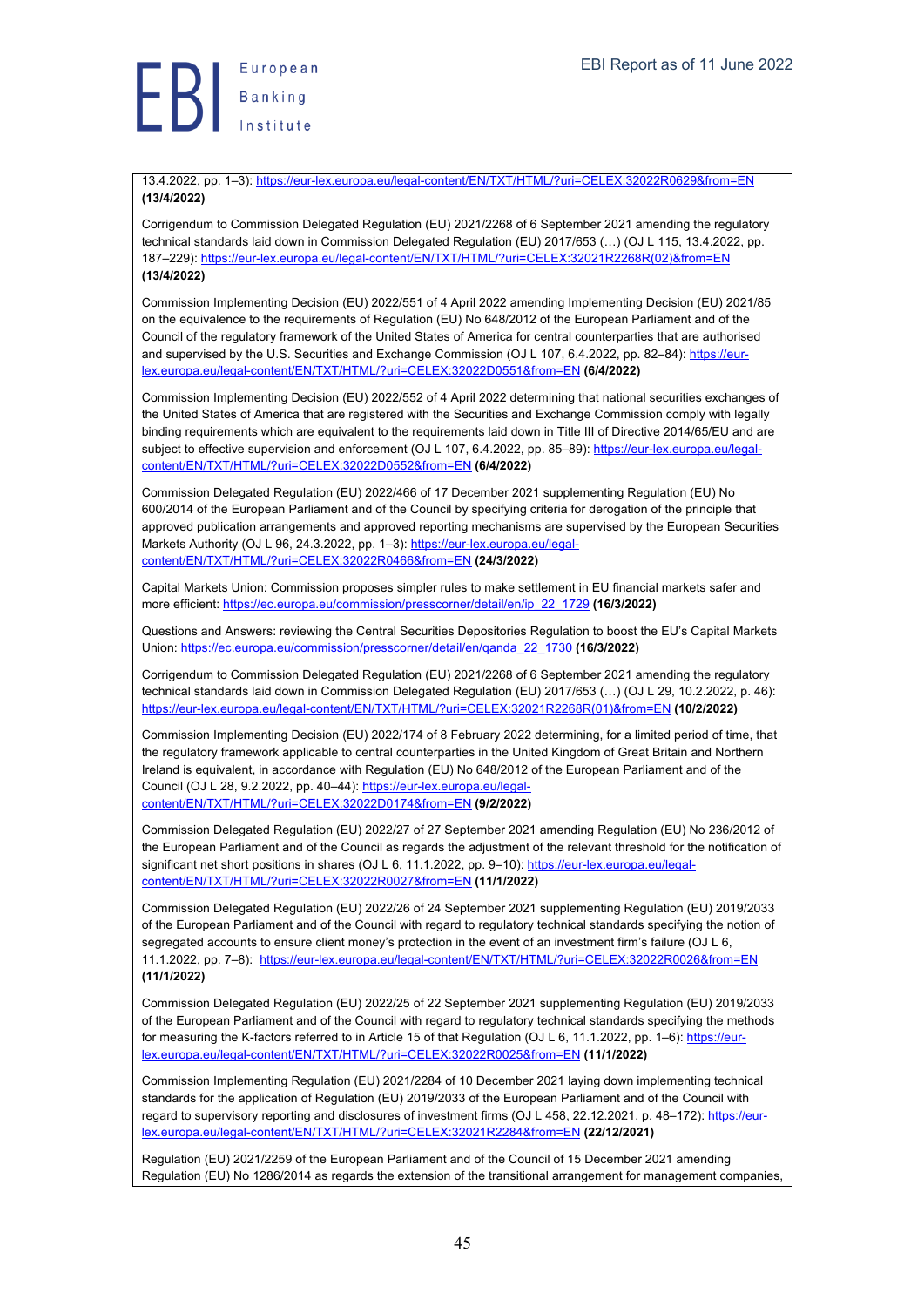

investment companies and persons advising on, or selling, units of undertakings for collective investment in transferable securities (UCITS) and non-UCITS (OJ L 455, 20.12.2021, pp. 1–3): https://eur-lex.europa.eu/legalcontent/EN/TXT/HTML/?uri=CELEX:32021R2259&from=EN **(20/12/2021)**

Directive (EU) 2021/2261 of the European Parliament and of the Council of 15 December 2021 amending Directive 2009/65/EC as regards the use of key information documents by management companies of undertakings for collective investment in transferable securities (UCITS) (OJ L 455, 20.12.2021, pp. 15–17): https://eurlex.europa.eu/legal-content/EN/TXT/HTML/?uri=CELEX:32021L2261&from=EN **(20/12/2021)**

Commission Delegated Regulation (EU) 2021/2178 of 6 July 2021 supplementing Regulation (EU) 2020/852 of the European Parliament and of the Council by specifying the content and presentation of information to be disclosed by undertakings subject to Articles 19a or 29a of Directive 2013/34/EU concerning environmentally sustainable economic activities, and specifying the methodology to comply with that disclosure obligation (OJ L 443, 10.12.2021, pp. 9-67): https://eur-lex.europa.eu/legal-content/EN/TXT/HTML/?uri=CELEX:32021R2178&from=EN **(10/12/2021)**

Commission Delegated Regulation (EU) 2021/2139 of 4 June 2021 supplementing Regulation (EU) 2020/852 of the European Parliament and of the Council by establishing the technical screening criteria for determining the conditions under which an economic activity qualifies as contributing substantially to climate change mitigation or climate change adaptation and for determining whether that economic activity causes no significant harm to any of the other environmental objectives (OJ L 442, 9.12.2021, pp. 1-349): https://eur-lex.europa.eu/legalcontent/EN/TXT/?uri=OJ:L:2021:442:TOC **(9/12/2021)**

Capital Markets Union: Commission proposes new measures to boost Europe's capital markets: https://ec.europa.eu/commission/presscorner/detail/en/ip\_21\_6251 **(25/11/2021)**

#### **3. European Securities and Markets Authority (ESMA)**

ESMA risk assessment update: market environment deteriorates further: https://www.esma.europa.eu/pressnews/esma-news/esma-risk-assessment-update-market-environment-deteriorates-further **(9/6/2022)**

ESMA publishes latest edition of its newsletter: https://www.esma.europa.eu/press-news/esma-news/esmapublishes-latest-edition-its-newsletter-9 **(7/6/2022)**

ESMA proposes EUR 1 billion increase of the commodity derivatives EMIR clearing threshold: https://www.esma.europa.eu/press-news/esma-news/esma-proposes-eur-1-billion-increase-commodity-derivativesemir-clearing **(3/6/2022)**

ESMA publishes technical standards to suspend the CSDR buy-in regime: https://www.esma.europa.eu/pressnews/esma-news/esma-publishes-technical-standards-suspend-csdr-buy-in-regime **(2/6/2022)**

ESMA reports on supervision of costs and fees in investment funds: https://www.esma.europa.eu/press-news/esmanews/esma-reports-supervision-costs-and-fees-in-investment-funds **(31/5/2022)**

ESMA provides supervisors with guidance on the integration of sustainability risks and disclosures in the area of asset management: https://www.esma.europa.eu/press-news/esma-news/esma-provides-supervisors-guidanceintegration-sustainability-risks-and **(31/5/2022)**

ESMA study looks at reasons for lower costs in ESG funds: https://www.esma.europa.eu/press-news/esmanews/esma-study-looks-reasons-lower-costs-in-esg-funds **(23/5/2022)**

ESMA publishes report on highly liquid instruments: https://www.esma.europa.eu/press-news/esma-news/esmapublishes-report-highly-liquid-instruments **(19/5/2022)**

ESMA encourages crowdfunding service providers to accelerate their transition to the new regime: https://www.esma.europa.eu/press-news/esma-news/esma-encourages-crowdfunding-service-providers-acceleratetheir-transition-new **(19/5/2022)**

ESMA publishes ex-post analysis of derivatives risks in Archegos: https://www.esma.europa.eu/press-news/esmanews/esma-publishes-ex-post-analysis-derivatives-risks-in-archegos **(18/5/2022)**

ESMA consults on notifications for cross-border marketing and management of funds: https://www.esma.europa.eu/press-news/esma-news/esma-consults-notifications-cross-border-marketing-andmanagement-funds **(17/5/2022)**

ESMA publishes final reports on CCP resolution regime: https://www.esma.europa.eu/press-news/esma-news/esmapublishes-final-reports-ccp-resolution-regime **(16/5/2022)**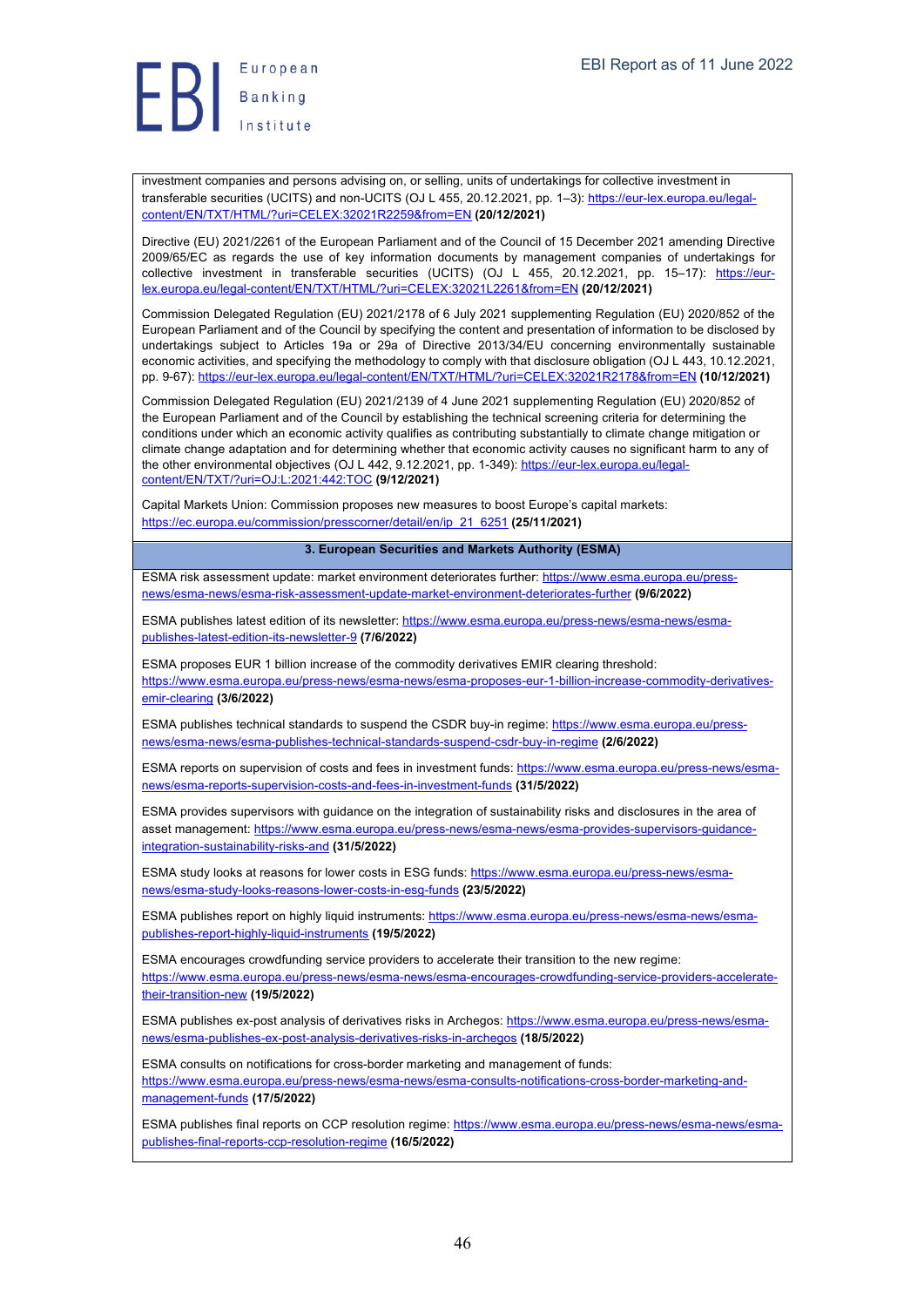European  $\left\{ \begin{array}{ll} \texttt{\tiny Europea} \ \texttt{\tiny Banking} \ \texttt{\tiny Insstitute} \end{array} \right.$ 

ESMA reminds fund managers of their obligations to investors amid the war in Ukraine: https://www.esma.europa.eu/press-news/esma-news/esma-reminds-fund-managers-their-obligations-investors-amidwar-in-ukraine **(16/5/2022)** ESMA makes recommendations for disclosures of expected impacts of IFRS 17 application: https://www.esma.europa.eu/press-news/esma-news/esma-makes-recommendations-disclosures-expected-impactsifrs-17-application **(13/5/2022)** ESMA reminds issuers of the main IFRS requirements amid the war in Ukraine: https://www.esma.europa.eu/pressnews/esma-news/esma-reminds-issuers-main-ifrs-requirements-amid-war-in-ukraine **(13/5/2022)** ESMA publishes latest edition of its newsletter: https://www.esma.europa.eu/press-news/esma-news/esmapublishes-latest-edition-its-newsletter-8 **(5/5/2022)** ESMA publishes the annual LIS and SSTI calculations for bonds and the quarterly bond liquidity assessment: https://www.esma.europa.eu/press-news/esma-news/esma-publishes-annual-lis-and-ssti-calculations-bonds-andquarterly-bond **(3/5/2022)** ESMA objects to European Commission's proposed amendments on its draft on insider lists: https://www.esma.europa.eu/press-news/esma-news/esma-objects-european-commission%E2%80%99s-proposedamendments-its-draft-its-insider **(2/5/2022)** ESMA publishes the annual transparency calculations for non-equity instruments and the quarterly systematic internaliser calculations: https://www.esma.europa.eu/press-news/esma-news/esma-publishes-annual-transparencycalculations-non-equity-instruments-and **(29/4/2022)** ESMA makes recommendations to improve investor protection: https://www.esma.europa.eu/press-news/esmanews/esma-makes-recommendations-improve-investor-protection **(29/4/2022)** ESMA postpones the annual calculations of LIS and SSTI for bonds and the quarterly bonds liquidity assessment: https://www.esma.europa.eu/press-news/esma-news/esma-postpones-annual-calculations-lis-and-ssti-bonds-andquarterly-bonds **(21/4/2022)** ESMA publishes complementary annual transparency calculations: https://www.esma.europa.eu/press-news/esmanews/esma-publishes-complementary-annual-transparency-calculations **(8/4/2022)** ESMA responds to European Commission consultation on EMIR review: https://www.esma.europa.eu/pressnews/esma-news/esma-responds-european-commission-consultation-emir-review **(5/4/2022)** ESG funds provided better returns for investors in 2020: https://www.esma.europa.eu/press-news/esma-news/esqfunds-provided-better-returns-investors-in-2020 **(5/4/2022)** ESMA publishes latest edition of its newsletter: https://www.esma.europa.eu/press-news/esma-news/esmapublishes-latest-edition-its-newsletter-7 **(4/4/2022)** ESMA publishes its final report on the review of the short selling Regulation: https://www.esma.europa.eu/pressnews/esma-news/esma-publishes-its-final-report-review-short-selling-regulation **(4/4/2022)** ESMA postpones RTS 2 annual review: https://www.esma.europa.eu/press-news/esma-news/esma-postpones-rts-2annual-review **(1/4/2022)** ESMA sees EMIR and SFTR data quality improve following coordinated actions: https://www.esma.europa.eu/pressnews/esma-news/esma-sees-emir-and-sftr-data-quality-improve-following-coordinated-actions **(1/4/2022)** ESMA makes available ISINS before second publication of annual transparency calculations: https://www.esma.europa.eu/press-news/esma-news/esma-makes-available-isins-second-publication-annualtransparency-calculations **(31/3/2022)** ESMA publishes follow-up report to the peer review on the guidelines on the enforcement of financial information: https://www.esma.europa.eu/press-news/esma-news/esma-publishes-follow-report-peer-review-guidelinesenforcement-financial **(30/3/2022)** ESMA and NCAs find room for improvement in funds' liquidity stress testing: https://www.esma.europa.eu/pressnews/esma-news/esma-and-ncas-find-room-improvement-in-funds%E2%80%99-liquidity-stress-testing **(30/3/2022)** ESMA issues its 2021 corporate reporting enforcement and regulatory report: https://www.esma.europa.eu/pressnews/esma-news/esma-issues-its-2021-corporate-reporting-enforcement-and-regulatory-report **(30/3/2022)**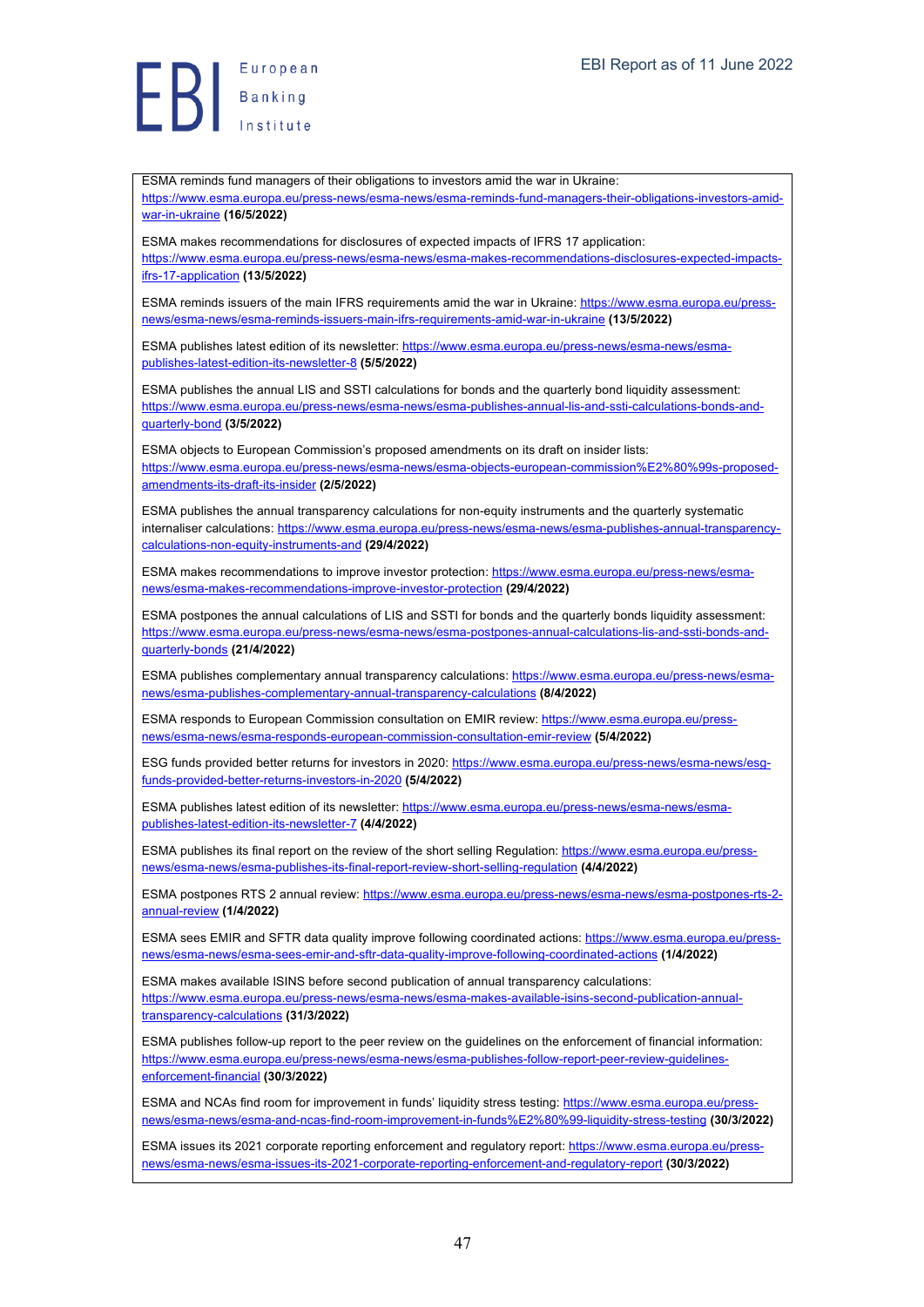ESMA makes recommendations for DRSP management bodies: https://www.esma.europa.eu/press-news/esmanews/esma-makes-recommendations-drsp-management-bodies **(29/3/2022)**

ESMA proposes amendments on the review of transparency requirements under MIFIR: https://www.esma.europa.eu/press-news/esma-news/esma-proposes-amendments-review-transparencyrequirements-under-mifir **(28/3/2022)**

Actively managed funds fail to outperform benchmarks during market stress: https://www.esma.europa.eu/pressnews/esma-news/actively-managed-funds-fail-outperform-benchmarks-during-market-stress **(28/3/2022)**

ESMA publishes its final report on the EU carbon market: https://www.esma.europa.eu/press-news/esmanews/esma-publishes-its-final-report-eu-carbon-market **(28/3/2022)**

ESMA updates on third-country CCP recognition decisions: https://www.esma.europa.eu/press-news/esmanews/esma-updates-third-country-ccp-recognition-decisions **(25/3/2022)**

ESMA extends UK CCPs' recognition decisions: https://www.esma.europa.eu/press-news/esma-news/esmaextends-uk-ccps%E2%80%99-recognition-decisions **(25/3/2022)**

ESMA fines REGIS-TR €186,000 for EMIR data breaches: https://www.esma.europa.eu/press-news/esmanews/esma-fines-regis-tr-%E2%82%AC186-000-emir-data-breaches **(24/3/2022)**

ESMA published its assessment and recommendations on the EC's MIFIR review proposal: https://www.esma.europa.eu/press-news/esma-news/esma-published-its-assessment-and-recommendationsec%E2%80%99s-mifir-review-proposal **(15/3/2022)**

ESMA coordinates regulatory response to the war in Ukraine and its impact on EU financial markets: https://www.esma.europa.eu/press-news/esma-news/esma-coordinates-regulatory-response-war-in-ukraine-and-itsimpact-eu-financial **(14/3/2022)**

ESMA finds shortcomings in supervision of cross-border investment activities and issues specific recommendations to CYSEC: https://www.esma.europa.eu/press-news/esma-news/esma-finds-shortcomings-in-supervision-crossborder-investment-activities-and **(10/3/2022)**

ESMA publishes latest edition of its newsletter: https://www.esma.europa.eu/press-news/esma-news/esmapublishes-latest-edition-its-newsletter-6 **(3/3/2022)**

ESMA makes available the results of the annual transparency calculations for equity and equity-like instruments: https://www.esma.europa.eu/press-news/esma-news/esma-makes-available-results-annual-transparencycalculations-equity-and-equity **(1/3/2022)**

ESMA proposes reforms to improve resilience of money market funds: https://www.esma.europa.eu/pressnews/esma-news/esma-proposes-reforms-improve-resilience-money-market-funds **(16/2/2022)**

ESMA responds to European Commission consultation on the Listing Act: https://www.esma.europa.eu/pressnews/esma-news/esma-responds-european-commission-consultation-listing-act **(15/2/2022)**

ESMA warns consumers of risk of significant market corrections: https://www.esma.europa.eu/press-news/esmanews/esma-warns-consumers-risk-significant-market-corrections **(15/2/2022)**

ESMA prioritises the fight against greenwashing in its new Sustainable Finance Roadmap: https://www.esma.europa.eu/press-news/esma-news/esma-prioritises-fight-against-greenwashing-in-its-newsustainable-finance **(11/2/2022)**

ESMA finds high level of divergence in disclosure of ESG factors in credit ratings: https://www.esma.europa.eu/press-news/esma-news/esma-finds-high-level-divergence-in-disclosure-esg-factors-incredit-ratings **(10/2/2022)**

ESMA launches a common supervisory action with NCAs on MIFID II costs and charges: https://www.esma.europa.eu/press-news/esma-news/esma-launches-common-supervisory-action-ncas-mifid-iicosts-and-charges **(8/2/2022)**

ESMA issues latest double volume cap data: https://www.esma.europa.eu/press-news/esma-news/esma-issueslatest-double-volume-cap-data-7 **(8/2/2022)**

ESMA becomes supervisor of EU Data Reporting Service Providers: https://www.esma.europa.eu/press-news/esmanews/esma-becomes-supervisor-eu-data-reporting-service-providers **(7/2/2022)**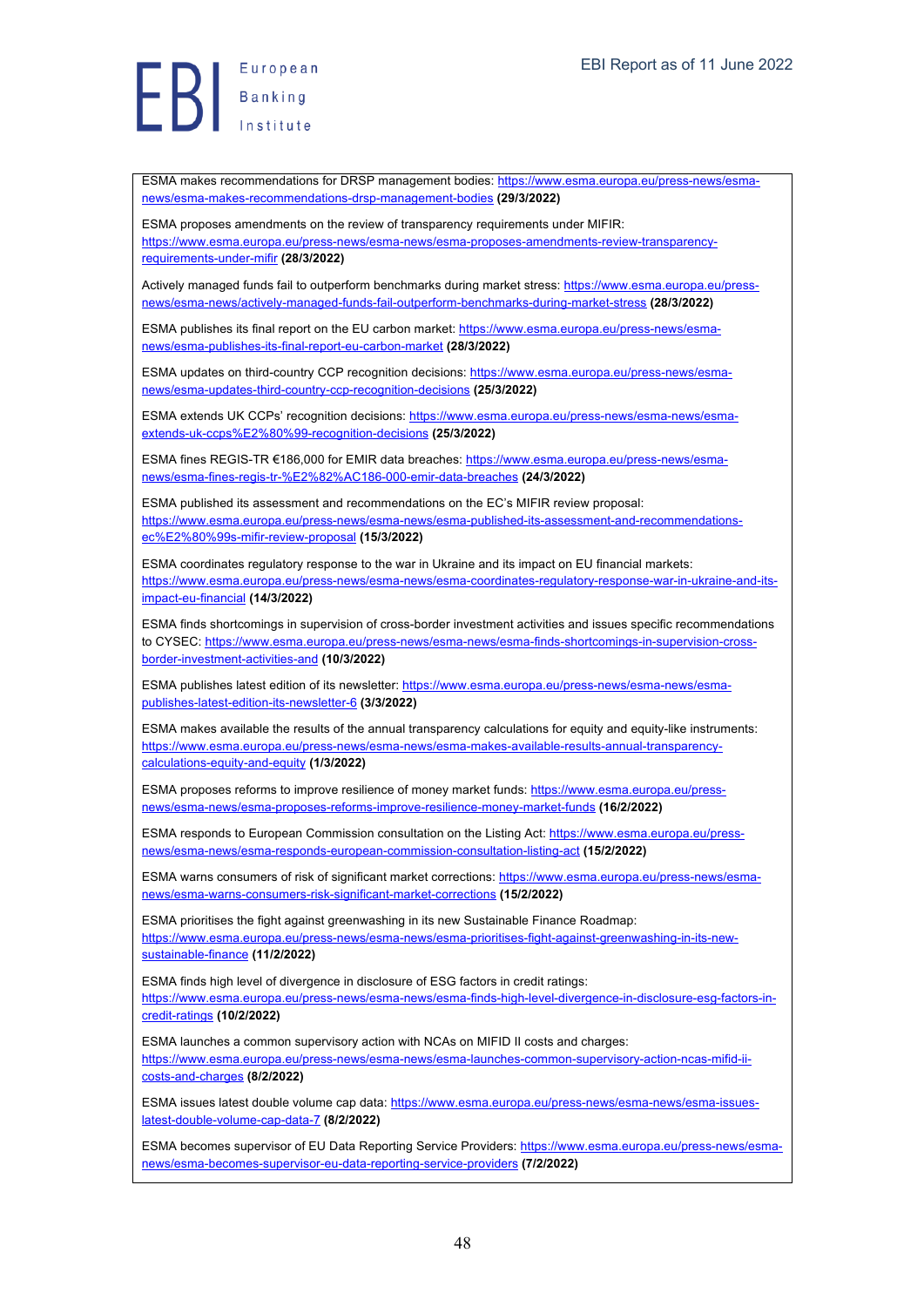Banking<br>Banking<br>Institute European

ESMA Report highlights Liquidity Concerns for Alternative Investment Funds: https://www.esma.europa.eu/pressnews/esma-news/esma-report-highlights-liquidity-concerns-alternative-investment-funds-0 **(3/2/2022)**

ESMA launches its new STS Register: https://www.esma.europa.eu/press-news/esma-news/esma-launches-its-newsts-register **(3/2/2022)**

ESMA publishes Supervisory Briefing on the use of Tied Agents Under MIFID II: https://www.esma.europa.eu/pressnews/esma-news/esma-publishes-supervisory-briefing-use-tied-agents-under-mifid-ii **(2/2/2022)**

ESMA makes new Bond Liquidity data available and publishes data for the Systematic Internaliser Calculations: https://www.esma.europa.eu/press-news/esma-news/esma-makes-new-bond-liquidity-data-available-and-publishesdata-systematic-0 **(1/2/2022)**

ESMA recommends clearing obligation for Pension Funds to start in June 2023: https://www.esma.europa.eu/pressnews/esma-news/esma-recommends-clearing-obligation-pension-funds-start-in-june-2023 **(1/2/2022)**

ESMA publishes Final Reports on CCP Recovery Regime: https://www.esma.europa.eu/press-news/esmanews/esma-publishes-final-reports-ccp-recovery-regime **(31/1/2022)**

ESMA starts supervision of Benchmarks and assumes Chair Of EURIBOR College: https://www.esma.europa.eu/press-news/esma-news/esma-starts-supervision-benchmarks-and-assumes-chaireuribor-college **(31/1/2022)**

ESMA consults on trading venue perimeter: https://www.esma.europa.eu/press-news/esma-news/esma-consultstrading-venue-perimeter **(28/1/2022)**

ESMA consults on scope of the CRA Regulation for Private Credit Ratings: https://www.esma.europa.eu/pressnews/esma-news/esma-consults-scope-cra-regulation-private-credit-ratings **(28/1/2022)**

ESMA consults on CCP anti-procyclicality measures: https://www.esma.europa.eu/press-news/esma-news/esmaconsults-ccp-anti-procyclicality-measures **(27/1/2022)**

ESMA consults on the review of MIFID II suitability Guidelines: https://www.esma.europa.eu/press-news/esmanews/esma-consults-review-mifid-ii-suitability-guidelines **(27/1/2022)**

ESMA requires to report net short positions between 0.1% and 0.2% during transition: https://www.esma.europa.eu/press-news/esma-news/esma-requires-report-net-short-positions-between-01-and-02 during-transition **(26/1/2022)**

ESMA launches a Common Supervisory Action with NCAS on valuation of UCITS and open-ended AIFS: https://www.esma.europa.eu/press-news/esma-news/esma-launches-common-supervisory-action-ncas-valuationucits-and-open-ended **(20/1/2022)**

ESMA issues 2021 report on Accepted Market Practices under MAR: https://www.esma.europa.eu/pressnews/esma-news/esma-issues-2021-report-accepted-market-practices-under-mar **(18/1/2022)**

ESMA publishes guidelines on delayed disclosure under MAR: https://www.esma.europa.eu/press-news/esmanews/esma-publishes-guidelines-delayed-disclosure-under-mar **(5/1/2022)**

ESMA publishes guidance on appropriateness and execution-only requirements under MIFID II: https://www.esma.europa.eu/press-news/esma-news/esma-publishes-guidance-appropriateness-and-executiononly-requirements-under **(3/1/2022)**

ESMA calls to deprioritise buy-in supervision: https://www.esma.europa.eu/press-news/esma-news/esma-callsdeprioritise-buy-in-supervision **(17/12/2021)**

ESMA reports on derivatives and securities markets in 2020: https://www.esma.europa.eu/press-news/esmanews/esma-reports-derivatives-and-securities-markets-in-2020 **(17/12/2021)**

ESMA publishes its annual report on waivers and deferrals: https://www.esma.europa.eu/press-news/esmanews/esma-publishes-its-annual-report-waivers-and-deferrals **(16/12/2021)**

ESMA issues statement on supervision of the clearing and derivative trading obligations following the benchmark transition: https://www.esma.europa.eu/press-news/esma-news/esma-issues-statement-supervision-clearing-andderivative-trading-obligations **(16/12/2021)**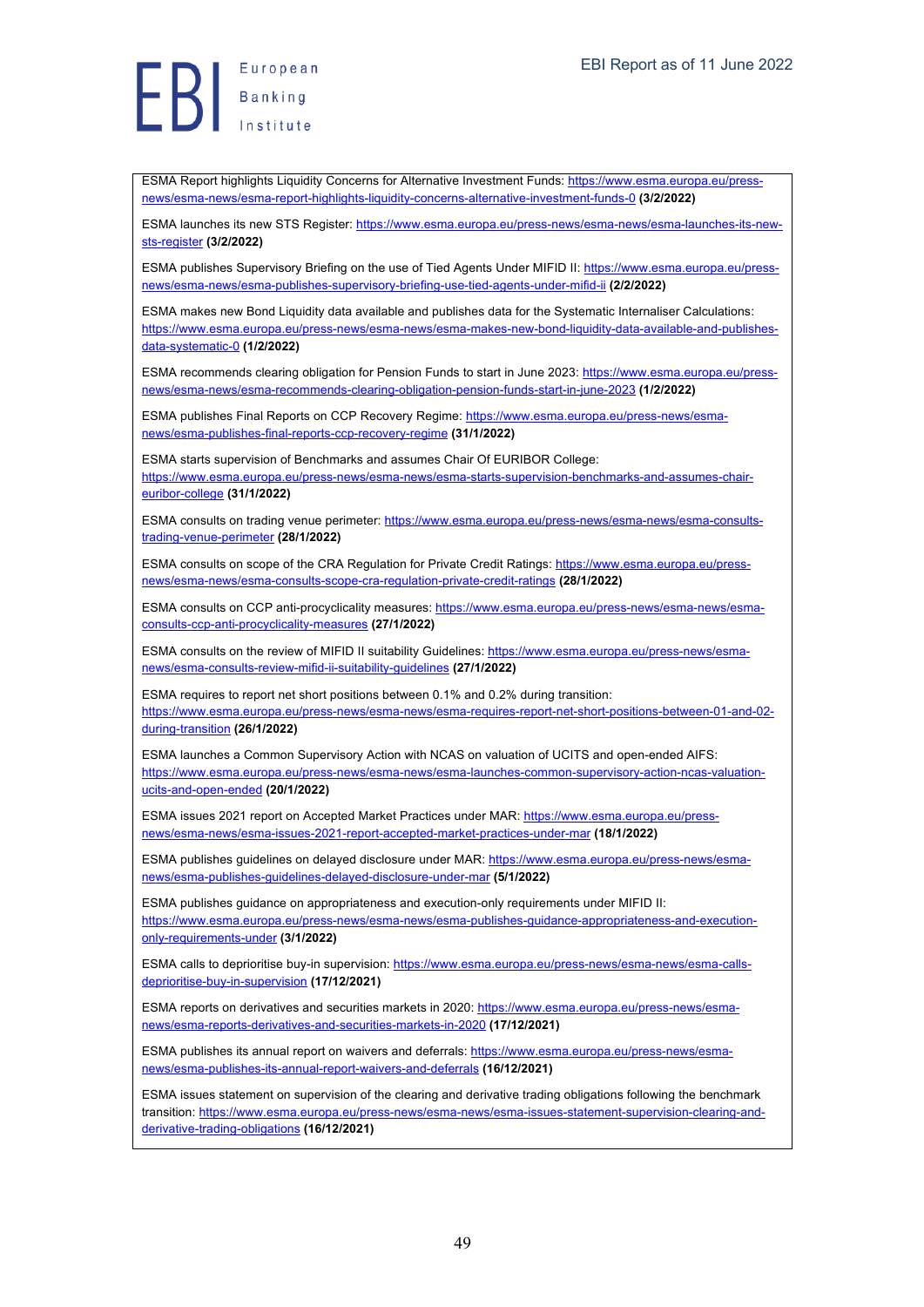ESMA publishes report on expected credit loss disclosures of banks: https://www.esma.europa.eu/pressnews/esma-news/esma-publishes-report-expected-credit-loss-disclosures-banks **(15/12/2021)**

ESMA publishes 2021 ESEF XBRL taxonomy files and ESEF conformance suite: https://www.esma.europa.eu/press-news/esma-news/esma-publishes-2021-esef-xbrl-taxonomy-files-and-esefconformance-suite **(10/12/2021)**

ESMA publishes latest edition of its newsletter (Spotlight on Markets, November 2021, No 29): https://www.esma.europa.eu/sites/default/files/library/newsletter\_november\_2021.pdf **(3/12/2021)**

The ESAs renew their Board of Appeal: https://www.esma.europa.eu/press-news/esma-news/esas-renew-theirboard-appeal **(1/12/2021)**

ESMA publishes its 2020 annual report on the EU Market Abuse Sanctions: https://www.esma.europa.eu/pressnews/esma-news/esma-publishes-its-2020-annual-report-eu-market-abuse-sanctions **(23/11/2021)**

ESMA publishes draft commodity derivative technical standards under MIFID II recovery package: https://www.esma.europa.eu/press-news/esma-news/esma-publishes-draft-commodity-derivative-technicalstandards-under-mifid-ii **(22/11/2021)**

ESMA publishes technical standards on crowdfunding: https://www.esma.europa.eu/press-news/esma-news/esmapublishes-technical-standards-crowdfunding **(10/11/2021)**

ESMA publishes latest edition of its newsletter (Spotlight on Markets, October 2021, No 28): https://www.esma.europa.eu/press-news/esma-news/esma-publishes-latest-edition-its-newsletter-3 **(5/11/2021)**

European enforcers target COVID-19 and climate-related disclosures: https://www.esma.europa.eu/pressnews/esma-news/european-enforcers-target-covid-19-and-climate-related-disclosures **(29/10/2021)**

ESMA publishes latest edition of its newsletter: https://www.esma.europa.eu/press-news/esma-news/esmapublishes-latest-edition-its-newsletter-2 **(5/10/2021)**

ESMA to focus on supervision, sustainability, digitalisation and the Capital Markets Union in 2022: https://www.esma.europa.eu/press-news/esma-news/esma-focus-supervision-sustainability-digitalisation-andcapital-markets-union **(28/9/2021)**

ESMA consults on the review of the Short Selling Regulation: https://www.esma.europa.eu/press-news/esmanews/esma-consults-review-short-selling-regulation **(24/9/2021)**

ESMA sees risk of market corrections in uneven recovery: https://www.esma.europa.eu/press-news/esmanews/esma-sees-risk-market-corrections-in-uneven-recovery **(1/9/2021)**